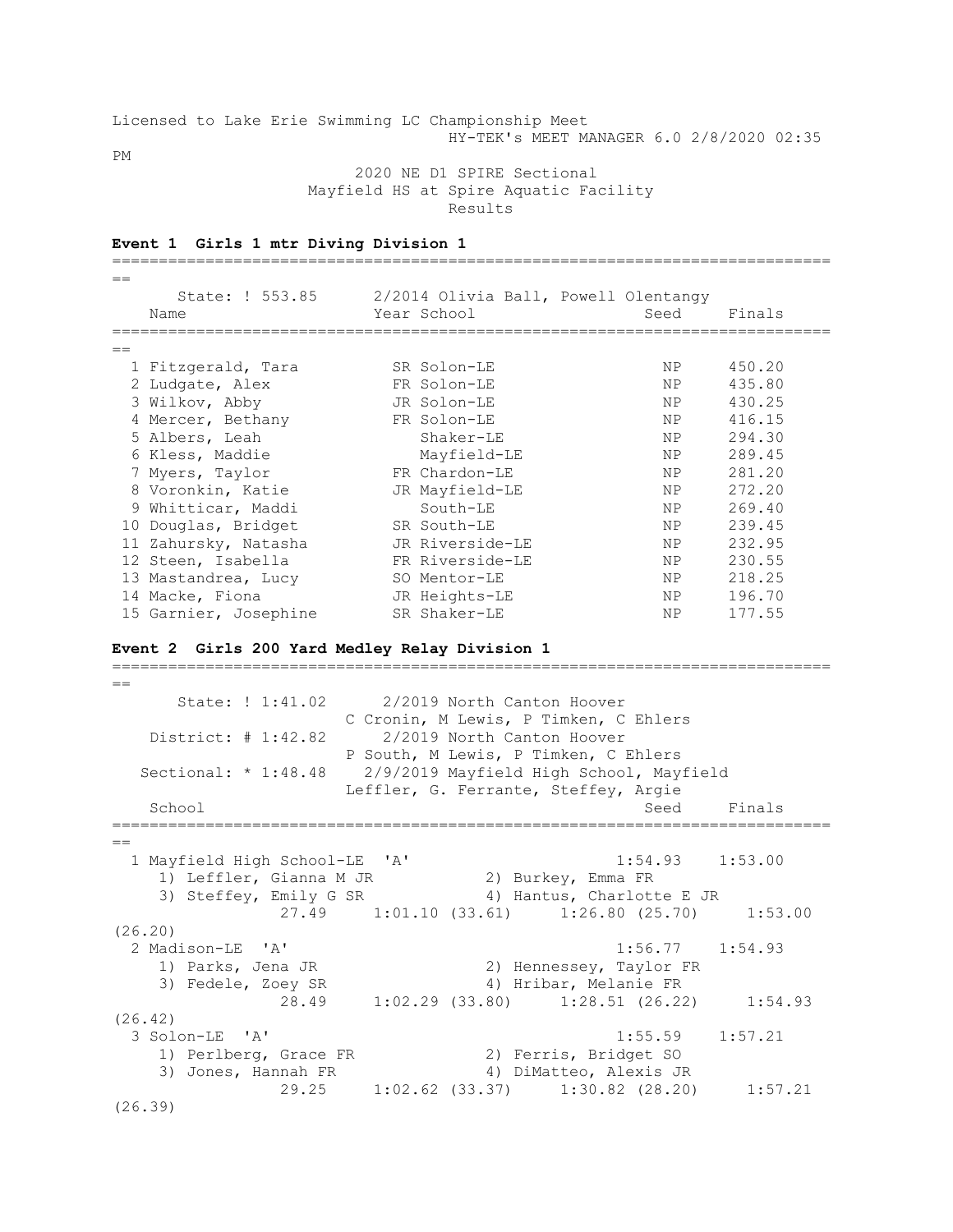4 Mentor High School-LE 'A' 1:59.07 1:57.39 1) Nedlik, Suzanne SR 2) Farmer, Erin JR 3) Dondorfer, Mallory JR 4) Clinton, Grace SR 31.25 1:02.93 (31.68) 1:30.07 (27.14) 1:57.39 (27.32) 5 Chardon High School-LE 'A' 1:57.37 1:57.53 1) Schneider, Theresa M SR 2) Sneek, Keeley A FR 3) Parrish, Stella G FR 4) Debevec, Morgan O JR 30.35 1:05.60 (35.25) 1:32.48 (26.88) 1:57.53 (25.05) 6 Bedford High School Swimming-LE 'A' 2:00.20 1:58.61 1) Spoto, Josie JR 2) Bass, Kennedy JR 3) Pliske, Olivia SR 4) Garey, Catie FR 31.64 1:03.01 (31.37) 1:30.79 (27.78) 1:58.61 (27.82) 7 Cleveland Heights High School-LE 'A' 2:01.19 2:03.08 1) Chen, Patricia Y SO 2) Hall, Claire JR 3) Rinaldi, Elena SR 4) Lauretig, Abby JR 31.60 1:06.38 (34.78) 1:35.64 (29.26) 2:03.08 (27.44) 8 Shaker Heights High School-LE 'A' 2:05.93 2:03.67 1) Cupp, Charlotte JR 2) Huang, Lizzie R FR 3) York, Marie M SO 4) Proweller, Talia SO 31.51 1:06.86 (35.35) 1:37.70 (30.84) 2:03.67 (25.97) 9 Eastlake North High School-LE 'A' 1:54.11 2:09.58 1) Gron, Lily SR 2) Roberts, Logan FR 3) Hrvatin, Sydney FR 4) Avery, Hannah FR 33.29 1:09.89 (36.60) 1:41.91 (32.02) 2:09.58 (27.67) 10 Riverside High School-LE 'A' 2:12.93 2:12.43 1) Malinowski, Abby JR 32) Jeras, Maya FR 3) Weirich, Melanie SR 4) Klein, Grace SR 34.61 1:10.55 (35.94) 1:43.97 (33.42) 2:12.43 (28.46) 11 Lakeside High School-LE 'A' 2:11.89 2:14.50 1) Pantoja, Athena JR 2) Kiphart, Ali JR 3) Anderson, Morgan JR 4) Simon, Lily SR 32.44 1:13.23 (40.79) 1:44.55 (31.32) 2:14.50 (29.95) 12 Willoughby South High School-LE 'A' 2:10.33 2:15.28 1) Douglas, Bridget SR 2) Johnston, Cami SO 3) Turk, Abigail SO 4) Whitticar, Maddi SO 33.59 1:10.16 (36.57) 1:41.26 (31.10) 2:15.28 (34.02) 13 Brush High School-LE 'A' 2:27.64 2:19.32 1) Larry, Adriana FR 2) Marino, Edith FR 3) Boukobza, Sloane SR 4) Gennarelli, Izzy JR 34.93 1:16.15 (41.22) 1:47.60 (31.45) 2:19.32 (31.72) 14 Euclid-LE 'A' 2:42.90 2:44.71 1) Saterides, Christina JR 2) Stephens, Katie JR 3) Kirchner, Bella SO 4) Ferguson, Damitria JR 39.47 2:02.86 ( ) 2:44.71 (41.85)

```
Event 3 Girls 200 Yard Freestyle Division 1
```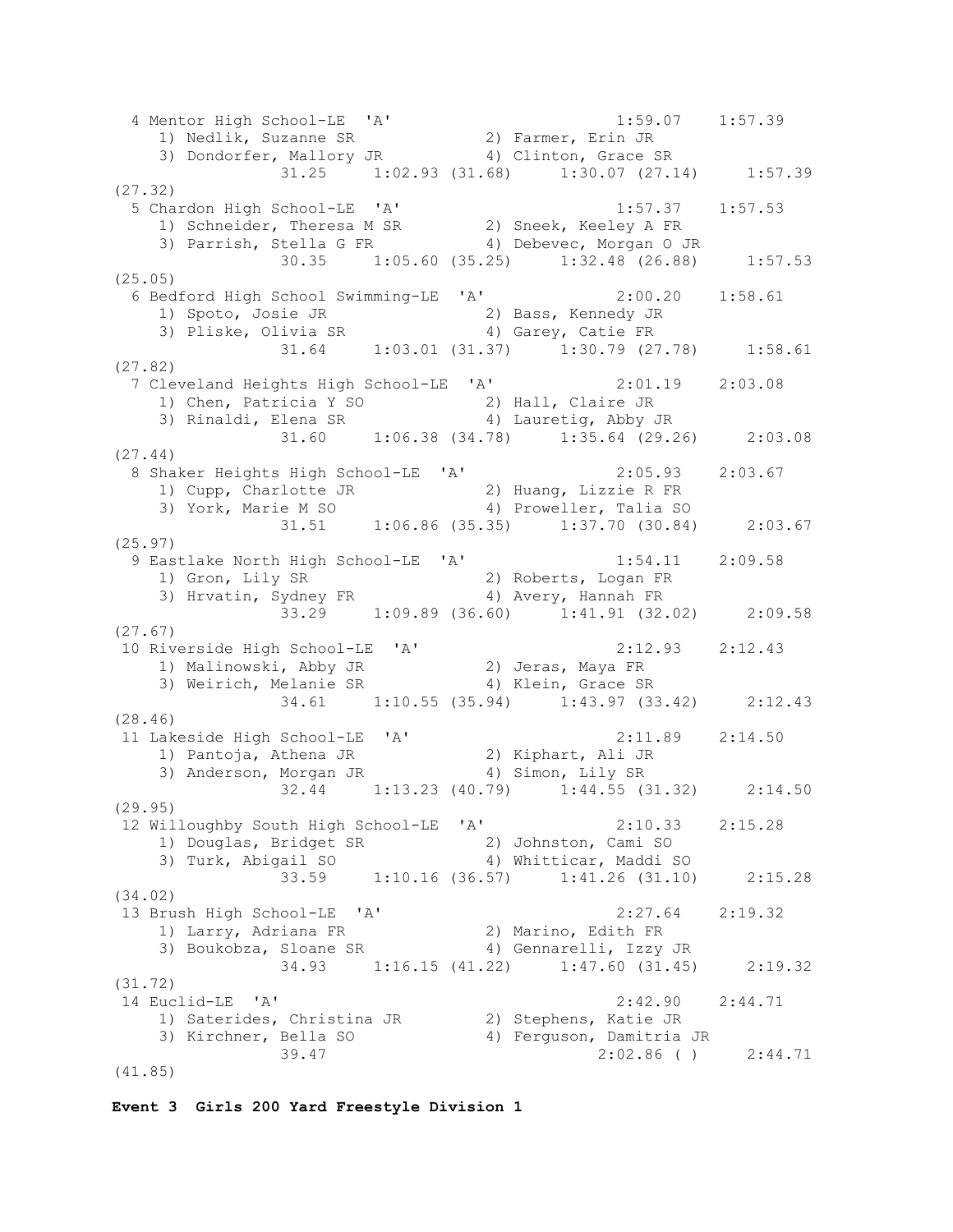| $==$                                                                                              |                                                                              |                                                        |             |  |  |  |
|---------------------------------------------------------------------------------------------------|------------------------------------------------------------------------------|--------------------------------------------------------|-------------|--|--|--|
|                                                                                                   | State: ! 1:46.78 2/2014 Alisabeth Marsteller, Ursuline                       |                                                        |             |  |  |  |
|                                                                                                   |                                                                              | District: # 1:48.74 2/1981 Beth Washut, Ashtab St John |             |  |  |  |
| Name                                                                                              | Year School                                                                  |                                                        | Seed Finals |  |  |  |
|                                                                                                   |                                                                              |                                                        |             |  |  |  |
|                                                                                                   |                                                                              |                                                        |             |  |  |  |
| 1 Smith, Samantha 6 FR Riverside-LE 1:58.22                                                       |                                                                              |                                                        | 1:56.84     |  |  |  |
|                                                                                                   | 26.95 56.70 (29.75) 1:26.64 (29.94) 1:56.84                                  |                                                        |             |  |  |  |
| (30.20)                                                                                           |                                                                              |                                                        |             |  |  |  |
| 2 Fedele, Zoey                                                                                    | SR Madison-LE 1:57.59 1:59.37                                                |                                                        |             |  |  |  |
|                                                                                                   | 27.39 57.75 (30.36) 1:28.66 (30.91) 1:59.37                                  |                                                        |             |  |  |  |
| (30.71)                                                                                           |                                                                              |                                                        |             |  |  |  |
| 3 Perlberg, Grace                                                                                 | FR Solon-LE 1:56.50 2:00.46<br>57.31 (29.86) 1:28.46 (31.15) 2:00.46         |                                                        |             |  |  |  |
| 27.45                                                                                             |                                                                              |                                                        |             |  |  |  |
| (32.00)                                                                                           |                                                                              |                                                        |             |  |  |  |
| 4 Tierney, Campbell JR Chardon-LE 2:00.11 2:00.54                                                 |                                                                              |                                                        |             |  |  |  |
|                                                                                                   | 27.62 58.28 (30.66) 1:29.71 (31.43) 2:00.54                                  |                                                        |             |  |  |  |
| (30.83)                                                                                           |                                                                              |                                                        |             |  |  |  |
| 5 Carlson, Annika SR Mentor-LE 2:02.17 2:01.30                                                    |                                                                              |                                                        |             |  |  |  |
|                                                                                                   | 27.24 57.76 (30.52) 1:29.57 (31.81) 2:01.30                                  |                                                        |             |  |  |  |
| (31.73)                                                                                           |                                                                              |                                                        |             |  |  |  |
| 6 Mastandrea, Summer                                                                              | SR Mentor-LE 2:02.85 2:02.20<br>58.87 (30.67) 1:30.49 (31.62) 2:02.20        |                                                        |             |  |  |  |
| 28.20                                                                                             |                                                                              |                                                        |             |  |  |  |
| (31.71)<br>7 Parrish, Stella G FR Chardon-LE 2:01.55 2:03.69                                      |                                                                              |                                                        |             |  |  |  |
|                                                                                                   | 28.03 59.55 (31.52) 1:31.89 (32.34) 2:03.69                                  |                                                        |             |  |  |  |
| (31.80)                                                                                           |                                                                              |                                                        |             |  |  |  |
| 8 Hantus, Charlotte E JR Mayfield-LE 2:07.56 2:04.97                                              |                                                                              |                                                        |             |  |  |  |
|                                                                                                   | 28.28 59.64 (31.36) 1:32.58 (32.94) 2:04.97                                  |                                                        |             |  |  |  |
| (32.39)                                                                                           |                                                                              |                                                        |             |  |  |  |
|                                                                                                   |                                                                              |                                                        |             |  |  |  |
| 9 Pantoja, Athena JR Lakeside-LE 2:09.28 2:05.39<br>28.71 1:00.32 (31.61) 1:33.12 (32.80) 2:05.39 |                                                                              |                                                        |             |  |  |  |
| (32.27)                                                                                           |                                                                              |                                                        |             |  |  |  |
|                                                                                                   |                                                                              |                                                        |             |  |  |  |
| 10 Ferris, Bridget 50 Solon-LE 2:06.24 2:05.66<br>28.61 59.95 (31.34) 1:32.62 (32.67) 2:05.66     |                                                                              |                                                        |             |  |  |  |
| (33.04)                                                                                           |                                                                              |                                                        |             |  |  |  |
| 11 Proweller, Talia SO Shaker-LE                                                                  |                                                                              | $2:09.79$ $2:06.54$                                    |             |  |  |  |
|                                                                                                   | 28.30 1:01.04 (32.74)                                                        | 1:34.51(33.47)                                         | 2:06.54     |  |  |  |
| (32.03)                                                                                           |                                                                              |                                                        |             |  |  |  |
| 12 Shaker, Ava                                                                                    | FR Solon-LE                                                                  | $2:07.96$ $2:07.08$                                    |             |  |  |  |
|                                                                                                   | FR Solon-LE 2:07.96 2:07.08<br>28.10 1:00.56 (32.46) 1:34.09 (33.53) 2:07.08 |                                                        |             |  |  |  |
| (32.99)                                                                                           |                                                                              |                                                        |             |  |  |  |
| 13 Chen, Patricia Y                                                                               | SO Heights-LE                                                                | 2:10.49                                                | 2:07.65     |  |  |  |
|                                                                                                   | 29.05 1:01.19 (32.14) 1:34.78 (33.59) 2:07.65                                |                                                        |             |  |  |  |
| (32.87)                                                                                           |                                                                              |                                                        |             |  |  |  |
| 14 Di Cerce, Annalisa                                                                             | SR North-LE                                                                  | 2:11.53                                                | 2:07.90     |  |  |  |
| 28.90                                                                                             | $1:00.93$ (32.03) $1:34.34$ (33.41)                                          |                                                        | 2:07.90     |  |  |  |
| (33.56)                                                                                           |                                                                              |                                                        |             |  |  |  |
| 15 Regovich, Elizabeth                                                                            | SR North-LE<br>$1:00.12$ (31.76) $1:33.90$ (33.78) $2:07.99$                 | 2:07.74                                                | 2:07.99     |  |  |  |
| 28.36                                                                                             |                                                                              |                                                        |             |  |  |  |
| (34.09)                                                                                           |                                                                              |                                                        |             |  |  |  |
| 16 DiMatteo, Alexis JR Solon-LE                                                                   |                                                                              | 2:05.98                                                | 2:08.55     |  |  |  |
|                                                                                                   | 28.74 1:01.41 (32.67) 1:35.37 (33.96) 2:08.55                                |                                                        |             |  |  |  |
| (33.18)<br>17 Snyder, Katie                                                                       | SO Chardon-LE                                                                | 2:12.59                                                | 2:09.29     |  |  |  |
|                                                                                                   |                                                                              |                                                        |             |  |  |  |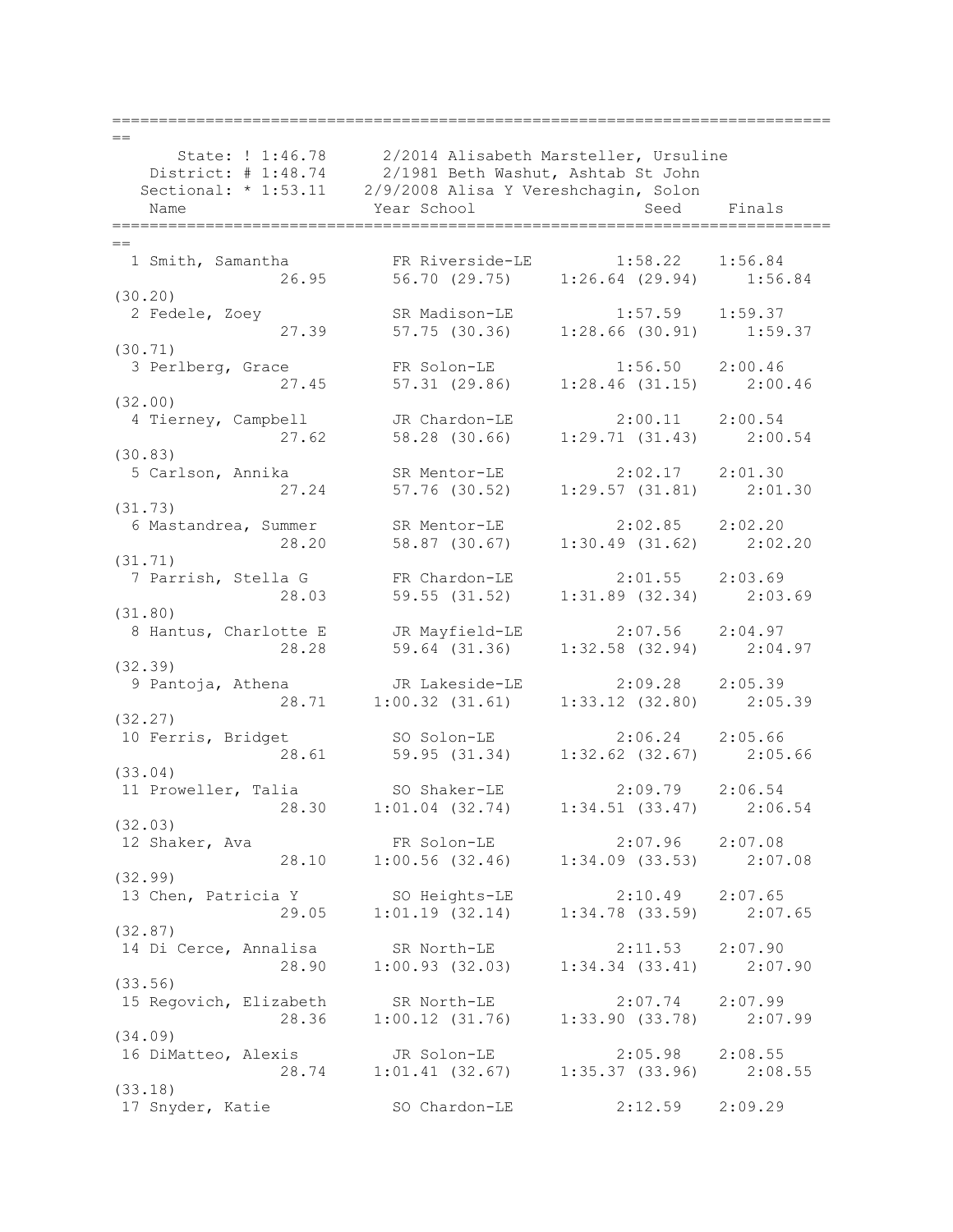29.31 1:01.21 (31.90) 1:35.00 (33.79) 2:09.29 (34.29) 18 Simonelli, Bay L FR Shaker-LE 2:15.56 2:11.84 30.12 1:03.34 (33.22) 1:37.73 (34.39) 2:11.84 (34.11) 19 Snyder, Megan SO North-LE 2:15.28 2:11.95 30.96 1:04.53 (33.57) 1:38.73 (34.20) 2:11.95 (33.22)<br>20 Petti, Juliana 20 Petti, Juliana SR Mentor-LE 2:16.79 2:13.11 31.30 1:04.62 (33.32) 1:39.09 (34.47) 2:13.11 (34.02) 21 Carson, Abigail M FR Chardon-LE 2:13.01 2:13.55 30.45 1:03.63 (33.18) 1:38.16 (34.53) 2:13.55 (35.39) 22 York, Marie M SO Shaker-LE 2:12.15 2:15.94 30.58 1:04.74 (34.16) 1:40.52 (35.78) 2:15.94 (35.42) 23 Lanning, Kylie FR Riverside-LE 2:14.63 2:16.39 30.02 1:04.62 (34.60) 1:40.81 (36.19) 2:16.39 (35.58) 24 Avery, Hannah FR North-LE 2:16.53 2:18.39 31.60 1:06.46 (34.86) 1:42.46 (36.00) 2:18.39 (35.93) 25 Klimek, Maggie M Shaker-LE 2:27.52 2:20.92 30.36 1:06.76 (36.40) 1:45.25 (38.49) 2:20.92 (35.67) 26 Finnegan, Maggie JR Mentor-LE 2:23.04 2:21.01 31.87 1:08.38 (36.51) 1:45.15 (36.77) 2:21.01 (35.86) 27 Elliott, Raegan FR Madison-LE 2:19.08 2:21.49 29.97 1:04.96 (34.99) 1:43.12 (38.16) 2:21.49 (38.37) 28 Check, Andrea SR Riverside-LE 2:26.89 2:22.03 31.94 1:09.71 (37.77) 1:46.63 (36.92) 2:22.03 (35.40) 29 Brotz, Morgan FR Madison-LE 2:27.21 2:23.87 32.27 1:09.56 (37.29) 1:47.38 (37.82) 2:23.87 (36.49) 30 Kozlowski, Mia SO Riverside-LE 2:30.33 2:25.62 32.22 1:08.07 (35.85) 1:46.53 (38.46) 2:25.62 (39.09) 31 Simon, Lily SR Lakeside-LE 2:22.09 2:25.63 33.27 1:10.30 (37.03) 1:48.36 (38.06) 2:25.63 (37.27) 32 Simmons, Alliyah SO Bedford-LE 3:20.19 2:26.76 44.36 1:34.42 (50.06) 2:26.76 (52.34) 33 Hall, Claire JR Heights-LE 2:28.97 2:30.94 32.97 1:10.97 (38.00) 1:50.86 (39.89) 2:30.94 (40.08) 34 Gosselin, Laynie SR Heights-LE 2:31.43 2:34.63 34.99 1:14.01 (39.02) 1:54.86 (40.85) 2:34.63 (39.77) 35 Gennarelli, Izzy JR Brush-LE 2:43.27 2:37.46 35.39 1:15.06 (39.67) 1:57.33 (42.27) 2:37.46 (40.13) 36 Perez, Maria SR Lakeside-LE 2:53.54 2:48.74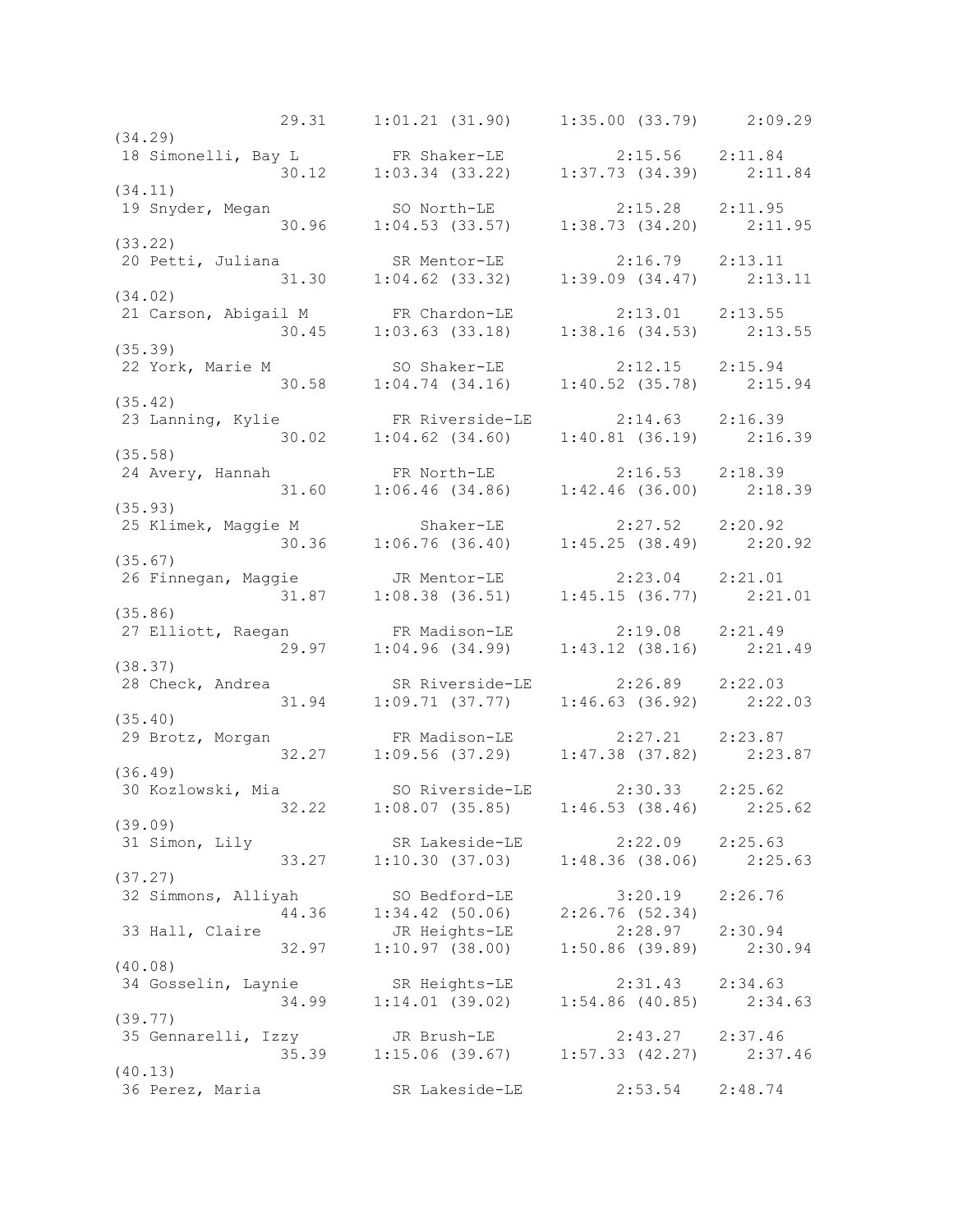|                                                      | 35.55 1:17.88 (42.33) 2:03.60 (45.72) 2:48.74 |                         |     |
|------------------------------------------------------|-----------------------------------------------|-------------------------|-----|
| (45.14)                                              |                                               |                         |     |
| 37 Blackford, Halle              JR Madison-LE       |                                               | $2:58.58$ $2:50.88$     |     |
|                                                      | 35.31 1:18.21 (42.90) 2:05.14 (46.93) 2:50.88 |                         |     |
| (45.74)                                              |                                               |                         |     |
| 38 Keene, Jenna                                      | SO Lakeside-LE 2:52.39 2:53.71                |                         |     |
|                                                      | 39.38 1:22.69 (43.31) 2:08.84 (46.15) 2:53.71 |                         |     |
| (44.87)                                              |                                               |                         |     |
| 39 Ruiter, Ayanna <b>FR Brush-LE</b> 3:00.10 2:55.76 |                                               |                         |     |
|                                                      | 33.87 1:17.73 (43.86) 2:06.72 (48.99) 2:55.76 |                         |     |
| (49.04)                                              |                                               |                         |     |
| 40 Saterides, Eleni FR Euclid-LE 3:04.33 3:01.29     |                                               |                         |     |
|                                                      | 40.14 1:27.79 (47.65) 2:17.65 (49.86) 3:01.29 |                         |     |
| (43.64)                                              |                                               |                         |     |
| 41 Stovall, Aiyana                                   | JR Brush-LE                                   | $3:16.37$ $3:10.88$     |     |
| 43.92                                                |                                               | $2:23.02$ ( ) $3:10.88$ |     |
| (47.86)                                              |                                               |                         |     |
| -- Chen, Suyee                                       | SR Brush-LE                                   | 3:16.43                 | DQ. |
|                                                      | 37.90 DQ (2:29.47)                            |                         |     |

### **Event 4 Girls 200 Yard IM Division 1**

=============================================================================  $-$  State: ! 1:57.98 2013 Katie Miller, Akron Firestone District: # 2:01.44 2017 Hanna Gresser, Walsh Jesuit Sectional: \* 2:06.44 2/10/2007 Alisa Y Vereshchagin, Solon Name Year School Seed Finals ============================================================================= == 1 Dondorfer, Mallory JR Mentor-LE 2:14.16 2:14.92 28.95 1:03.36 (34.41) 1:44.11 (40.75) 2:14.92 (30.81) 2 Duchon, Gracie SO Chardon-LE 2:11.17 2:16.48 28.13 1:03.35 (35.22) 1:44.61 (41.26) 2:16.48 (31.87) 3 Bass, Kennedy JR Bedford-LE 2:18.00 2:18.87 31.13 1:07.34 (36.21) 1:45.64 (38.30) 2:18.87 (33.23) 4 Kuhel, Olivia SO Shaker-LE 2:23.19 2:23.31 30.56 1:07.10 (36.54) 1:50.53 (43.43) 2:23.31 (32.78) 5 Fried, Niya FR Solon-LE 2:29.60 2:23.49 30.41 1:05.98 (35.57) 1:49.54 (43.56) 2:23.49 (33.95) 6 Jones, Hannah FR Solon-LE 2:20.50 2:24.15 30.80 1:06.99 (36.19) 1:49.69 (42.70) 2:24.15 (34.46) 7 Chang, Irene SO Solon-LE 2:27.98 2:24.96 30.46 1:07.70 (37.24) 1:51.74 (44.04) 2:24.96 (33.22) 8 Michalski, Madison SO Mentor-LE 2:30.14 2:25.25 30.88 1:08.38 (37.50) 1:51.61 (43.23) 2:25.25 (33.64) 9 Nedlik, Suzanne SR Mentor-LE 2:28.77 2:25.55 31.64 1:09.19 (37.55) 1:51.99 (42.80) 2:25.55 (33.56) 10 Sneek, Keeley A FR Chardon-LE 2:28.72 2:26.14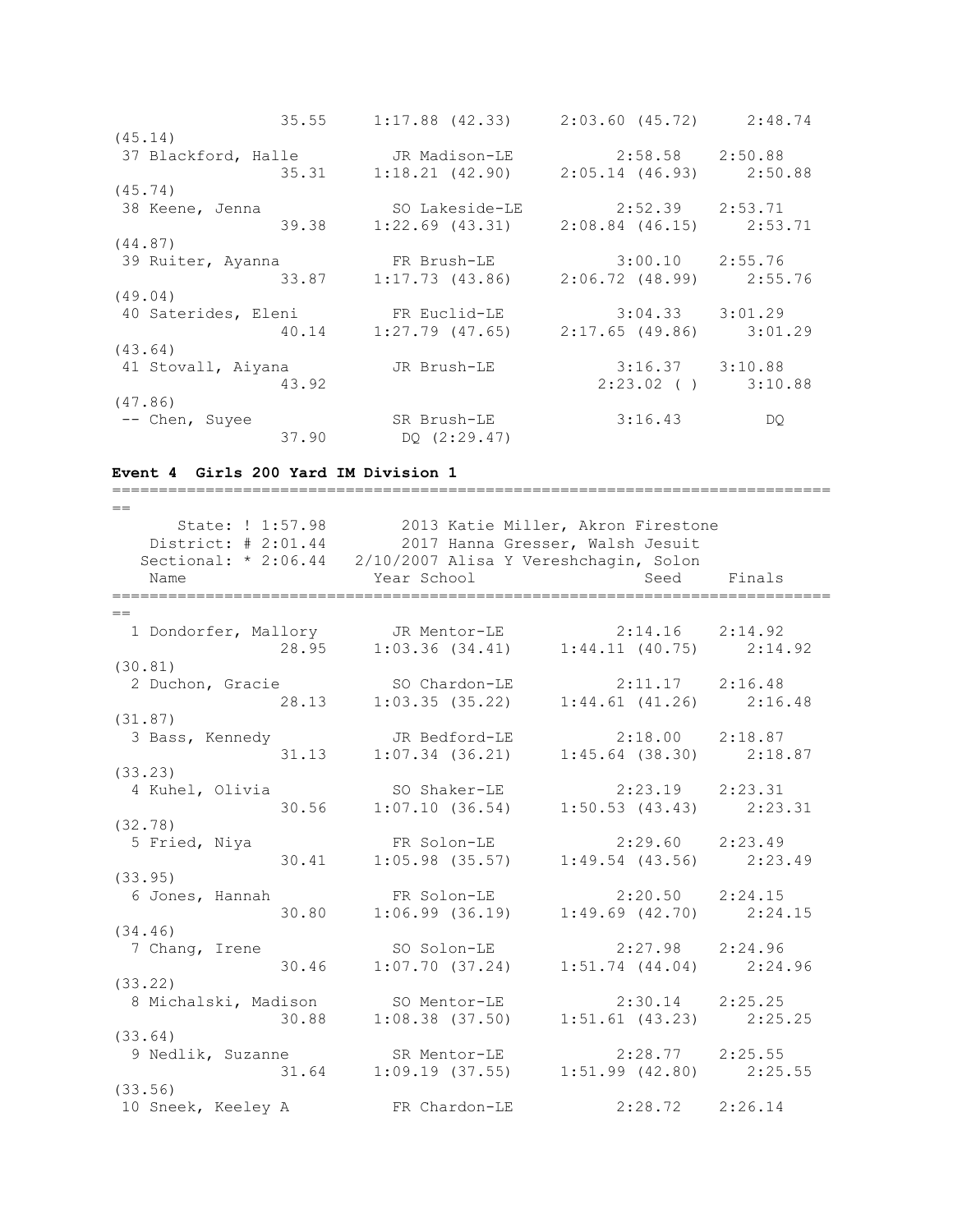30.85 1:07.11 (36.26) 1:51.69 (44.58) 2:26.14 (34.45)<br>11 Fiorta, Emma 11 Fiorta, Emma SO Mentor-LE 2:33.18 2:26.31 32.08 1:09.12 (37.04) 1:51.92 (42.80) 2:26.31 (34.39) 12 Grzincic, Sydney JR South-LE 2:31.60 2:26.81 30.55 1:07.29 (36.74) 1:53.38 (46.09) 2:26.81 (33.43) 13 Schneider, Theresa M SR Chardon-LE 2:28.81 2:29.60 31.91 1:08.31 (36.40) 1:53.58 (45.27) 2:29.60 (36.02) 14 Dempsey, Sally SO North-LE 2:28.92 2:31.37 30.97 1:09.02 (38.05) 1:55.01 (45.99) 2:31.37 (36.36) 15 Olpin, Lilly FR Solon-LE 2:37.49 2:34.13 34.57 1:15.44 (40.87) 1:57.45 (42.01) 2:34.13 (36.68) 16 Jeras, Maya FR Riverside-LE 2:36.81 2:36.21 34.95 1:14.41 (39.46) 1:58.81 (44.40) 2:36.21 (37.40) 17 Huang, Lizzie R FR Shaker-LE 2:34.30 2:36.48 33.03 1:14.25 (41.22) 1:58.90 (44.65) 2:36.48 (37.58) 18 Bennett, Charlotte SO Chardon-LE 2:40.90 2:37.25 34.54 1:14.05 (39.51) 2:00.53 (46.48) 2:37.25 (36.72) 19 Krouse, Maria N FR Shaker-LE 2:46.95 2:37.66 35.34 1:13.32 (37.98) 2:01.86 (48.54) 2:37.66 (35.80) 20 Hrvatin, Sydney FR North-LE 2:40.36 2:40.52 33.08 1:15.59 (42.51) 2:03.19 (47.60) 2:40.52 (37.33) 21 Proweller, Amelia SO Shaker-LE 2:39.68 2:40.79 33.89 1:15.84 (41.95) 2:03.12 (47.28) 2:40.79 (37.67) 22 Stenroos, Lily R SO Mayfield-LE 2:42.66 2:42.84 33.49 1:15.09 (41.60) 2:05.76 (50.67) 2:42.84 (37.08) 23 Puffenbarg, Leah FR Riverside-LE 2:53.93 2:51.24 36.34 1:21.46 (45.12) 2:12.24 (50.78) 2:51.24 (39.00) 24 Quick, Kayla FR Riverside-LE 3:04.29 2:53.13 40.87 1:27.41 (46.54) 2:16.62 (49.21) 2:53.13 (36.51) 25 Roberts, Logan FR North-LE 2:43.47 2:54.05 40.84 1:24.40 (43.56) 2:12.29 (47.89) 2:54.05 (41.76) 26 Weirich, Melanie SR Riverside-LE 2:57.08 2:56.31 37.37 1:22.39 (45.02) 2:15.58 (53.19) 2:56.31 (40.73) 27 Braverman, Katie FR Heights-LE 3:08.45 3:01.74 38.28 1:23.83 (45.55) 2:18.09 (54.26) 3:01.74 (43.65) 28 Hurst, Michayla FR Madison-LE 3:02.38 3:02.33 38.83 1:24.45 (45.62) 2:22.88 (58.43) 3:02.33 (39.45) 29 Kiphart, Ali JR Lakeside-LE 3:04.45 3:03.31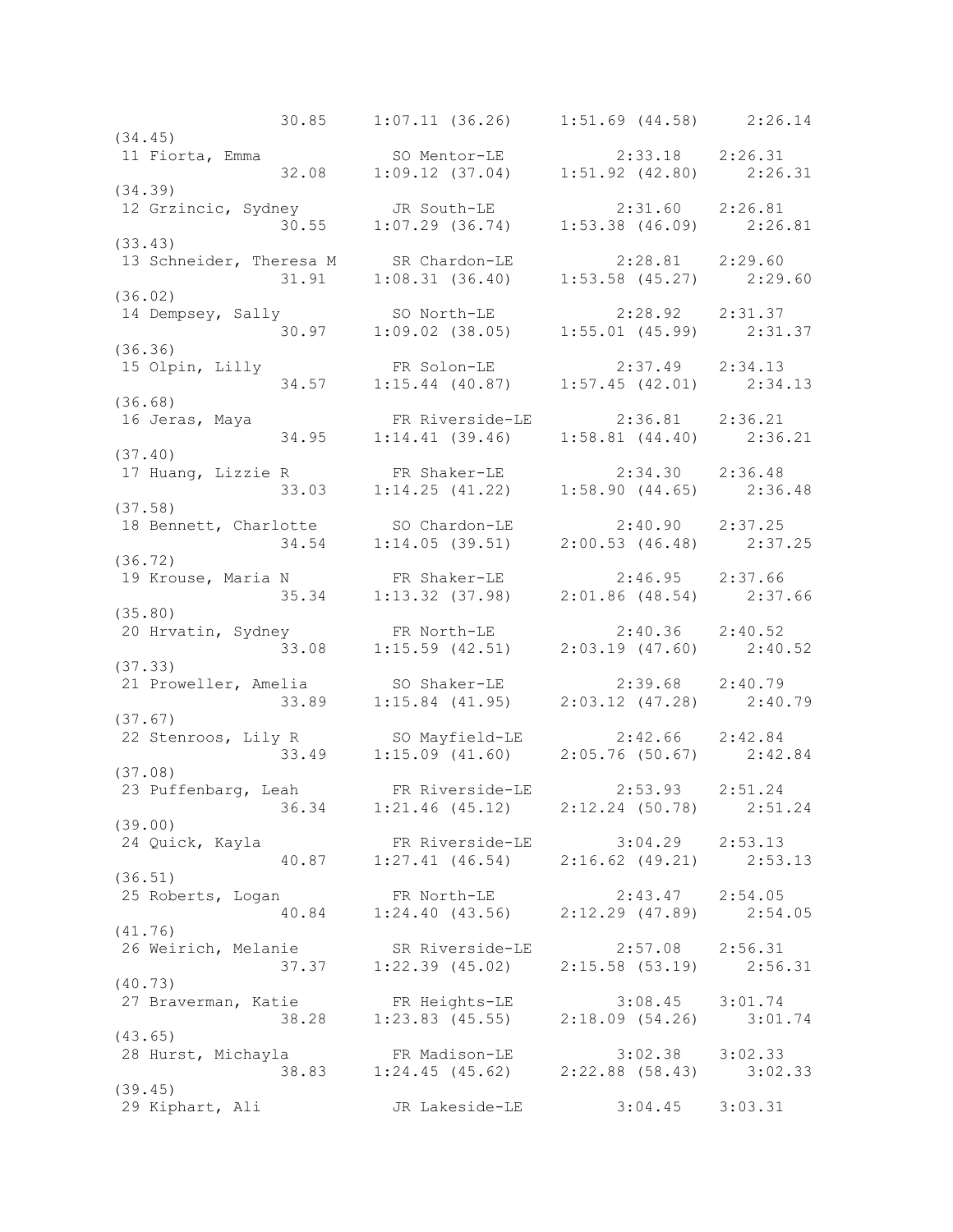42.64 1:33.89 (51.25) 2:23.64 (49.75) 3:03.31 (39.67) 30 Shevchik, Anya SO Lakeside-LE 3:11.94 3:09.99 44.35 1:34.59 (50.24) 2:29.30 (54.71) 3:09.99 (40.69) 31 Griffith, Paige SO Madison-LE 3:09.97 3:19.26 48.14 1:39.03 (50.89) 2:34.09 (55.06) 3:19.26 (45.17) 32 Reinhardt, Nora Lee SO Heights-LE 3:36.84 3:28.23 44.05 1:32.62 (48.57) 2:40.47 (1:07.85) 3:28.23 (47.76) -- Steffey, Emily G SR Mayfield-LE 2:12.45 DQ 27.04 59.01 (31.97) 1:39.01 (40.00) DQ (32.11) -- Stephens, Katie Mark JR Euclid-LE 3:18.61 DFS **Event 5 Girls 50 Yard Freestyle Division 1** =============================================================================  $=$  State: ! 22.35 2015 Ashley Volpenhein, Mason District: # 22.75 2019 Parker Timken, N Canton Hoover Sectional: \* 24.23 2/9/2019 Sarah G Bennett, Chardon-LE Name Year School Seed Finals ============================================================================= == 1 Bennett, Sarah G SR Chardon-LE 24.44 24.84 2 Miklos, Kyra E FR Shaker-LE 25.39 24.98 3 Perry, Maggie L SR Shaker-LE 24.81 25.37 4 Pliske, Olivia SR Bedford-LE 25.40 25.42 5 Farmer, Erin JR Mentor-LE 25.61 25.54 6 Debevec, Morgan O JR Chardon-LE 26.04 25.80 7 Cupp, Charlotte JR Shaker-LE 26.57 26.11 8 Hennessey, Taylor FR Madison-LE 26.51 26.31 9 Hribar, Melanie FR Madison-LE 27.32 26.64 10 Molyneaux, Kate FR Solon-LE 27.81 26.88 11 Szach, Rilie JR Solon-LE 27.26 26.91 12 Rinaldi, Elena SR Heights-LE 26.51 27.02 13 Staska, Morgan FR South-LE 28.40 27.07 14 Leonard, Jenna **FR** Riverside-LE 27.08 27.17 15 Shambaugh, Lauren SO Riverside-LE 27.35 27.26 16 Scerbo, Marissa C SR Chardon-LE 27.11 J27.26 17 Martin, Meghan SO Chardon-LE 27.57 27.34 18 Dawson, Danielle SR Mayfield-LE 27.93 27.65 19 Kiratikosolrak, JJ FR Solon-LE 29.40 27.80 19 Ponchin, Olivia SR Mentor-LE 27.51 27.80 21 Yang, Olivia SR Solon-LE 27.92 27.83 22 Chicone, Molly FR Mentor-LE 28.50 27.90 23 Clinton, Grace SR Mentor-LE 27.75 27.95 24 Dempsey, Sally SO North-LE 27.88 27.96 25 Daro, Amanda SR North-LE 27.73 27.99 26 Check, Andrea SR Riverside-LE 28.81 28.45 27 Garey, Catie FR Bedford-LE 29.03 28.61 28 Spoto, Josie JR Bedford-LE 31.12 28.88 29 Barr, Helen SO Heights-LE 30.87 28.95 30 Frase, Leah JR Madison-LE 29.18 29.01 31 Anderson, Morgan JR Lakeside-LE 29.03 29.03 32 Johnston, Cami SO South-LE 30.15 29.05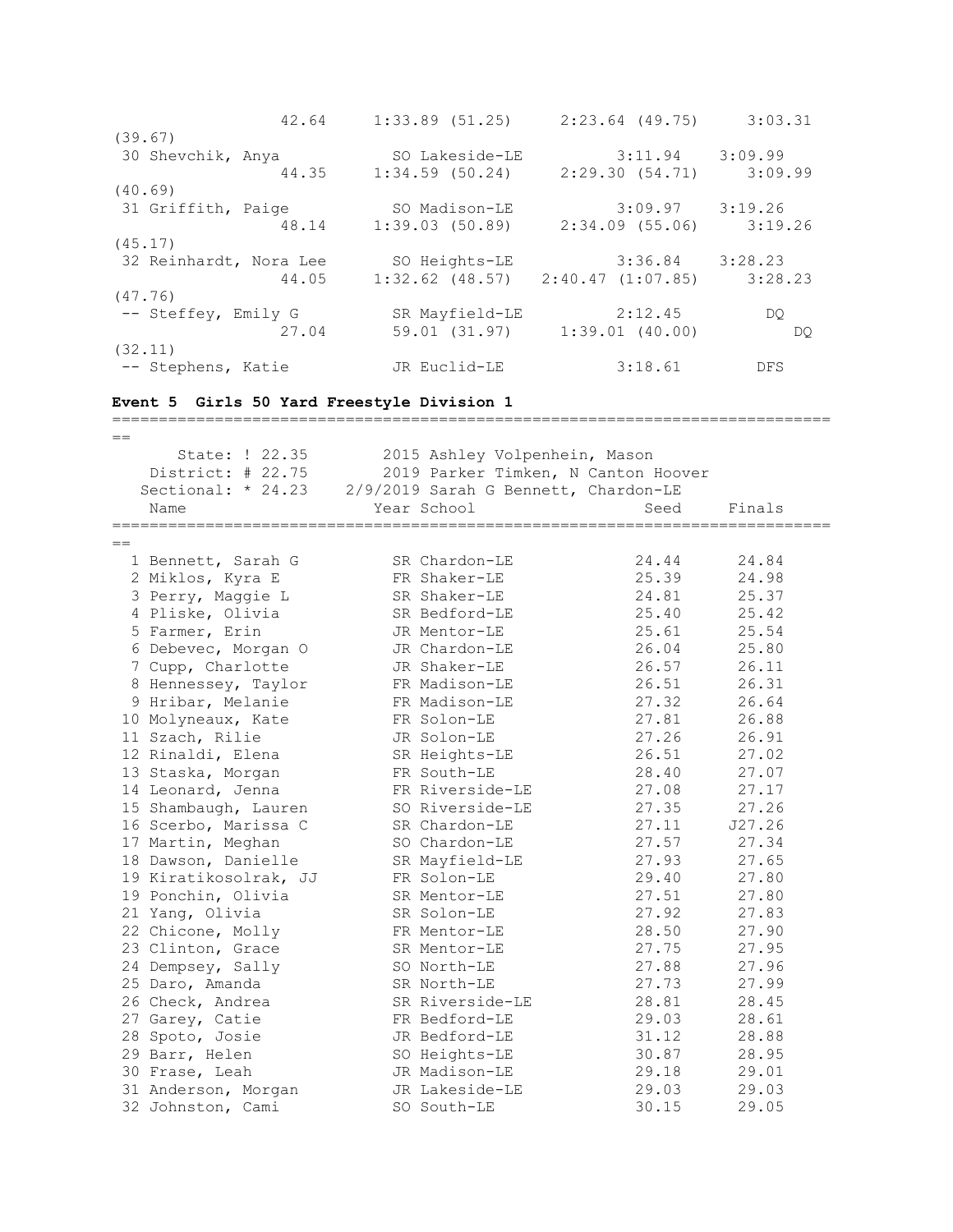| 33 Coleman, Erica          | SR Mayfield-LE  | 30.61 | 29.51 |
|----------------------------|-----------------|-------|-------|
| 34 Isco, Angelina          | SR Lakeside-LE  | 30.16 | 29.74 |
| 35 Bachovchin, Catherine D | SO Shaker-LE    | 29.73 | 29.99 |
| 36 Klein, Frankie          | JR Riverside-LE | 30.54 | 30.11 |
| 37 Boukobza, Sloane        | SR Brush-LE     | 31.12 | 30.39 |
| 38 Teets, Hannah           | SR Heights-LE   | 31.10 | 31.06 |
| 39 Godshall, Olivia        | FR North-LE     | 31.72 | 31.35 |
| 40 Oueen, Cori             | SR Madison-LE   | 32.05 | 31.38 |
| 41 Perez, Maria            | SR Lakeside-LE  | 31.13 | 32.06 |
| 42 Fleyshman, Ariella      | FR Mayfield-LE  | 32.56 | 33.00 |
| 43 Lisowski, Abra          | SR Heights-LE   | 34.74 | 35.05 |
| 44 Hamilton, Olivia        | JR Brush-LE     | 37.08 | 36.45 |
| 45 Russell, Emily          | SO North-LE     | 38.13 | 37.52 |
| 46 Burr, Cadence           | FR Euclid-LE    | 37.71 | 37.90 |
| 47 Ragsdale, Navaeh        | SO Brush-LE     | 42.81 | 39.11 |
| 48 Longino, Tina G         | SO Mayfield-LE  | 38.83 | 39.26 |
| 49 Tackett, Morgan         | SR Lakeside-LE  | 38.17 | 39.66 |
| 50 Sims, Joi               | FR Brush-LE     | 39.99 | 40.16 |
| 51 Ferquson, Damitria      | JR Euclid-LE    | 37.41 | 40.20 |

## **Event 6 Girls 100 Yard Butterfly Division 1**

=============================================================================  $=$  State: ! 53.31 2019 Megan Glass, Ursuline Academy District: # 55.11 2019 Sarah Turchanik, N Royalton Sectional: \* 57.66 2/9/2019 Zoey Fedele, Madison Name Year School Seed Finals =============================================================================  $=$  1 Fedele, Zoey SR Madison-LE 57.78 58.57 27.47 58.57 (31.10) 2 Steffey, Emily G SR Mayfield-LE 59.44 58.58 27.46 58.58 (31.12) 3 Duchon, Gracie SO Chardon-LE 58.58 1:02.03 28.29 1:02.03 (33.74) 4 Perry, Maggie L SR Shaker-LE 1:01.05 1:02.39 28.75 1:02.39 (33.64) 5 Jones, Hannah FR Solon-LE 1:02.00 1:03.15 29.83 1:03.15 (33.32) 6 Holfeltz, Elise R SR Mayfield-LE 1:02.66 1:03.30 29.72 1:03.30 (33.58) 7 Rinaldi, Elena SR Heights-LE 1:06.82 1:04.47 30.84 1:04.47 (33.63) 8 Pliske, Olivia SR Bedford-LE 1:03.19 1:04.75 29.71 1:04.75 (35.04) 9 Chang, Irene SO Solon-LE 1:05.50 1:05.02 SO SOLON-LE<br>30.28 1:05.02 (34.74) 10 Nedlik, Suzanne SR Mentor-LE 1:07.66 1:05.62 31.69 1:05.62 (33.93) 11 Rozic, Noel E SR Chardon-LE 1:06.35 1:07.22 30.45 1:07.22 (36.77) 12 Gron, Lily SR North-LE 1:10.29 1:08.29 31.72 1:08.29 (36.57) 13 Michalski, Madison SO Mentor-LE 1:12.10 1:08.59 33.20 1:08.59 (35.39) 14 Nickel, Leoni SR Chardon-LE 1:08.22 1:09.06

31.60 1:09.06 (37.46)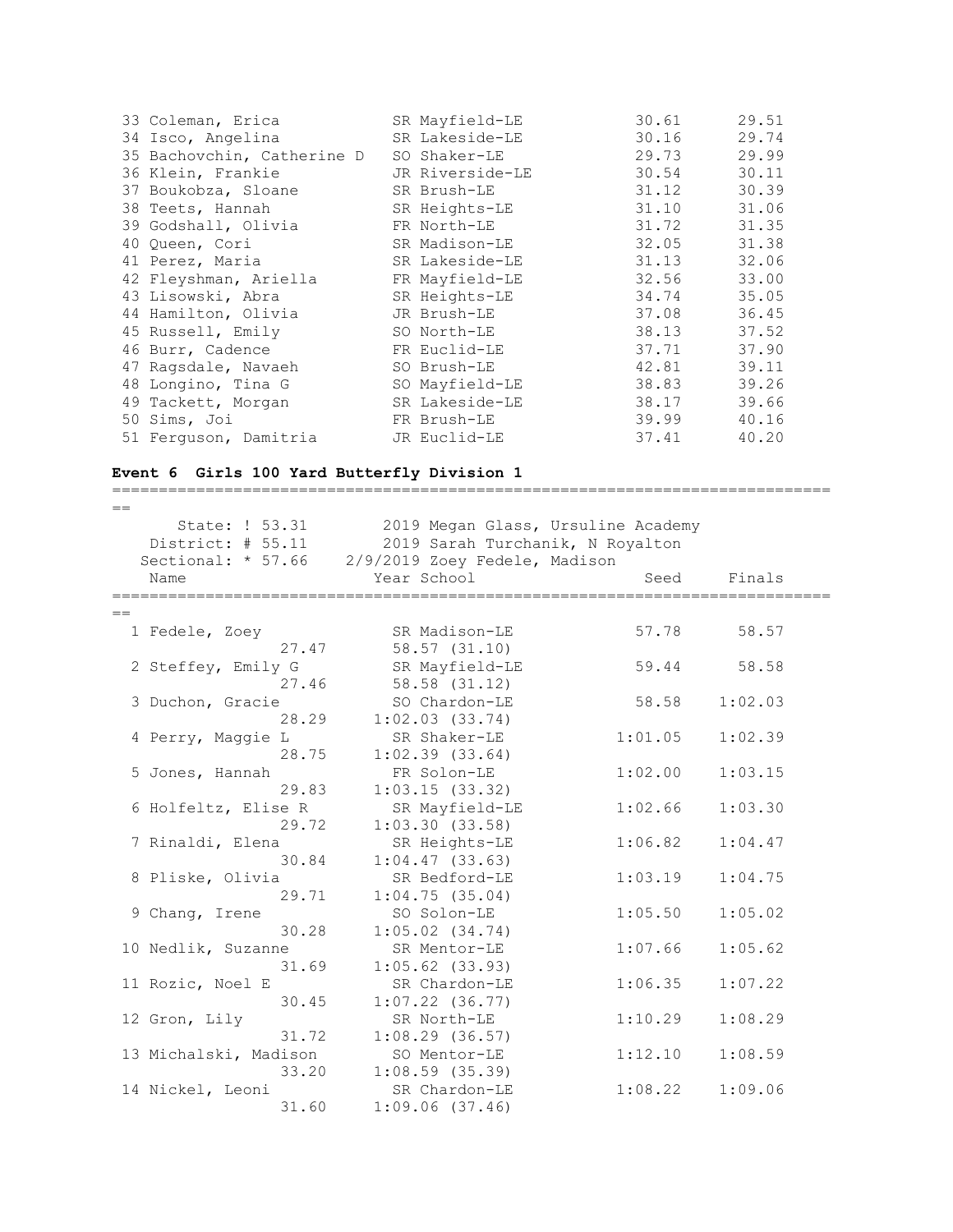| 15 Kiratikosolrak, JJ   | FR Solon-LE         | 1:11.81 | 1:10.46 |
|-------------------------|---------------------|---------|---------|
| 32.17                   | 1:10.46(38.29)      |         |         |
| 16 Hrvatin, Sydney      | FR North-LE         | 1:12.88 | 1:10.49 |
| 33.07                   | 1:10.49(37.42)      |         |         |
| 17 Turk, Abigail        | SO South-LE         | 1:16.38 | 1:11.19 |
| 32.01                   | 1:11.19(39.18)      |         |         |
| 18 Prunty, Katrina      | SR Mentor-LE        | 1:13.94 | 1:11.88 |
| 32.20                   | $1:11.88$ (39.68)   |         |         |
| 19 Klimek, Maggie M     | Shaker-LE           | 1:11.63 | 1:12.34 |
| 33.49                   | $1:12.34$ (38.85)   |         |         |
| 20 Campbell, Maggie     | SR Solon-LE         | 1:20.05 | 1:13.33 |
| 32.87                   | 1:13.33(40.46)      |         |         |
| 21 Leonard, Jenna       | FR Riverside-LE     | 1:11.99 | 1:14.06 |
| 34.70                   | $1:14.06$ (39.36)   |         |         |
| 22 Krouse, Maria N      | FR Shaker-LE        | 1:16.56 | 1:14.18 |
| 33.26                   | $1:14.18$ (40.92)   |         |         |
| 23 Quick, Abby          | JR Riverside-LE     | 1:16.63 | 1:14.82 |
| 33.13                   | $1:14.82$ $(41.69)$ |         |         |
| 24 Whalen, Hannah       | SO Mentor-LE        | 1:16.88 | 1:16.25 |
| 33.72                   | 1:16.25(42.53)      |         |         |
| 25 Boukobza, Sloane     | SR Brush-LE         | 1:21.96 | 1:17.12 |
| 35.33                   | $1:17.12$ $(41.79)$ |         |         |
| 26 Anderson, Morgan     | JR Lakeside-LE      | 1:18.28 | 1:17.91 |
| 34.78                   | $1:17.91$ (43.13)   |         |         |
| 27 Barry, Mackenzie     | SR Chardon-LE       | 1:20.25 | 1:20.31 |
| 36.35                   | 1:20.31(43.96)      |         |         |
| 28 Weirich, Melanie     | SR Riverside-LE     | 1:22.34 | 1:21.27 |
| 39.65                   | 1:21.27(41.62)      |         |         |
| 29 Stenroos, Lily R     | SO Mayfield-LE      | 1:22.85 | 1:22.04 |
| 34.37                   | $1:22.04$ (47.67)   |         |         |
| 30 Roth, Kayla J        | JR Shaker-LE        | 1:25.34 | 1:22.65 |
| 36.24                   | $1:22.65$ (46.41)   |         |         |
| 31 Saterides, Christina |                     |         |         |
|                         | JR Euclid-LE        | 1:33.78 | 1:33.96 |
| 43.31                   | $1:33.96$ (50.65)   |         |         |
| 32 Ferguson, Damitria   | JR Euclid-LE        | 1:47.92 | 1:58.78 |
| 54.47                   | 1:58.78(1:04.31)    |         |         |
| -- Isco, Isabelle       | SO Lakeside-LE      | 1:42.34 | DQ.     |
| 42.97                   | DQ (55.93)          |         |         |
| -- Puffenbarg, Leah     | FR Riverside-LE     | 1:27.69 | DQ      |
| 36.93                   | DQ (45.19)          |         |         |

### **Event 7 Girls 100 Yard Freestyle Division 1**

 $=$  State: ! 48.96 2016 Ashley Volpenheim, Mason District: # 50.09 2019 Parker Timken, N Canton Hoover Sectional: \* 53.03 2/9/2019 Sarah Bennett, Chardon Name Year School Seed Finals =============================================================================  $=$ 1 Leffler, Gianna M JR Mayfield-LE 54.42 53.97 26.07 53.97 (27.90) 2 Bennett, Sarah G SR Chardon-LE 53.36 54.75 26.01 54.75 (28.74) 3 Miklos, Kyra E FR Shaker-LE 56.41 55.49 26.47 55.49 (29.02) 4 Parks, Jena JR Madison-LE 55.17 55.55

=============================================================================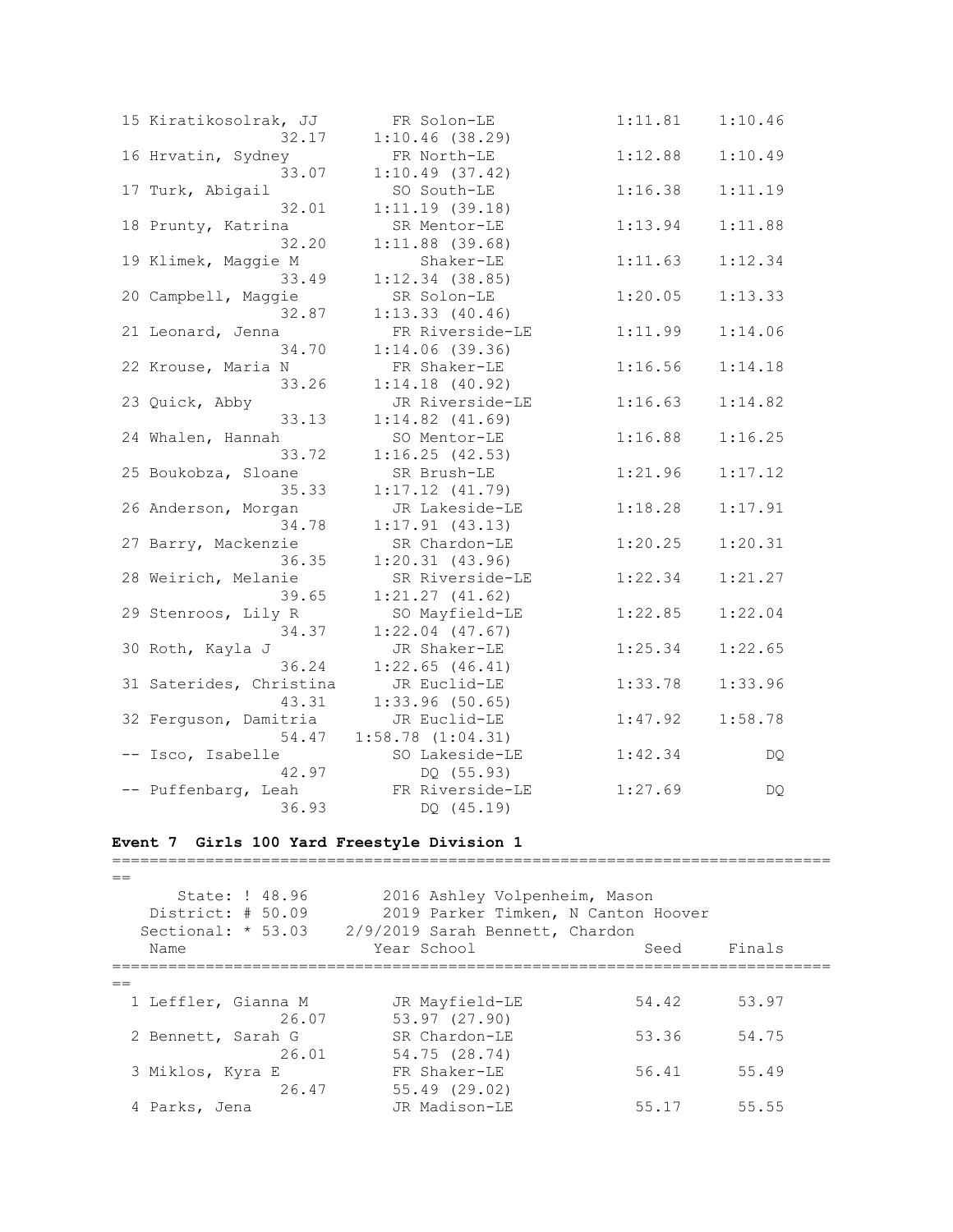| 26.88                  | 55.55(28.67)        |         |         |
|------------------------|---------------------|---------|---------|
| 5 Tierney, Campbell    | JR Chardon-LE       | 56.09   | 55.75   |
| 26.93                  | 55.75 (28.82)       |         |         |
| 6 Miklos, Natalia A    | SR Shaker-LE        | 55.03   | 55.84   |
| 26.35                  | 55.84 (29.49)       |         |         |
| 7 Debevec, Morgan O    | JR Chardon-LE       | 57.22   | 56.94   |
| 27.72                  | 56.94 (29.22)       |         |         |
| 8 Proweller, Talia     | SO Shaker-LE        | 58.69   | 57.45   |
| 27.49                  | 57.45(29.96)        |         |         |
| 9 Chen, Patricia Y     | SO Heights-LE       | 57.76   | 57.51   |
| 27.82                  | $57.51$ $(29.69)$   |         |         |
| 10 Kuhel, Olivia       | SO Shaker-LE        | 57.48   | 57.64   |
| 27.27                  | $57.64$ (30.37)     |         |         |
| 11 Regovich, Elizabeth | SR North-LE         | 58.36   | 58.60   |
| 28.05                  | 58.60 (30.55)       |         |         |
| 12 Scerbo, Marissa C   | SR Chardon-LE       | 59.15   | 58.82   |
| 28.89                  | 58.82 (29.93)       |         |         |
| 13 Molyneaux, Kate     | FR Solon-LE         | 1:01.14 | 58.83   |
| 28.38                  | 58.83 (30.45)       |         |         |
| 14 Adams, Camryn       | JR North-LE         | 59.33   | 58.90   |
| 27.70                  | 58.90 (31.20)       |         |         |
| 15 Di Cerce, Annalisa  | SR North-LE         | 58.40   | 58.92   |
| 27.65                  | 58.92 (31.27)       |         |         |
| 16 Hribar, Melanie     | FR Madison-LE       | 59.54   | 59.42   |
| 28.77                  | 59.42 (30.65)       |         |         |
| 17 Yang, Olivia        | SR Solon-LE         | 1:01.46 | 1:00.40 |
| 28.97                  | 1:00.40(31.43)      |         |         |
| 18 Ponchin, Olivia     | SR Mentor-LE        | 1:02.53 | 1:00.76 |
| 27.89                  | $1:00.76$ (32.87)   |         |         |
| 19 Jackson, Moraine    | SR Solon-LE         | 1:00.18 | 1:00.90 |
| 27.89                  | 1:00.90(33.01)      |         |         |
| 20 Lanning, Kylie      | FR Riverside-LE     | 1:01.17 | 1:01.30 |
| 29.28                  | 1:01.30(32.02)      |         |         |
| 21 Chicone, Molly      | FR Mentor-LE        | 1:03.72 | 1:01.31 |
| 30.15                  | 1:01.31(31.16)      |         |         |
| 22 Clinton, Grace      | SR Mentor-LE        | 1:00.45 | 1:01.34 |
| 29.18                  | $1:01.34$ $(32.16)$ |         |         |
| 23 Dawson, Danielle    | SR Mayfield-LE      | 1:02.27 | 1:01.58 |
| 28.98                  | $1:01.58$ (32.60)   |         |         |
| 24 Shambaugh, Lauren   | SO Riverside-LE     | 1:03.17 | 1:01.70 |
| 29.90                  | 1:01.70(31.80)      |         |         |
| 25 Ross, Abagail       | SO Mentor-LE        | 1:03.13 | 1:01.81 |
| 28.99                  | $1:01.81$ (32.82)   |         |         |
| 26 Turk, Abigail       | SO South-LE         | 1:06.03 | 1:02.40 |
| 30.02                  | 1:02.40(32.38)      |         |         |
| 27 Daro, Amanda        | SR North-LE         | 1:03.33 | 1:03.98 |
| 30.38                  | $1:03.98$ $(33.60)$ |         |         |
| 28 Wankhade, Esha      | JR Solon-LE         | 1:04.91 | 1:04.17 |
| 29.91                  | 1:04.17(34.26)      |         |         |
| 29 Marino, Edith       | FR Brush-LE         | 1:06.42 | 1:05.18 |
| 30.73                  | $1:05.18$ $(34.45)$ |         |         |
| 30 Kozlowski, Mia      | SO Riverside-LE     | 1:06.64 | 1:05.37 |
| 30.88                  | 1:05.37(34.49)      |         |         |
| 31 Coleman, Erica      | SR Mayfield-LE      | 1:07.96 | 1:05.66 |
| 31.70                  | $1:05.66$ (33.96)   |         |         |
| 32 Stark, Emiliana     | SO Madison-LE       | 1:04.84 | 1:06.17 |
| 30.89                  | 1:06.17(35.28)      |         |         |
|                        |                     |         |         |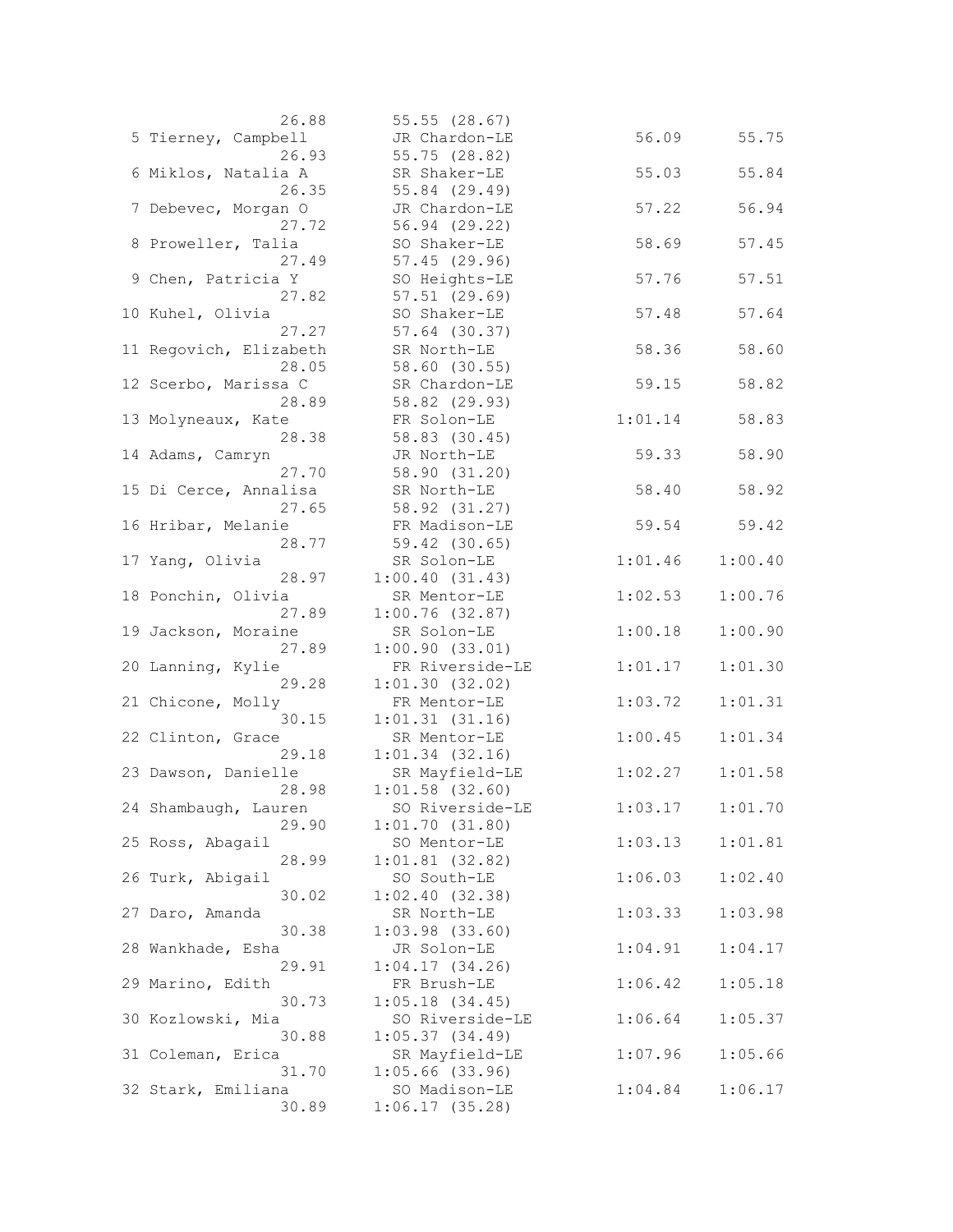| 33 Alcorn, Marin       | JR Heights-LE       | 1:09.19 | 1:07.22 |
|------------------------|---------------------|---------|---------|
| 31.26                  | $1:07.22$ (35.96)   |         |         |
| 34 Krix, Vanessa       | JR Riverside-LE     | 1:07.86 | 1:07.47 |
| 32.14                  | $1:07.47$ (35.33)   |         |         |
| 35 Boardwine, Callie   | FR Lakeside-LE      | 1:06.76 | 1:07.55 |
| 32.61                  | $1:07.55$ (34.94)   |         |         |
| 36 Queen, Cori         | SR Madison-LE       | 1:07.39 | 1:08.64 |
| 32.37                  | $1:08.64$ (36.27)   |         |         |
| 37 Gennarelli, Izzy    | JR Brush-LE         | 1:10.29 | 1:10.45 |
| 33.70                  | 1:10.45(36.75)      |         |         |
| 38 Wilfong, Hannah     | SO Lakeside-LE      | 1:13.41 | 1:12.32 |
| 34.50                  | $1:12.32$ (37.82)   |         |         |
| 39 Burgard, Sydney     | SR Lakeside-LE      | 1:13.99 | 1:12.92 |
| 34.58                  | $1:12.92$ (38.34)   |         |         |
| 39 Kirchner, Bella     | SO Euclid-LE        | 1:15.35 | 1:12.92 |
| 33.48                  | $1:12.92$ (39.44)   |         |         |
| 41 Isco, Angelina      | SR Lakeside-LE      | 1:12.82 | 1:13.27 |
| 34.96                  | 1:13.27(38.31)      |         |         |
| 42 Fleyshman, Ariella  | FR Mayfield-LE      | 1:17.60 | 1:13.51 |
| 35.10                  | 1:13.51(38.41)      |         |         |
| 43 Chen, Suyee         | SR Brush-LE         | 1:23.91 | 1:17.95 |
| 35.80                  | 1:17.95(42.15)      |         |         |
| 44 Lisowski, Abra      | SR Heights-LE       | 1:19.33 | 1:19.79 |
| 45 Adamo, Emma         | FR Heights-LE       | 1:16.04 | 1:22.88 |
| 39.22                  | $1:22.88$ (43.66)   |         |         |
| 46 Richardson, Akeisha | SO Bedford-LE       | 1:31.02 | 1:24.97 |
| 41.09                  | 1:24.97(43.88)      |         |         |
| 47 Stovall, Aiyana     | JR Brush-LE         | 1:31.37 | 1:27.02 |
| 40.44                  | $1:27.02$ (46.58)   |         |         |
| 48 Simmons, Alliyah    | SO Bedford-LE       | 1:29.46 | 1:27.64 |
| 41.71                  | $1:27.64$ (45.93)   |         |         |
| 49 Stradiot, Sandhya   | FR Bedford-LE       | 1:27.73 | 1:30.23 |
| 42.78                  | $1:30.23$ $(47.45)$ |         |         |
| 50 Burr, Cadence       | FR Euclid-LE        | 1:33.23 | 1:31.39 |
| 44.25                  | $1:31.39$ $(47.14)$ |         |         |

# **Event 8 Girls 500 Yard Freestyle Division 1**

| $=$                                                                       |                                                                                                                                          |                     |        |
|---------------------------------------------------------------------------|------------------------------------------------------------------------------------------------------------------------------------------|---------------------|--------|
| State: ! 4:44.40<br>District: # 4:47.94<br>Sectional: $* 4:58.79$<br>Name | 2/2015 Sydney Lofquist, Ursuline Academy<br>2/1999 Diana Munz, Chagrin Falls<br>2/8/2003 Ellis L Schieman, Shaker Heights<br>Year School | Seed                | Finals |
| $=$                                                                       |                                                                                                                                          |                     |        |
| 1 Smith, Samantha                                                         | FR Riverside-LE 5:26.79 5:20.94                                                                                                          |                     |        |
| 28.16                                                                     | 59.23 (31.07) 1:31.69 (32.46) 2:04.18                                                                                                    |                     |        |
| (32.49)                                                                   |                                                                                                                                          |                     |        |
|                                                                           | $2:37.08$ (32.90) $3:10.41$ (33.33) $3:43.64$ (33.23) $4:17.00$                                                                          |                     |        |
| (33.36)                                                                   |                                                                                                                                          |                     |        |
| $4:49.88$ $(32.88)$                                                       | $5:20.94$ (31.06)                                                                                                                        |                     |        |
| 2 Mastandrea, Summer                                                      | SR Mentor-LE                                                                                                                             | $5:31.10$ $5:24.55$ |        |
| 28.86                                                                     | $1:00.61$ (31.75) $1:33.53$ (32.92) $2:06.82$                                                                                            |                     |        |
| (33.29)                                                                   |                                                                                                                                          |                     |        |
|                                                                           | $2:40.39$ (33.57) 3:13.71 (33.32) 3:46.74 (33.03) 4:19.82                                                                                |                     |        |
| (33.08)                                                                   |                                                                                                                                          |                     |        |
| $4:52.35$ (32.53) $5:24.55$ (32.20)                                       |                                                                                                                                          |                     |        |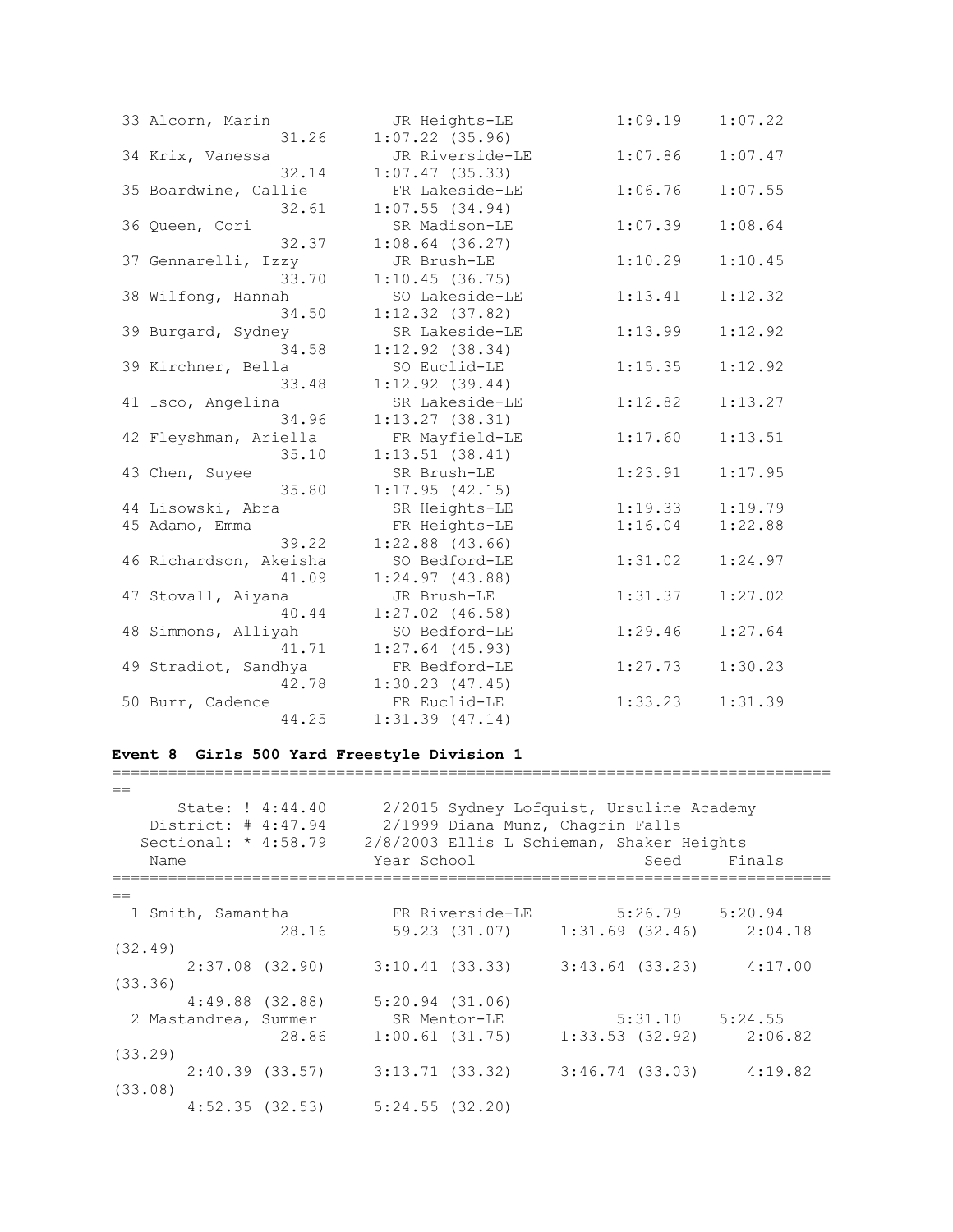|                  | 3 Perlberg, Grace FR Solon-LE 5:21.61 5:25.93<br>29.24 1:00.74 (31.50) 1:33.85 (33.11) 2:07.15                                           |  |
|------------------|------------------------------------------------------------------------------------------------------------------------------------------|--|
|                  |                                                                                                                                          |  |
| (33.30)          |                                                                                                                                          |  |
|                  | $2:40.78$ (33.63) $3:14.20$ (33.42) $3:47.53$ (33.33) $4:21.39$                                                                          |  |
| (33.86)          |                                                                                                                                          |  |
|                  | $4:54.94$ (33.55) $5:25.93$ (30.99)                                                                                                      |  |
|                  |                                                                                                                                          |  |
|                  |                                                                                                                                          |  |
|                  |                                                                                                                                          |  |
| (33.56)          |                                                                                                                                          |  |
|                  | 2:41.47 (33.25) 3:14.59 (33.12) 3:48.36 (33.77) 4:21.94                                                                                  |  |
| (33.58)          |                                                                                                                                          |  |
|                  | $4:54.63$ $(32.69)$ $5:25.96$ $(31.33)$                                                                                                  |  |
|                  | 4:34.05 (32.09) 3:25.90 (31.33)<br>5 Carlson, Annika SR Mentor-LE 5:34.39 5:26.24<br>28.99 1:01.21 (32.22) 1:34.61 (33.40) 2:07.61       |  |
|                  |                                                                                                                                          |  |
|                  |                                                                                                                                          |  |
| (33.00)          |                                                                                                                                          |  |
|                  | 2:41.05 (33.44) 3:14.60 (33.55) 3:47.89 (33.29) 4:21.05                                                                                  |  |
| (33.16)          |                                                                                                                                          |  |
|                  | 4:54.43 (33.38) 5:26.24 (31.81)<br>6 Hantus, Charlotte E JR Mayfield-LE 5:33.00 5:30.35<br>28.72 1:00.55 (31.83) 1:33.75 (33.20) 2:07.35 |  |
|                  |                                                                                                                                          |  |
|                  |                                                                                                                                          |  |
|                  |                                                                                                                                          |  |
| (33.60)          |                                                                                                                                          |  |
|                  | 2:41.12 (33.77) 3:15.12 (34.00) 3:49.30 (34.18) 4:23.47                                                                                  |  |
| (34.17)          |                                                                                                                                          |  |
|                  | $4:57.59$ (34.12) $5:30.35$ (32.76)                                                                                                      |  |
|                  |                                                                                                                                          |  |
|                  |                                                                                                                                          |  |
|                  |                                                                                                                                          |  |
| (34.65)          |                                                                                                                                          |  |
|                  | 2:46.18 (34.19) 3:20.46 (34.28) 3:54.62 (34.16) 4:29.51                                                                                  |  |
| (34.89)          |                                                                                                                                          |  |
|                  | 5:04.42 (34.91) 5:38.23 (33.81)<br>8 Pantoja, Athena 1 JR Lakeside-LE 5:55.06 5:42.98<br>30.03 1:03.10 (33.07) 1:37.39 (34.29) 2:12.08   |  |
|                  |                                                                                                                                          |  |
|                  |                                                                                                                                          |  |
| (34.69)          |                                                                                                                                          |  |
|                  |                                                                                                                                          |  |
|                  | 2:46.64 (34.56) 3:22.03 (35.39) 3:57.75 (35.72) 4:33.71                                                                                  |  |
| (35.96)          |                                                                                                                                          |  |
|                  |                                                                                                                                          |  |
|                  |                                                                                                                                          |  |
|                  | 5:09.47 (35.76) 5:42.98 (33.51)<br>9 Grzincic, Sydney JR South-LE<br>30.47 1:04.06 (33.59) 1:38.63 (34.57) 2:13.62                       |  |
| (34.99)          |                                                                                                                                          |  |
|                  |                                                                                                                                          |  |
|                  | 2:48.74 (35.12) 3:23.95 (35.21) 3:59.34 (35.39) 4:34.70                                                                                  |  |
| (35.36)          |                                                                                                                                          |  |
|                  | $5:10.19$ (35.49) $5:44.76$ (34.57)                                                                                                      |  |
| 10 Snyder, Katie | SO Chardon-LE<br>30.00 1:02.81 (32.81) 1:36.75 (33.94) 2:12.08                                                                           |  |
|                  |                                                                                                                                          |  |
| (35.33)          |                                                                                                                                          |  |
|                  | 2:47.65 (35.57) 3:23.32 (35.67) 3:59.43 (36.11) 4:35.58                                                                                  |  |
|                  |                                                                                                                                          |  |
| (36.15)          |                                                                                                                                          |  |
|                  | 5:11.81 (36.23) 5:46.23 (34.42)<br>11 Jackson, Moraine 5.05.36 5:51.44<br>31.05 1:06.03 (34.98) 1:41.57 (35.54) 2:16.92                  |  |
|                  |                                                                                                                                          |  |
|                  |                                                                                                                                          |  |
| (35.35)          |                                                                                                                                          |  |
|                  | 2:52.52 (35.60) 3:29.18 (36.66) 4:05.36 (36.18) 4:41.29                                                                                  |  |
| (35.93)          |                                                                                                                                          |  |
|                  |                                                                                                                                          |  |
|                  | $5:16.76$ (35.47) $5:51.44$ (34.68)                                                                                                      |  |
|                  |                                                                                                                                          |  |
|                  | 12 Simonelli, Bay L<br>31.92 1:06.54 (34.62) 1:42.10 (35.56) 2:17.80                                                                     |  |
| (35.70)          |                                                                                                                                          |  |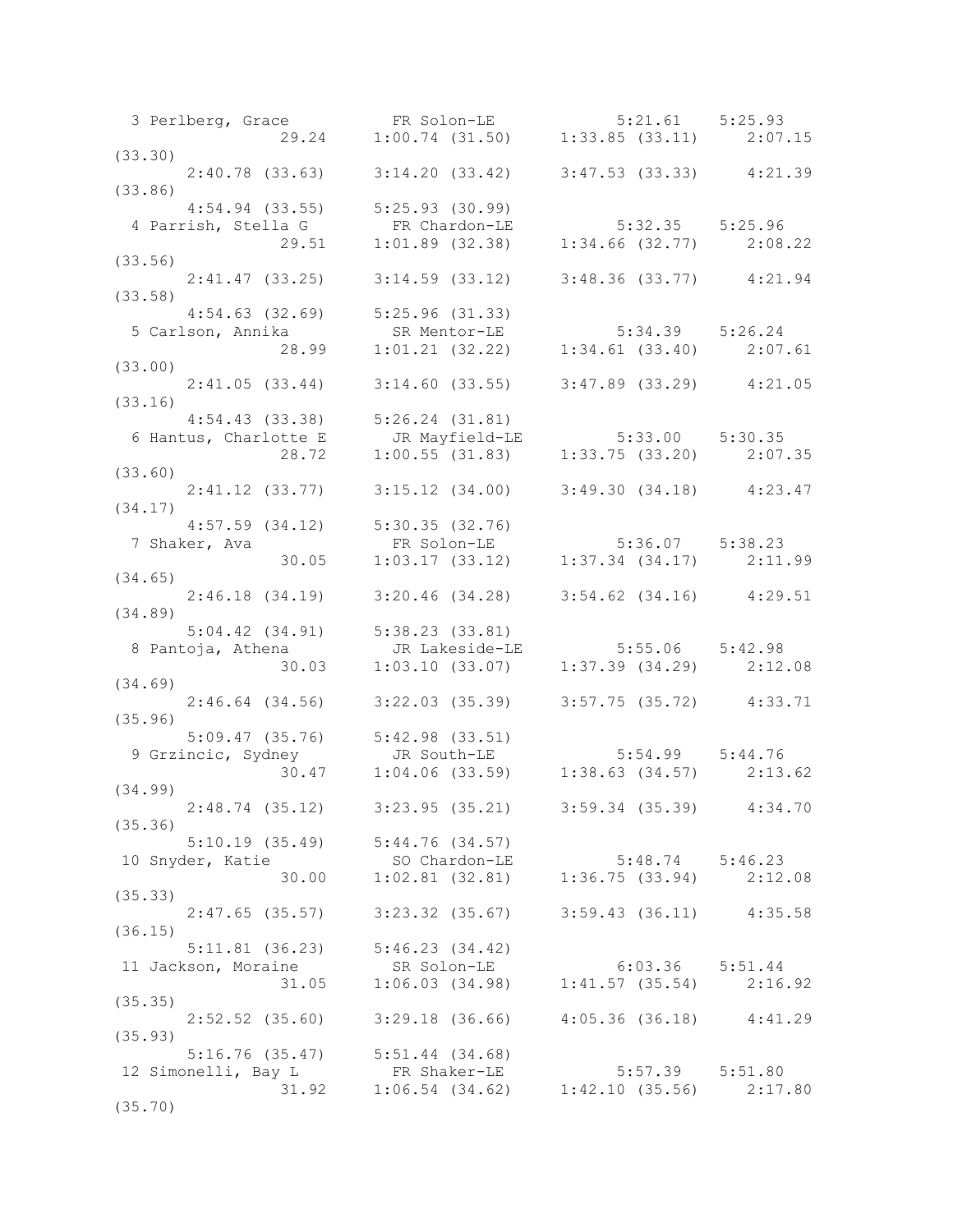|         | $2:53.75$ (35.95) $3:29.89$ (36.14) $4:05.99$ (36.10) $4:41.56$                                                                                   |  |
|---------|---------------------------------------------------------------------------------------------------------------------------------------------------|--|
| (35.57) |                                                                                                                                                   |  |
|         |                                                                                                                                                   |  |
|         | 5:17.34 (35.78) 5:51.80 (34.46)<br>13 Snyder, Megan so North-LE 5:57.01 5:52.23<br>32.81 1:07.99 (35.18) 1:43.49 (35.50) 2:18.89                  |  |
|         |                                                                                                                                                   |  |
| (35.40) |                                                                                                                                                   |  |
|         | $2:54.55$ (35.66) 3:30.46 (35.91) 4:06.18 (35.72) 4:42.04                                                                                         |  |
|         |                                                                                                                                                   |  |
|         |                                                                                                                                                   |  |
|         | 5:18.05 (36.01) 5:52.23 (34.18)<br>14 Martin, Meghan so Chardon-LE 6:01.93 5:56.41<br>31.12 1:05.70 (34.58) 1:41.79 (36.09) 2:18.21<br>(36.42)    |  |
|         |                                                                                                                                                   |  |
|         |                                                                                                                                                   |  |
|         |                                                                                                                                                   |  |
|         | $2:54.52$ (36.31) $3:31.54$ (37.02) $4:08.12$ (36.58) $4:44.74$                                                                                   |  |
| (36.62) |                                                                                                                                                   |  |
|         | 5:20.82 (36.08) 5:56.41 (35.59)                                                                                                                   |  |
|         | 15 Burkey, Emma<br>31.61 1:07.72 (36.11) 1:43.92 (36.20) 2:20.52                                                                                  |  |
|         |                                                                                                                                                   |  |
| (36.60) |                                                                                                                                                   |  |
|         | $2:57.72$ (37.20) 3:33.86 (36.14) 4:10.46 (36.60) 4:47.37                                                                                         |  |
| (36.91) |                                                                                                                                                   |  |
|         |                                                                                                                                                   |  |
|         |                                                                                                                                                   |  |
|         |                                                                                                                                                   |  |
|         | 5:23.78 (36.41) 5:58.76 (34.98)<br>16 Avery, Hannah FR North-LE 6:03.14 6:05.70<br>34.13 1:11.16 (37.03) 1:48.50 (37.34) 2:25.67                  |  |
| (37.17) |                                                                                                                                                   |  |
|         | $3:02.96$ (37.29) $3:40.13$ (37.17) $4:17.77$ (37.64) $4:55.02$                                                                                   |  |
| (37.25) |                                                                                                                                                   |  |
|         |                                                                                                                                                   |  |
|         |                                                                                                                                                   |  |
|         |                                                                                                                                                   |  |
|         | 5:31.60 (36.58) 6:05.70 (34.10)<br>17 Carson, Abigail M FR Chardon-LE 6:03.22 6:05.91<br>32.57 1:08.40 (35.83) 1:44.91 (36.51) 2:21.91<br>(37.00) |  |
| (37.00) |                                                                                                                                                   |  |
|         | $2:59.30$ (37.39) 3:37.15 (37.85) 4:15.10 (37.95) 4:52.90                                                                                         |  |
| (37.80) |                                                                                                                                                   |  |
|         |                                                                                                                                                   |  |
|         |                                                                                                                                                   |  |
|         |                                                                                                                                                   |  |
| (38.21) |                                                                                                                                                   |  |
|         | $3:00.75$ (37.99) $3:38.63$ (37.88) $4:16.66$ (38.03) $4:54.24$                                                                                   |  |
| (37.58) |                                                                                                                                                   |  |
|         |                                                                                                                                                   |  |
|         | $5:32.36$ (38.12) $6:08.54$ (36.18)                                                                                                               |  |
|         |                                                                                                                                                   |  |
|         | 19 Aandal, Helene SO Shaker-LE 6:22.85 6:09.88<br>33.17 1:10.13 (36.96) 1:47.60 (37.47) 2:25.50                                                   |  |
| (37.90) |                                                                                                                                                   |  |
|         | $3:03.75$ (38.25) $3:41.07$ (37.32) $4:18.14$ (37.07) $4:55.80$                                                                                   |  |
| (37.66) |                                                                                                                                                   |  |
|         | $5:33.43$ $(37.63)$ $6:09.88$ $(36.45)$                                                                                                           |  |
|         |                                                                                                                                                   |  |
|         | 20 Finnegan, Maggie dr. 33.77 1:11.25 (37.48) 1:49.19 (37.94) 2:27.17                                                                             |  |
|         |                                                                                                                                                   |  |
| (37.98) |                                                                                                                                                   |  |
|         | 3:04.89 (37.72) 3:43.12 (38.23) 4:21.52 (38.40) 4:59.38                                                                                           |  |
| (37.86) |                                                                                                                                                   |  |
|         | $5:37.22$ (37.84) $6:14.13$ (36.91)                                                                                                               |  |
|         |                                                                                                                                                   |  |
|         | 21 Petti, Juliana SR Mentor-LE 6:20.24 6:16.88<br>33.04 1:09.28 (36.24) 1:46.77 (37.49) 2:24.82                                                   |  |
| (38.05) |                                                                                                                                                   |  |
|         | $3:03.70$ (38.88) $3:42.40$ (38.70) $4:21.55$ (39.15) $5:01.11$                                                                                   |  |
|         |                                                                                                                                                   |  |
| (39.56) |                                                                                                                                                   |  |
|         | $5:40.10$ (38.99) $6:16.88$ (36.78)                                                                                                               |  |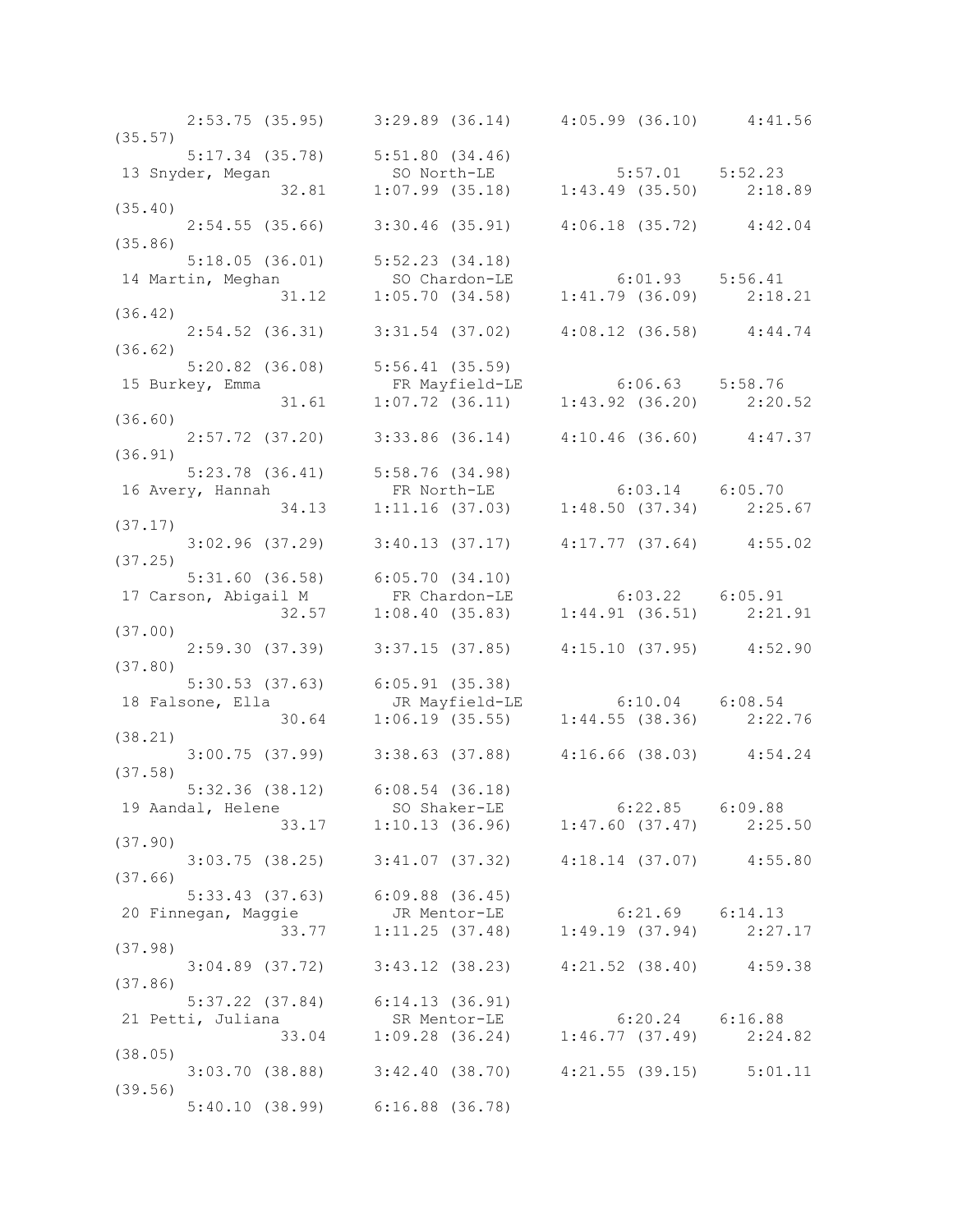| 22 Malone, Helen K SO Shaker-LE 6:07.09 6:17.50<br>32.78 1:09.86 (37.08) 1:47.50 (37.64) 2:26.12                                             |                                                                                  |  |
|----------------------------------------------------------------------------------------------------------------------------------------------|----------------------------------------------------------------------------------|--|
|                                                                                                                                              |                                                                                  |  |
| (38.62)                                                                                                                                      |                                                                                  |  |
| $3:05.30$ (39.18) $3:43.96$ (38.66) $4:22.87$ (38.91) $5:00.65$                                                                              |                                                                                  |  |
| (37.78)                                                                                                                                      |                                                                                  |  |
|                                                                                                                                              | 5:39.76 (39.11) 6:17.50 (37.74)                                                  |  |
| 23 Frase, Leah and JR Madison-LE 6:24.41 6:18.66<br>32.28 1:09.41 (37.13) 1:48.09 (38.68) 2:26.76                                            |                                                                                  |  |
|                                                                                                                                              |                                                                                  |  |
| (38.67)                                                                                                                                      |                                                                                  |  |
| $3:05.46$ (38.70) $3:44.72$ (39.26) $4:23.50$ (38.78) $5:02.91$                                                                              |                                                                                  |  |
| (39.41)                                                                                                                                      |                                                                                  |  |
| 5:41.07 (38.16) 6:18.66 (37.59)                                                                                                              |                                                                                  |  |
| 5:41.07 (38.16) 6:18.66 (37.59)<br>24 Garey, Catie FR Bedford-LE 6:57.93 6:20.40<br>33.12 1:10.01 (36.89) 1:48.63 (38.62) 2:28.18            |                                                                                  |  |
|                                                                                                                                              |                                                                                  |  |
| (39.55)                                                                                                                                      |                                                                                  |  |
|                                                                                                                                              | $3:07.51$ (39.33) $3:46.60$ (39.09) $4:25.90$ (39.30) $5:05.73$                  |  |
| (39.83)                                                                                                                                      |                                                                                  |  |
|                                                                                                                                              |                                                                                  |  |
|                                                                                                                                              |                                                                                  |  |
|                                                                                                                                              |                                                                                  |  |
| 5:44.68 (38.95) 6:20.40 (35.72)<br>25 York, Marie M so Shaker-LE 6:10.43 6:24.23<br>33.67 1:10.55 (36.88) 1:49.14 (38.59) 2:28.37<br>39.23)  |                                                                                  |  |
| (39.23)                                                                                                                                      |                                                                                  |  |
|                                                                                                                                              | $3:07.48$ (39.11) $3:47.70$ (40.22) $4:27.60$ (39.90) $5:07.50$                  |  |
| (39.90)                                                                                                                                      |                                                                                  |  |
|                                                                                                                                              |                                                                                  |  |
|                                                                                                                                              |                                                                                  |  |
| 5:46.28 (38.78) 6:24.23 (37.95)<br>26 Sabo, Rebecca FR Madison-LE 6:29.73 6:24.33<br>34.31 1:13.23 (38.92) 1:52.39 (39.16) 2:31.79           |                                                                                  |  |
| (39.40)                                                                                                                                      |                                                                                  |  |
| $3:11.20$ (39.41) $3:50.43$ (39.23) $4:29.78$ (39.35) $5:09.14$                                                                              |                                                                                  |  |
| (39.36)                                                                                                                                      |                                                                                  |  |
|                                                                                                                                              |                                                                                  |  |
| 5:47.64 (38.50) 6:24.33 (36.69)<br>27 Solonche, Madelyne SR Solon-LE 6:43.42 6:25.31<br>34.28 1:11.59 (37.31) 1:49.29 (37.70) 2:27.17        |                                                                                  |  |
|                                                                                                                                              |                                                                                  |  |
|                                                                                                                                              |                                                                                  |  |
| (37.88)                                                                                                                                      |                                                                                  |  |
|                                                                                                                                              | 3:05.62 (38.45) 3:44.92 (39.30) 4:24.36 (39.44) 5:04.79                          |  |
| (40.43)                                                                                                                                      |                                                                                  |  |
| 5:45.49 (40.70) 6:25.31 (39.82)<br>28 Simon, Lily SR Lakeside-LE 6:24.21 6:27.44<br>34.51 1:12.63 (38.12) 1:51.69 (39.06) 2:31.33<br>(39.64) |                                                                                  |  |
|                                                                                                                                              |                                                                                  |  |
|                                                                                                                                              |                                                                                  |  |
| (39.64)                                                                                                                                      |                                                                                  |  |
| $3:10.76$ (39.43) $3:50.25$ (39.49) $4:29.79$ (39.54) $5:10.02$                                                                              |                                                                                  |  |
| (40.23)                                                                                                                                      |                                                                                  |  |
| $5:49.12$ (39.10) $6:27.44$ (38.32)                                                                                                          |                                                                                  |  |
| 29 Wayts, Megan                                                                                                                              | SR North-LE<br>33.34 1:11.28 (37.94) 1:50.43 (39.15) 2:30.49                     |  |
|                                                                                                                                              |                                                                                  |  |
| (40.06)                                                                                                                                      |                                                                                  |  |
|                                                                                                                                              | 3:11.66 (41.17) 3:52.24 (40.58) 4:33.26 (41.02) 5:14.56                          |  |
| (41.30)                                                                                                                                      |                                                                                  |  |
| $5:54.55$ (39.99) 6:34.01 (39.46)                                                                                                            |                                                                                  |  |
| 30 Krix, Vanessa                                                                                                                             |                                                                                  |  |
|                                                                                                                                              | JR Riverside-LE 6:42.24 6:42.55<br>37.13 1:16.36 (39.23) 1:56.37 (40.01) 2:37.28 |  |
|                                                                                                                                              |                                                                                  |  |
| (40.91)                                                                                                                                      |                                                                                  |  |
|                                                                                                                                              | $3:18.09$ (40.81) $3:59.79$ (41.70) $4:41.38$ (41.59) $5:22.80$                  |  |
| (41.42)                                                                                                                                      |                                                                                  |  |
| $6:03.58$ (40.78) $6:42.55$ (38.97)                                                                                                          |                                                                                  |  |
| 31 Weaver, Kennedi SO Madison-LE 6:48.97 6:47.60<br>33.78 1:13.87 (40.09) 1:57.23 (43.36) 2:39.66                                            |                                                                                  |  |
|                                                                                                                                              |                                                                                  |  |
| (42.43)                                                                                                                                      |                                                                                  |  |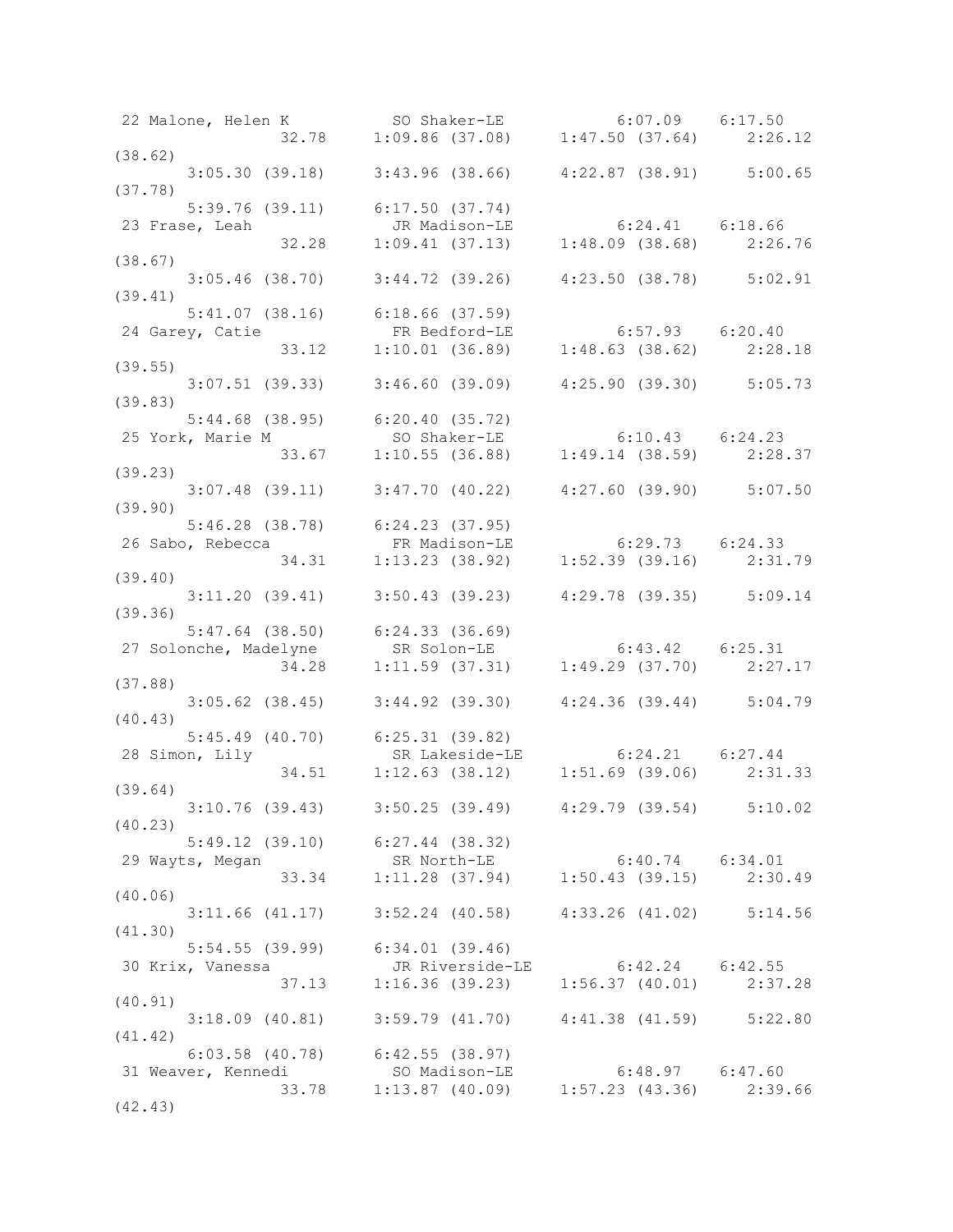3:21.35 (41.69) 4:02.60 (41.25) 4:45.23 (42.63) 5:26.63 (41.40) 6:07.15 (40.52) 6:47.60 (40.45) 32 Malinowski, Abby JR Riverside-LE 6:59.81 6:48.52 35.21 1:15.60 (40.39) 1:57.16 (41.56) 2:39.30 (42.14) 3:21.63 (42.33) 4:04.22 (42.59) 4:47.59 (43.37) 5:29.86 (42.27) 6:10.78 (40.92) 6:48.52 (37.74) 33 Larry, Adriana FR Brush-LE 6:54.63 6:49.92 32.81 1:12.40 (39.59) 1:53.55 (41.15) 2:36.10 (42.55) 3:18.36 (42.26) 4:01.22 (42.86) 4:44.60 (43.38) 5:26.43 (41.83) 6:09.26 (42.83) 6:49.92 (40.66) 34 Gosselin, Laynie SR Heights-LE 6:46.75 6:53.57 35.57 1:15.42 (39.85) 1:58.34 (42.92) 2:39.65 (41.31) 3:22.20 (42.55) 4:04.66 (42.46) 4:47.41 (42.75) 5:29.21 (41.80) 6:11.93 (42.72) 6:53.57 (41.64) 35 Sabo, Caroline JR Madison-LE 6:52.51 6:55.91 37.19 1:17.66 (40.47) 1:58.52 (40.86) 2:40.22 (41.70) 3:22.55 (42.33) 4:05.56 (43.01) 4:49.10 (43.54) 5:32.38 (43.28) 6:15.17 (42.79) 6:55.91 (40.74) 36 Shevchik, Anya SO Lakeside-LE 7:17.97 7:11.63 37.65 1:19.72 (42.07) 2:03.39 (43.67) 2:47.24 (43.85) 3:31.69 (44.45) 4:16.83 (45.14) 5:01.83 (45.00) 5:45.92 (44.09) 6:30.11 (44.19) 7:11.63 (41.52) 37 Jeras, Natalia JR Riverside-LE 7:33.82 7:18.27 37.86 1:19.84 (41.98) 2:03.82 (43.98) 3:33.37 ( ) 4:18.75 (45.38) 5:50.21 (1:31.46) 7:18.27 (1:28.06)<br>38 Keene, Jenna 38 Keene, Jenna SO Lakeside-LE 7:52.28 8:02.86 41.31 1:27.16 (45.85) 2:15.79 (48.63) 3:06.04 (50.25) 3:56.99 (50.95) 4:47.81 (50.82) 5:39.38 (51.57) 6:28.96 (49.58) 7:17.31 (48.35) 8:02.86 (45.55) 39 Coleman, Kaylee FR Bedford-LE 8:31.36 8:30.76 40.61 1:29.61 (49.00) 2:21.13 (51.52) 3:13.58 (52.45) 4:07.75 (54.17) 5:02.01 (54.26) 5:57.12 (55.11) 6:52.12 (55.00) 8:30.76 (1:38.64)

## **Event 9 Girls 200 Yard Freestyle Relay Division 1**

=============================================================================  $=$  State: ! 1:32.35 2018 North Cannton A. Palutsis, K. Lochridge, C. Ehlers, P. Timken District: # 1:33.31 2/2019 North Canton Hoover C Ehlers, R St.Clair, R Blandine, P Timken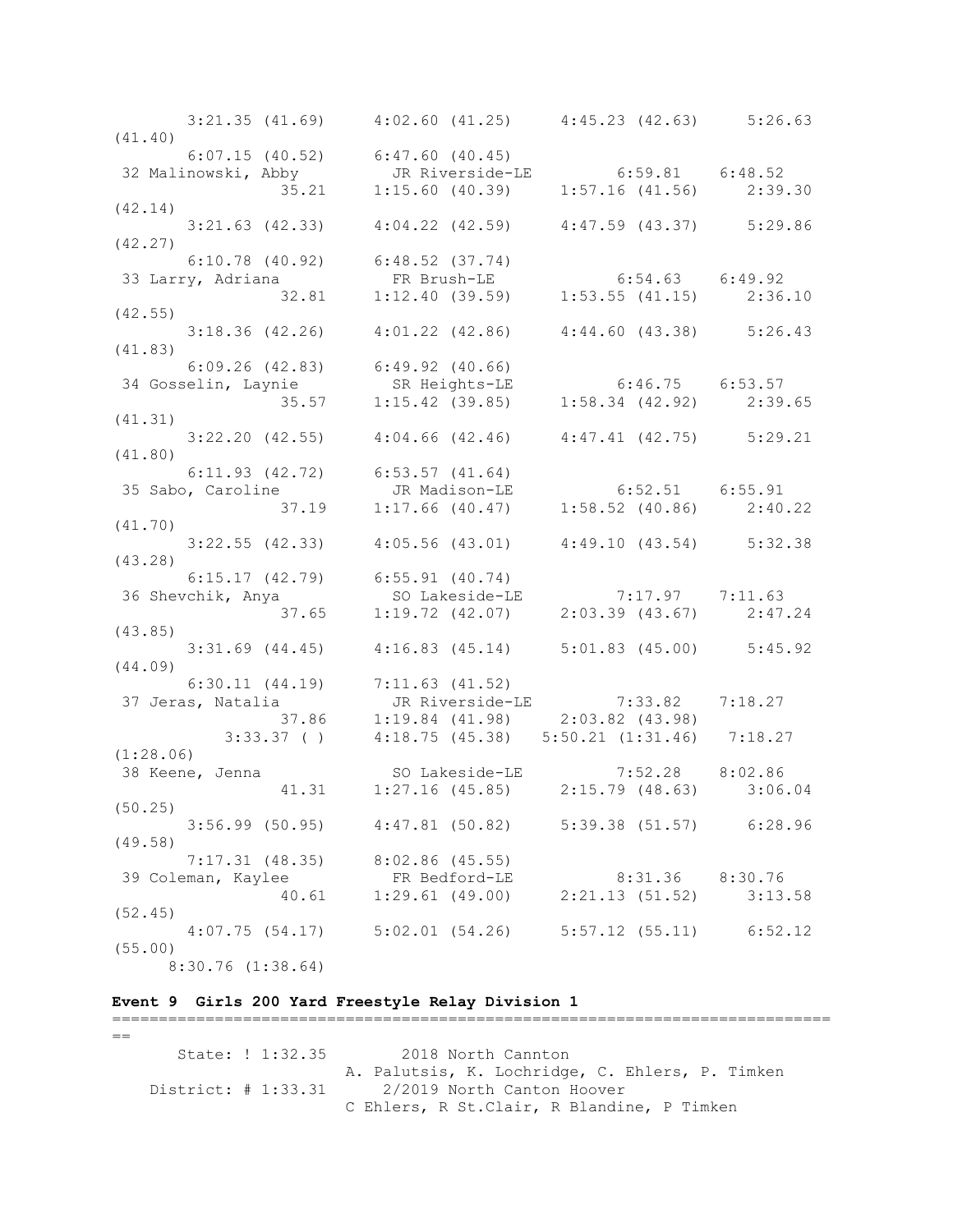Sectional: \* 1:38.94 2/9/2019 Chardon, Chardon Bennett, Duchon, Debevec, Jerry School School Seed Finals =============================================================================  $=$  1 Shaker Heights High School-LE 'A' 1:40.44 1:41.33 1) Perry, Maggie L SR 2) Miklos, Kyra E FR 3) Kuhel, Olivia SO 4) Miklos, Natalia A SR 25.75 50.60 (24.85) 1:16.53 (25.93) 1:41.33 (24.80) 2 Chardon High School-LE 'A' 1:40.57 1:41.46 1) Debevec, Morgan O JR 2) Duchon, Gracie SO 3) Tierney, Campbell JR 4) Bennett, Sarah G SR 26.20 51.42 (25.22) 1:16.93 (25.51) 1:41.46 (24.53) 3 Madison-LE 'A' 1:44.42 1:43.60 1) Parks, Jena JR 2) Hribar, Melanie FR 3) Hennessey, Taylor FR 4) Fedele, Zoey SR 25.76 52.03 (26.27) 1:18.35 (26.32) 1:43.60 (25.25) 4 Mentor High School-LE 'A' 1:45.57 1:44.96 1) Carlson, Annika SR 2) Ross, Abagail SO 3) Mastandrea, Summer SR 4) Farmer, Erin JR 26.03 53.46 (27.43) 1:19.69 (26.23) 1:44.96 (25.27) 5 Riverside High School-LE 'A' 1:48.30 1:46.94 1) Leonard, Jenna FR 2) Klein, Grace SR 3) Shambaugh, Lauren SO 4) Smith, Samantha FR 27.24 55.09 (27.85) 1:21.84 (26.75) 1:46.94 (25.10) 6 Solon-LE 'A' 1:48.80 1:47.64 1) Fried, Niya FR 2) Szach, Rilie JR 3) Shaker, Ava FR 4) Jackson, Moraine SR 19 Jackson, Moraline SK<br>27.07 53.90 (26.83) 1:20.93 (27.03) 1:47.64 (26.71) 7 Eastlake North High School-LE 'A' 1:48.97 1:48.32 1) Di Cerce, Annalisa SR 2) Dempsey, Sally SO 3) Adams, Camryn JR 4) Regovich, Elizabeth SR 27.47 55.07 (27.60) 1:21.51 (26.44) 1:48.32 (26.81) 8 Cleveland Heights High School-LE 'A' 1:48.19 1:49.65 1) Chen, Patricia Y SO 2) Dolan, Clare FR 3) Lauretig, Abby JR 4) Rinaldi, Elena SR 26.48 55.62 (29.14) 1:23.30 (27.68) 1:49.65 (26.35) 9 Mayfield High School-LE 'A' 1:54.89 1:51.18 1) Holfeltz, Elise R SR 2) Falsone, Ella JR 3) Burkey, Emma FR 4) Dawson, Danielle SR 3) Burkey, Emma FR <br>27.24 55.17 (27.93) 1:23.69 (28.52) 1:51.18 (27.49) 10 Bedford High School Swimming-LE 'A' 1:58.50 1:52.59 1) Garey, Catie FR 2) Bass, Kennedy JR 3) Spoto, Josie JR 4) Pliske, Olivia SR 56.46 1:26.72 (30.26) 1:52.59 (25.87) 11 Lakeside High School-LE 'A' 1:57.39 1:55.61 1) Isco, Angelina SR 2) Boardwine, Callie FR 3) Anderson, Morgan JR 4) Pantoja, Athena JR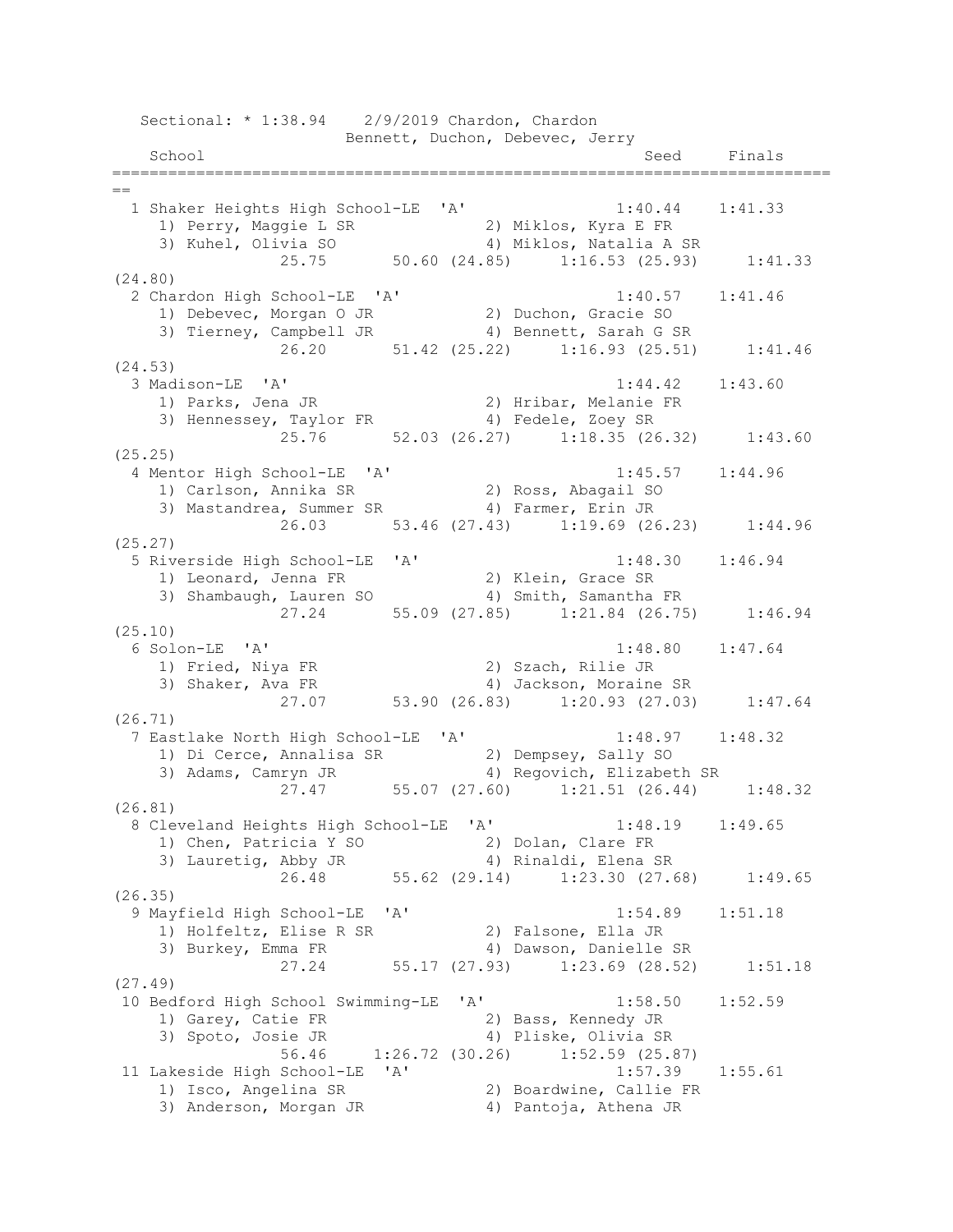|         | 30.55                                           |  | 59.92 (29.37) 1:28.81 (28.89) 1:55.61         |         |                     |
|---------|-------------------------------------------------|--|-----------------------------------------------|---------|---------------------|
| (26.80) |                                                 |  |                                               |         |                     |
|         | 12 Willoughby South High School-LE 'A'          |  | $1:55.98$ $1:58.19$                           |         |                     |
|         | 1) Grzincic, Sydney JR                          |  | 2) Staska, Morgan FR                          |         |                     |
|         | 3) Douglas, Bridget SR                          |  | 4) Whitticar, Maddi SO                        |         |                     |
|         |                                                 |  | 27.68 55.01 (27.33) 1:25.12 (30.11)           |         | 1:58.19             |
| (33.07) |                                                 |  |                                               |         |                     |
|         | 13 Brush High School-LE 'A'                     |  |                                               |         | $2:11.39$ $2:01.39$ |
|         | 1) Boukobza, Sloane SR                          |  | 2) Gennarelli, Izzy JR                        |         |                     |
|         | 3) Marino, Edith FR                             |  | 4) Larry, Adriana FR                          |         |                     |
|         |                                                 |  | 30.28 1:02.94 (32.66) 1:32.27 (29.33) 2:01.39 |         |                     |
| (29.12) |                                                 |  |                                               |         |                     |
|         | 14 Euclid-LE 'A'                                |  |                                               | 2:21.66 | 2:25.27             |
|         | 1) Saterides, Christina JR (2) Burr, Cadence FR |  |                                               |         |                     |
|         | 3) Saterides, Eleni FR (4) Kirchner, Bella SO   |  |                                               |         |                     |
|         |                                                 |  | 37.84 1:15.97 (38.13) 1:53.68 (37.71) 2:25.27 |         |                     |
| (31.59) |                                                 |  |                                               |         |                     |

### **Event 10 Girls 100 Yard Backstroke Division 1**

============================================================================= == State: ! 52.92 2015 Hannah Whitely, Springboro District: # 55.33 2/2019 Sarah Turchanik, N Royalton Sectional: \* 57.15 2/13/1999 Erin Abbey, Mayfield Name Year School Seed Finals =============================================================================  $=$ 1 Leffler, Gianna M JR Mayfield-LE 57.90 57.71 28.22 57.71 (29.49) 2 Dondorfer, Mallory JR Mentor-LE 1:01.14 1:01.94 29.98 1:01.94 (31.96) 3 Parks, Jena JR Madison-LE 1:02.06 1:02.06 30.52 1:02.06 (31.54) 4 Miklos, Natalia A SR Shaker-LE 1:03.69 1:03.27  $30.75$  1:03.27 (32.52) 5 Schneider, Theresa M SR Chardon-LE 1:04.08 1:05.22 31.80 1:05.22 (33.42) 6 Rozic, Noel E SR Chardon-LE 1:05.53 1:05.35 31.57 1:05.35 (33.78) 7 Holfeltz, Elise R SR Mayfield-LE 1:05.90 1:05.92 31.42 1:05.92 (34.50) 8 Adams, Camryn JR North-LE 1:08.10 1:06.26 31.79 1:06.26 (34.47) 9 Fried, Niya FR Solon-LE 1:08.54 1:06.54 32.37 1:06.54 (34.17) 10 Gron, Lily SR North-LE 1:10.20 1:08.05 32.93 1:08.05 (35.12) 11 Cupp, Charlotte JR Shaker-LE 1:08.48 1:08.56 33.11 1:08.56 (35.45) 12 Wankhade, Esha JR Solon-LE 1:10.47 1:09.95 33.12 1:09.95 (36.83) 13 Cater, Olivia FR Mentor-LE 1:13.17 1:10.49 34.25 1:10.49 (36.24) 14 Nickel, Leoni SR Chardon-LE 1:10.46 1:11.36 34.43 1:11.36 (36.93) 15 Allio, Sophia JR Mentor-LE 1:11.80 1:11.50 34.73 1:11.50 (36.77)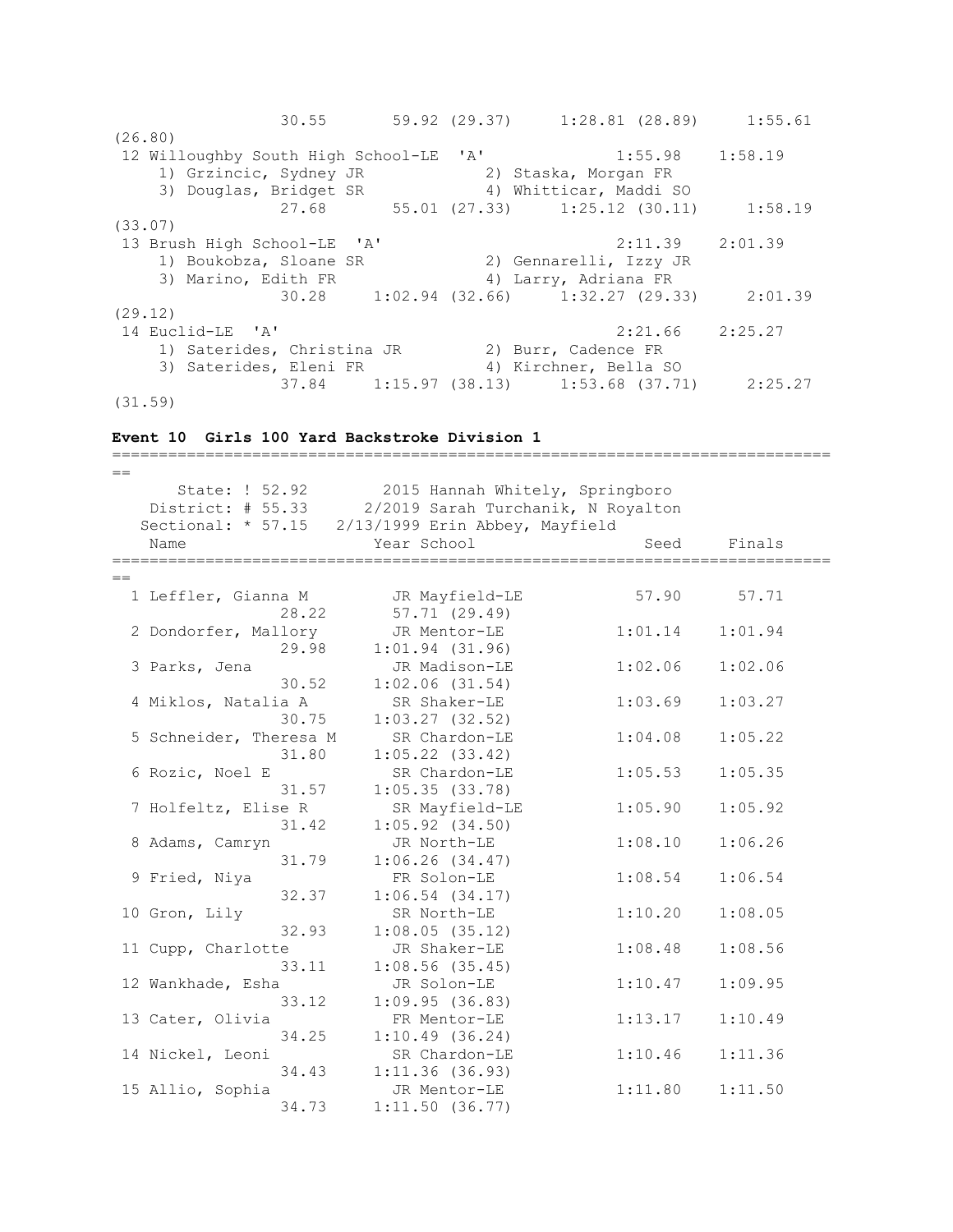| 16 Spoto, Josie<br>34.69                         | JR Bedford-LE<br>$1:12.22$ (37.53)   | 1:16.79             | 1:12.22 |
|--------------------------------------------------|--------------------------------------|---------------------|---------|
| 17 Bachovchin, Catherine D SO Shaker-LE<br>34.34 | $1:12.24$ (37.90)                    | 1:13.44             | 1:12.24 |
| 18 Douglas, Bridget<br>34.83                     | SR South-LE<br>$1:12.41$ (37.58)     | 1:11.24             | 1:12.41 |
| 19 Brotz, Morgan<br>36.00                        | FR Madison-LE<br>$1:13.81$ (37.81)   | 1:15.26             | 1:13.81 |
| 20 Campbell, Maggie<br>35.79                     | SR Solon-LE<br>$1:14.08$ (38.29)     | 1:16.35             | 1:14.08 |
| 21 Malinowski, Abby<br>36.25                     | JR Riverside-LE<br>$1:14.41$ (38.16) | 1:14.91             | 1:14.41 |
| 22 Thompson, Brooke<br>35.65                     | JR Mentor-LE<br>$1:14.56$ (38.91)    | 1:14.77             | 1:14.56 |
| 23 Comway, Ella<br>36.19                         | SO Riverside-LE<br>1:18.03(41.84)    | 1:21.39             | 1:18.03 |
| 24 Solonche, Madelyne<br>38.91                   | SR Solon-LE<br>1:18.41(39.50)        | 1:20.31             | 1:18.41 |
| 25 Aandal, Helene<br>38.26                       | SO Shaker-LE<br>$1:18.44$ (40.18)    | 1:23.49             | 1:18.44 |
| 26 Check, Brianne                                | JR Riverside-LE                      | 1:25.25             | 1:18.68 |
| 27 Stark, Emiliana                               | SO Madison-LE                        | 1:17.70             | 1:18.84 |
| 38.26                                            | $1:18.84$ (40.58)                    |                     |         |
| 28 Teets, Hannah<br>39.45                        | SR Heights-LE<br>1:19.12(39.67)      | 1:23.63             | 1:19.12 |
| 29 Larry, Adriana                                | FR Brush-LE                          | 1:22.28             | 1:19.98 |
| 30 Boardwine, Callie                             | FR Lakeside-LE                       | 1:23.90             | 1:21.20 |
| 40.13                                            | 1:21.20(41.07)                       |                     |         |
| 31 Godshall, Olivia<br>40.00                     | FR North-LE<br>$1:21.29$ $(41.29)$   | 1:16.76             | 1:21.29 |
| 32 Chase, Sarah K                                | SO North-LE                          | 1:24.91             | 1:22.05 |
| 40.40                                            | $1:22.05$ (41.65)                    |                     |         |
| 33 Burgard, Sydney                               | SR Lakeside-LE                       | 1:26.99             | 1:24.25 |
| 40.81                                            | 1:24.25(43.44)                       |                     |         |
| 34 Saterides, Christina                          | JR Euclid-LE                         | 1:18.95             | 1:24.33 |
| 40.43                                            | 1:24.33(43.90)                       |                     |         |
| 35 Wilfong, Hannah                               | SO Lakeside-LE                       | 1:27.45             | 1:24.59 |
| 40.48                                            | $1:24.59$ $(44.11)$                  |                     |         |
| 36 Barry, Mackenzie                              | SR Chardon-LE                        | $1:27.34$ $1:26.25$ |         |
| 42.19                                            | 1:26.25(44.06)                       |                     |         |
| 37 Repko, Gabby                                  | JR Brush-LE                          | 1:31.02             | 1:29.12 |
| 42.05                                            | $1:29.12$ $(47.07)$                  |                     |         |
| 38 Adamo, Emma                                   | FR Heights-LE                        | 1:29.72             | 1:31.32 |
| 44.59                                            | $1:31.32$ $(46.73)$                  |                     |         |
| 39 Blackford, Halle<br>43.07                     | JR Madison-LE<br>$1:31.44$ (48.37)   | 1:34.59             | 1:31.44 |
| 40 Reinhardt, Nora Lee                           | SO Heights-LE                        | 1:34.72             | 1:31.93 |
| 45.19                                            | 1:31.93(46.74)                       |                     |         |
| 41 Saterides, Eleni                              | FR Euclid-LE                         | 1:32.37             | 1:32.48 |
| 45.79                                            | $1:32.48$ (46.69)                    |                     |         |
| 42 Whitticar, Maddi                              | SO South-LE                          | 1:33.28             | 1:33.07 |
| 45.57                                            | $1:33.07$ $(47.50)$                  |                     |         |
| 43 Longino, Tina G                               | SO Mayfield-LE                       | 1:38.69             | 1:41.75 |
| 44 Ruiter, Ayanna                                | FR Brush-LE                          | 1:49.51             | 1:42.97 |

**Event 11 Girls 100 Yard Breaststroke Division 1**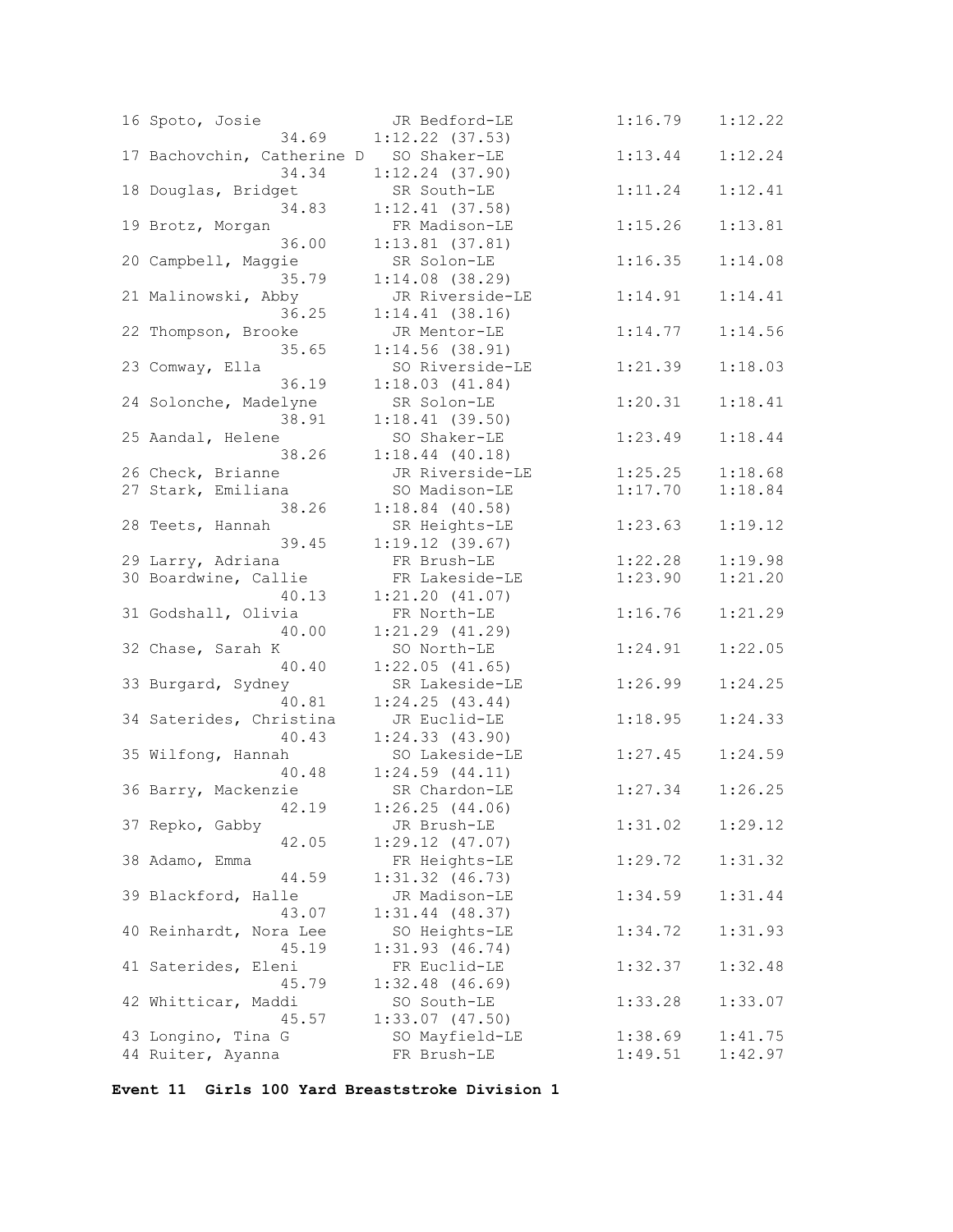| $=$  |                       |                                                           |         |         |
|------|-----------------------|-----------------------------------------------------------|---------|---------|
|      |                       | State: ! 59.29 2/2019 Hannah Bach, Broad/Brecks           |         |         |
|      |                       | District: # 59.53 2/2019 Hannah Bach, Broad/Brecks        |         |         |
|      |                       | Sectional: * 1:03.85 2/9/2008 Alisa Y Vereshchagin, Solon |         |         |
|      | Name                  | Year School                                               | Seed    | Finals  |
|      |                       |                                                           |         |         |
| $==$ |                       |                                                           |         |         |
|      | 1 Bass, Kennedy       | JR Bedford-LE                                             | 1:09.05 | 1:06.70 |
|      | 31.49                 | 1:06.70(35.21)                                            |         |         |
|      | 2 Burkey, Emma        | FR Mayfield-LE                                            | 1:16.47 | 1:14.04 |
|      | 35.32                 | $1:14.04$ (38.72)                                         |         |         |
|      |                       |                                                           |         |         |
|      | 3 Ferris, Bridget     | SO Solon-LE                                               | 1:13.13 | 1:14.20 |
|      | 34.68                 | 1:14.20(39.52)                                            |         |         |
|      | 4 DiMatteo, Alexis    | JR Solon-LE                                               | 1:16.93 | 1:15.13 |
|      | 35.08                 | 1:15.13(40.05)                                            |         |         |
|      | 5 Olpin, Lilly        | FR Solon-LE                                               | 1:20.53 | 1:15.29 |
|      | 35.10                 | $1:15.29$ (40.19)                                         |         |         |
|      | 6 Hennessey, Taylor   | FR Madison-LE                                             | 1:16.39 | 1:15.73 |
|      | 34.64                 | 1:15.73(41.09)                                            |         |         |
|      | 7 Thompson, Brooke    | JR Mentor-LE                                              | 1:19.58 | 1:15.90 |
|      | 34.82                 | 1:15.90(41.08)                                            |         |         |
|      | 8 Huang, Lizzie R     | FR Shaker-LE                                              | 1:17.44 | 1:17.18 |
|      | 36.01                 | 1:17.18(41.17)                                            |         |         |
|      | 9 Fiorta, Emma        | SO Mentor-LE                                              | 1:21.79 | 1:17.52 |
|      | 35.97                 | $1:17.52$ $(41.55)$                                       |         |         |
|      | 10 Sneek, Keeley A    | FR Chardon-LE                                             | 1:18.92 | 1:18.35 |
|      | 36.68                 | 1:18.35(41.67)                                            |         |         |
|      | 10 Falsone, Ella      | JR Mayfield-LE                                            | 1:18.98 | 1:18.35 |
|      | 38.11                 | 1:18.35(40.24)                                            |         |         |
|      | 12 Jeras, Maya        | FR Riverside-LE                                           | 1:19.30 | 1:18.76 |
|      | 36.95                 | 1:18.76(41.81)                                            |         |         |
|      | 13 Johnston, Cami     | SO South-LE                                               | 1:19.00 | 1:18.97 |
|      | 36.53                 | 1:18.97(42.44)                                            |         |         |
|      | 14 Ross, Abagail      | SO Mentor-LE                                              | 1:19.67 | 1:19.14 |
|      | 38.49                 | 1:19.14(40.65)                                            |         |         |
|      | 15 Szach, Rilie       | JR Solon-LE                                               | 1:19.07 | 1:19.49 |
|      | 36.88                 | 1:19.49(42.61)                                            |         |         |
|      | 16 Staska, Morgan     | FR South-LE                                               | 1:19.82 | 1:19.74 |
|      | 37.23                 | 1:19.74(42.51)                                            |         |         |
|      | 17 Quick, Abby        | JR Riverside-LE                                           | 1:21.62 | 1:20.32 |
|      | 38.36                 | $1:20.32$ $(41.96)$                                       |         |         |
|      | 18 Elliott, Raegan    | FR Madison-LE                                             | 1:23.26 | 1:20.81 |
|      | 37.74                 | $1:20.81$ (43.07)                                         |         |         |
|      | 19 Roberts, Logan     | FR North-LE                                               | 1:19.17 | 1:21.34 |
|      | 39.15                 | $1:21.34$ $(42.19)$                                       |         |         |
|      | 20 Bennett, Charlotte | SO Chardon-LE                                             | 1:22.71 | 1:21.46 |
|      | 38.68                 | $1:21.46$ (42.78)                                         |         |         |
|      | 21 Proweller, Amelia  | SO Shaker-LE                                              | 1:20.94 | 1:21.85 |
|      | 38.37                 | 1:21.85(43.48)                                            |         |         |
|      | 22 Goodwin, Jena      | SR Chardon-LE                                             | 1:25.21 | 1:21.94 |
|      | 38.45                 | $1:21.94$ $(43.49)$                                       |         |         |
|      | 23 Rosenfelt, Zoe C   | JR Shaker-LE                                              | 1:21.03 | 1:22.45 |
|      | 38.78                 | 1:22.45(43.67)                                            |         |         |
|      | 24 Hall, Claire       | JR Heights-LE                                             | 1:21.65 | 1:22.52 |
|      | 36.93                 | $1:22.52$ $(45.59)$                                       |         |         |
|      | 25 Gittins, Emma      | JR Chardon-LE                                             | 1:25.86 | 1:23.55 |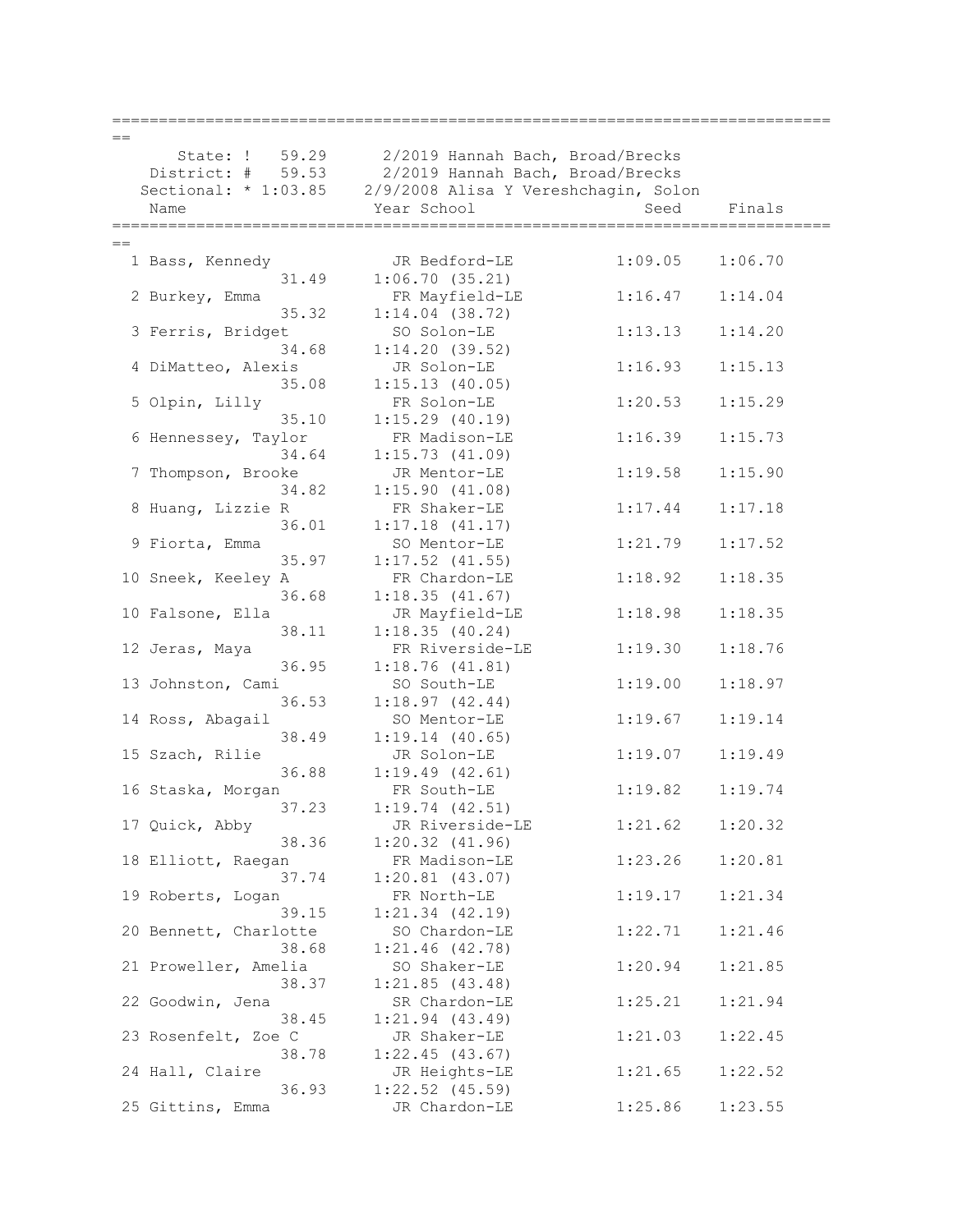| 39.76                   | $1:23.55$ (43.79)     |         |         |
|-------------------------|-----------------------|---------|---------|
| 26 Snow-Rackley, Sylvia | SR Heights-LE         | 1:26.10 | 1:24.66 |
| 39.93                   | $1:24.66$ $(44.73)$   |         |         |
| 27 Laurent, Sophie      | SR Shaker-LE          | 1:28.86 | 1:24.96 |
| 39.30                   | $1:24.96$ (45.66)     |         |         |
| 28 Jeras, Natalia       | JR Riverside-LE       | 1:26.88 | 1:27.68 |
| 41.83                   | $1:27.68$ (45.85)     |         |         |
| 29 Ortman, Angelina     | JR North-LE           | 1:31.19 | 1:28.62 |
| 42.19                   | $1:28.62$ $(46.43)$   |         |         |
| 30 Kiphart, Ali         | JR Lakeside-LE        | 1:30.61 | 1:28.85 |
| 42.12                   | 1:28.85(46.73)        |         |         |
| 31 Klein, Frankie       | JR Riverside-LE       | 1:26.34 | 1:29.58 |
| 39.52                   | $1:29.58$ (50.06)     |         |         |
| 32 Sabo, Rebecca        | FR Madison-LE         | 1:31.34 | 1:30.43 |
| 42.49                   | 1:30.43(47.94)        |         |         |
| 33 Braverman, Katie     | FR Heights-LE         | 1:33.96 | 1:32.87 |
| 42.99                   | $1:32.87$ (49.88)     |         |         |
| 34 Marino, Edith        | FR Brush-LE           | 1:39.13 | 1:35.82 |
| 44.58                   | $1:35.82$ (51.24)     |         |         |
| 35 Spain, Keira         | SO North-LE           | 1:33.60 | 1:36.35 |
| 46.60                   | 1:36.35(49.75)        |         |         |
| 36 Hamilton, Olivia     | JR Brush-LE           | 1:41.47 | 1:38.19 |
| 46.25                   | 1:38.19(51.94)        |         |         |
| 37 Kirchner, Bella      | SO Euclid-LE          | 1:38.36 | 1:38.51 |
| 46.16                   | 1:38.51(52.35)        |         |         |
| 38 Griffith, Paige      | SO Madison-LE         | 1:36.20 | 1:39.27 |
| 47.14                   | 1:39.27(52.13)        |         |         |
| 39 Coleman, Kaylee      | FR Bedford-LE         | 1:43.67 | 1:39.29 |
| 45.40                   | 1:39.29(53.89)        |         |         |
| 40 Sims, Joi            | FR Brush-LE           | 1:46.33 | 1:47.26 |
| 52.60                   | 1:47.26(54.66)        |         |         |
| 41 Reese, Madelyn       | SO North-LE           | 1:52.33 | 1:51.14 |
| 50.95                   | $1:51.14$ $(1:00.19)$ |         |         |
| 42 Stradiot, Sandhya    | FR Bedford-LE         | 1:55.48 | 1:52.52 |
| 51.16                   | $1:52.52$ $(1:01.36)$ |         |         |
| 43 Richardson, Akeisha  | SO Bedford-LE         | 2:30.09 | 2:12.43 |
| -- Russell, Gabby       | FR Lakeside-LE        | 1:52.43 | DQ.     |
| 59.43                   | DQ (1:07.70)          |         |         |
| -- Farmer, Erin         | JR Mentor-LE          | 1:09.09 | DQ      |
| 32.03                   | DQ (37.09)            |         |         |
| -- Stephens, Katie      | JR Euclid-LE          | 1:37.64 | DFS     |

## **Event 12 Girls 400 Yard Freestyle Relay Division 1**

=============================================================================  $=$  State: ! 3:21.89 2014 Ursuline Lofquist, Slabe, Tomley, Marsteller District: # 3:26.28 2/2018 North Canton A. Palutsis, R. St. Clair, C. Ehlers, P. Timken Sectional: \* 3:35.83 2/9/2019 Chardon, Chardon Bennett, Duchon, Tierney, Jerry School Seed Finals =============================================================================  $=$  1 Chardon High School-LE 'A' 3:43.08 3:41.37 1) Duchon, Gracie SO 2) Parrish, Stella G FR 3) Tierney, Campbell JR 4) Bennett, Sarah G SR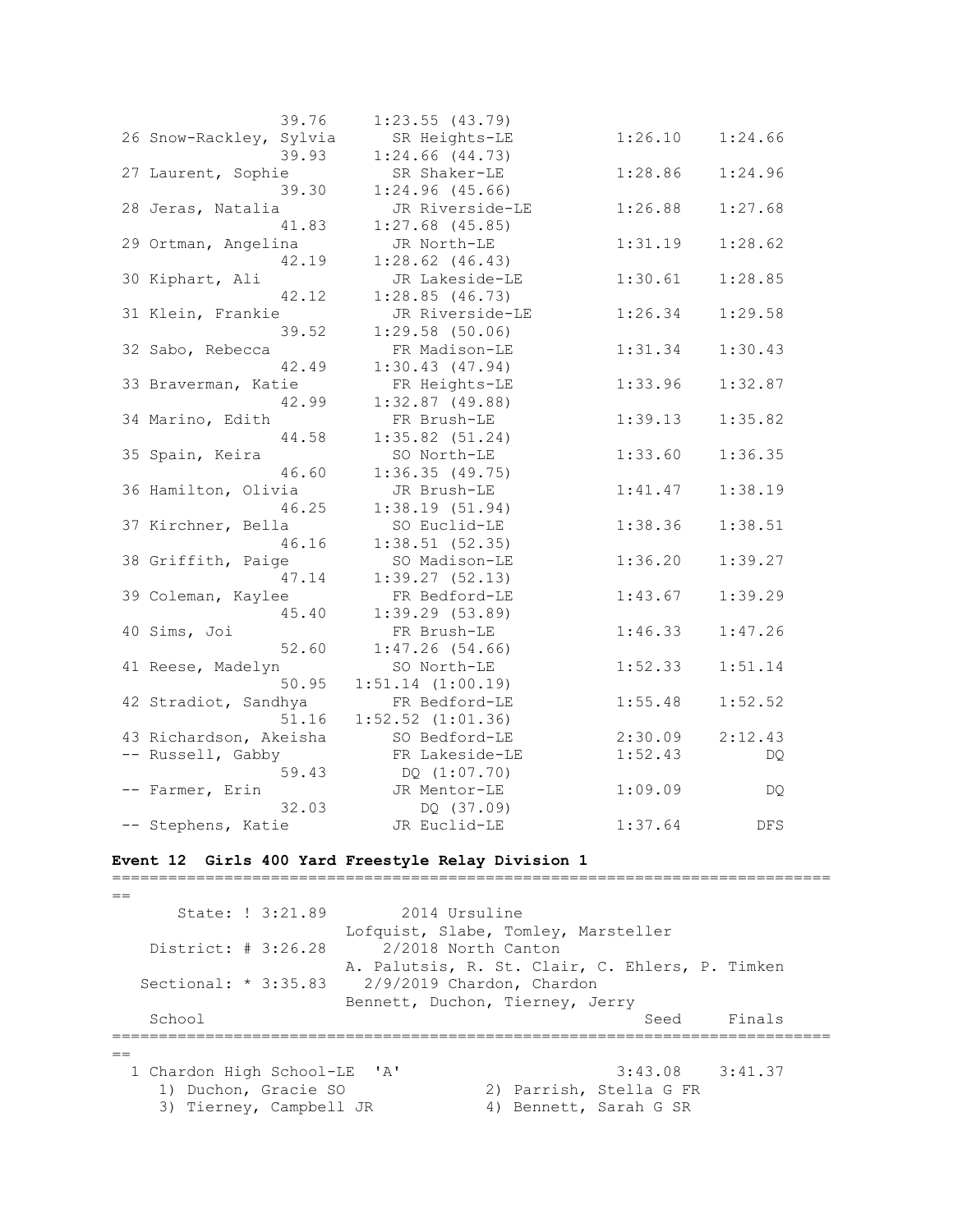26.33 55.38 (55.38) 1:21.90 (26.52) 1:50.98 (55.60) 2:17.61 (26.63) 2:46.89 (55.91) 3:12.41 (25.52) 3:41.37 (54.48) 2 Shaker Heights High School-LE 'A' 3:45.05 3:44.15 1) Perry, Maggie L SR 2) Miklos, Kyra E FR 3) Kuhel, Olivia SO 4) Miklos, Natalia A SR 26.55 56.36 (56.36) 1:22.18 (25.82) 1:51.29 (54.93) 2:17.90 (26.61) 2:48.46 (57.17) 3:14.69 (26.23) 3:44.15 (55.69) 3 Mayfield High School-LE 'A' 3:45.86 3:44.34 1) Holfeltz, Elise R SR 2) Steffey, Emily G SR 3) Hantus, Charlotte E JR 4) Leffler, Gianna M JR 28.05 58.69 (58.69) 1:24.47 (25.78) 1:52.95 (54.26) 2:20.44 (27.49) 2:50.26 (57.31) 3:16.13 (25.87) 3:44.34 (54.08) 4 Mentor High School-LE 'A' 3:52.34 3:47.03 1) Carlson, Annika SR 2) Nedlik, Suzanne SR 3) Mastandrea, Summer SR 4) Dondorfer, Mallory JR 27.17 56.81 (56.81) 1:24.79 (27.98) 1:55.25 (58.44)  $2:21.93$  (26.68)  $2:51.28$  (56.03)  $3:18.15$  (26.87)  $3:47.03$ (55.75) 5 Solon-LE 'A' 3:51.18 3:52.06 1) Perlberg, Grace FR 2) DiMatteo, Alexis JR 3) Jones, Hannah FR 4) Shaker, Ava FR 27.48 56.18 (56.18) 1:24.03 (27.85) 1:54.01 (57.83) 2:22.81 (28.80) 2:53.65 (59.64) 3:21.58 (27.93) 3:52.06 (58.41) 6 Eastlake North High School-LE 'A' 3:56.73 4:01.42 1) Regovich, Elizabeth SR 2) Dempsey, Sally SO 3) Adams, Camryn JR 4) Di Cerce, Annalisa SR 28.56 59.55 (59.55) 1:28.75 (29.20) 2:01.77 (1:02.22) 2:29.47 (27.70) 3:01.32 (59.55) 3:29.43 (28.11) 4:01.42 (1:00.10) 7 Riverside High School-LE 'A' 4:03.51 4:04.89 1) Lanning, Kylie FR 2) Shambaugh, Lauren SO 3) Jeras, Maya FR 4) Smith, Samantha FR 29.53 1:02.44 (1:02.44) 1:18.00 (15.56) 2:02.78 (1:00.34) 2:33.84 (31.06) 3:08.13 (1:05.35) 3:35.47 (27.34) 4:04.89 (56.76) 8 Willoughby South High School-LE 'A' 4:19.13 4:10.80 1) Staska, Morgan FR 2) Turk, Abigail SO 3) Johnston, Cami SO 4) Grzincic, Sydney JR 29.58 1:01.83 (1:01.83) 1:32.11 (30.28) 2:05.19 (1:03.36) 2:36.45 (31.26) 3:11.20 (1:06.01) 3:39.73 (28.53) 4:10.80 (59.60) 9 Madison-LE 'A' 4:25.92 4:17.92 1) Elliott, Raegan FR 2) Stark, Emiliana SO 3) Brotz, Morgan FR 4) Frase, Leah JR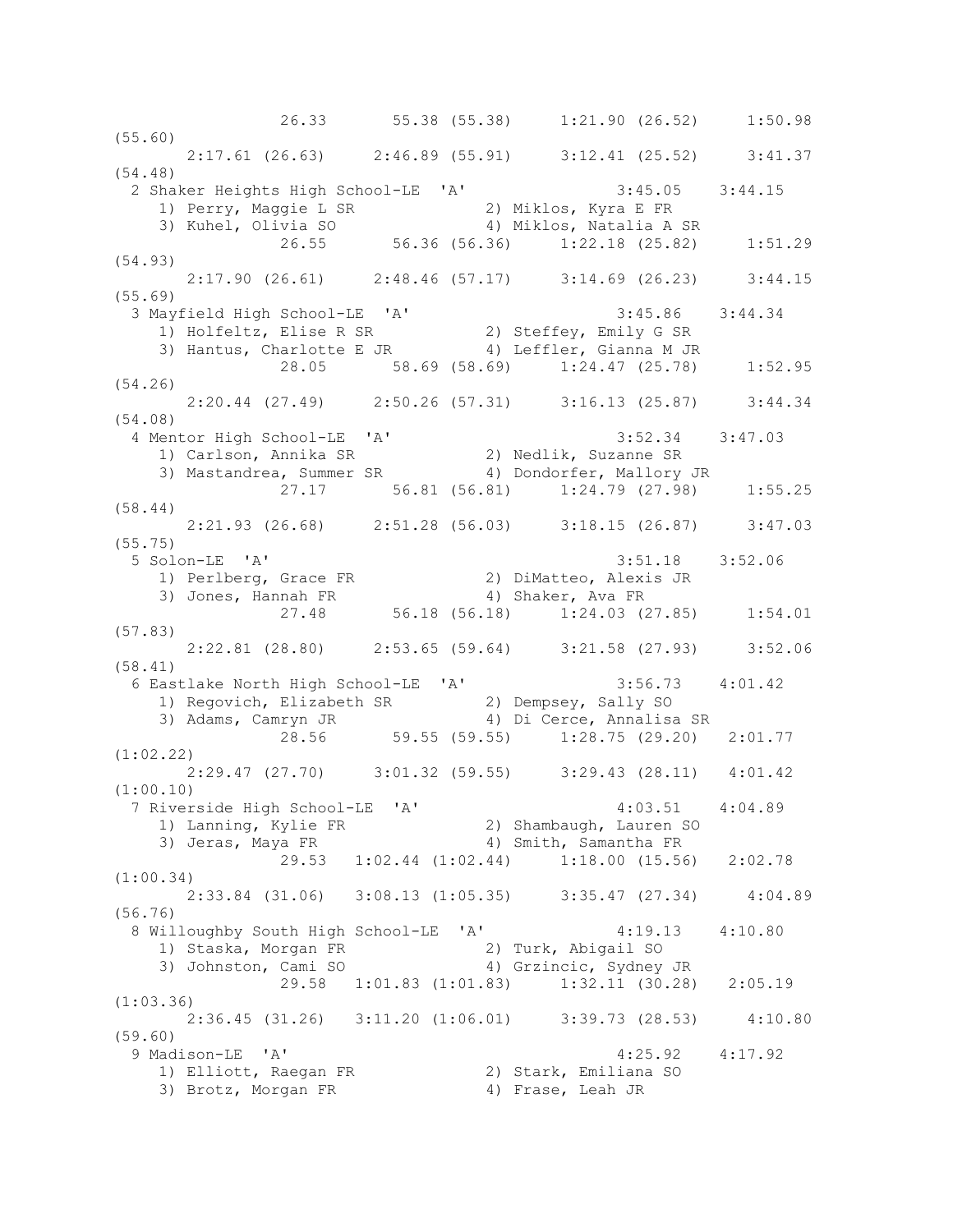29.99 1:02.97 (1:02.97) 1:34.36 (31.39) 2:09.75 (1:06.78) 2:40.46 (30.71) 3:15.19 (1:05.44) 3:44.44 (29.25) 4:17.92 (1:02.73) 10 Cleveland Heights High School-LE 'A' 4:26.19 4:27.55 1) Dolan, Clare FR 2) Barr, Helen SO 3) Teets, Hannah SR 4) Lauretig, Abby JR 31.59 1:05.89 (1:05.89) 1:37.56 (31.67) 2:12.90 (1:07.01) 2:45.64 (32.74) 3:21.61 (1:08.71) 3:53.24 (31.63) 4:27.55 (1:05.94) 11 Lakeside High School-LE 'A' 4:28.25 4:46.79 1) Perez, Maria SR 2) Boardwine, Callie FR 3) Isco, Angelina SR 4) Simon, Lily SR 33.47 1:13.38 (1:13.38) 1:45.92 (32.54) 2:23.21 (1:09.83) 2:57.43 (34.22) 3:36.67 (1:13.46) 4:09.64 (32.97) 4:46.79 (1:10.12) 12 Brush High School-LE 'A' 4:48.12 5:23.81 1) Chen, Suyee SR 2) Hamilton, Olivia JR 3) Ruiter, Ayanna FR 4) Stovall, Aiyana JR 35.03 1:18.74 (1:18.74) 1:54.17 (35.43) 2:32.58 (1:13.84) 3:09.34 (36.76) 3:53.68 (1:21.10) 4:34.80 (41.12) 5:23.81 (1:30.13)

**Event 21 Boys 1 mtr Diving Division 1**

|    | State: ! 650.85      | 2015 Cameron Thatcher, Powell Olentangy |                |        |
|----|----------------------|-----------------------------------------|----------------|--------|
|    | Name                 | Year School                             | Seed           | Finals |
|    |                      |                                         |                |        |
|    | 1 Salisbury, Jackson | SR Solon-LE                             | ΝP             | 533.00 |
|    | 2 Dykema, Ezra       | Shaker-LE                               | NP.            | 480.50 |
|    | 3 Burke, Patrick     | SO Solon-LE                             | NP.            | 458.55 |
|    | 4 Schwartz, Josh     | SR Solon-LE                             | <b>NP</b>      | 413.00 |
|    | 5 Malberti, Charlie  | SR Euclid-LE                            | N <sub>P</sub> | 394.15 |
|    | 6 Faulisi, Luke      | JR Euclid-LE                            | NP.            | 311.65 |
|    | 7 Donohoe, Justin    | SR Solon-LE                             | NP.            | 286.60 |
|    | 8 Babcock, Trent     | JR Riverside-LE                         | NP.            | 279.40 |
|    | 9 Zanella, Nick      | JR Mayfield-LE                          | NP.            | 278.80 |
| 10 | Sammon, Jimmy        | $Shaker-LE$                             | NP.            | 204.25 |
|    | 11 Spielman, David   | $Shaker-LE$                             | NP             | 175.25 |

=============================================================================

### **Event 22 Boys 200 Yard Medley Relay Division 1**

=============================================================================  $=$  State: ! 1:28.48 2/2019 Cin Sycamore C Foster, J Forster, A Froass, E Carl District: # 1:30.59 2/2019 North Canton Hoover C O'Connor, K Helmuth, W Schneider, V Stevens Sectional: \* 1:38.47 2/14/1999 Shaker School School Seed Finals =============================================================================  $=$ 1 Shaker Heights High School-LE 'A' 1:43.05 1:43.12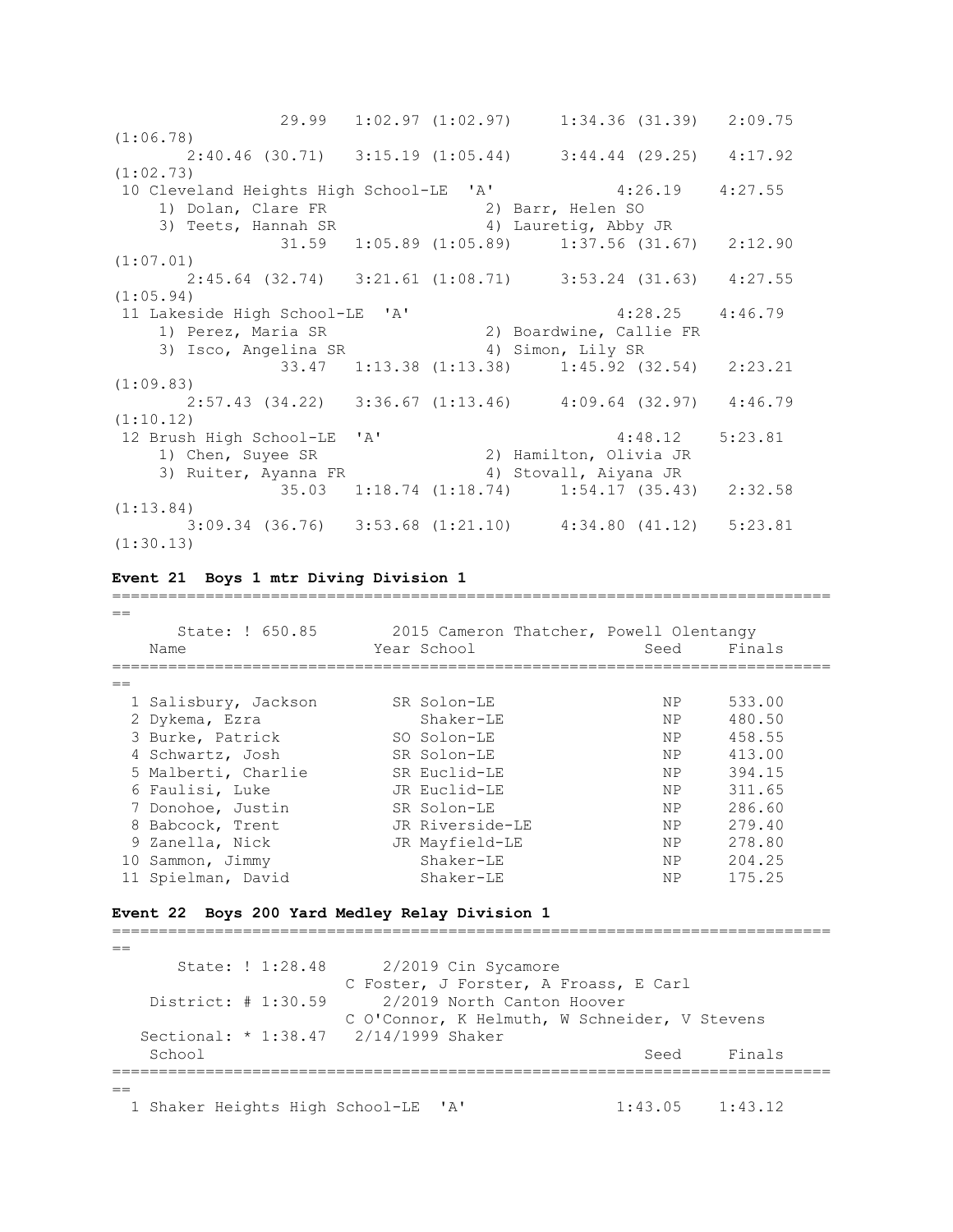1) Schiavone, Matt R SR 2) Murlin, Charlie P SR 3) de Lima, Lucas A SR 4) Strasburg, Jacob E SR 26.70 55.20 (28.50) 1:20.34 (25.14) 1:43.12 (22.78) 2 Solon-LE 'A' 1:42.53 1:44.36 1) Gross, Ryan JR 2) Gorbachev, Denis SR 3) Shaker, Isaac JR 4) Salisbury, Jackson SR 26.59 54.54 (27.95) 1:19.98 (25.44) 1:44.36 (24.38) 3 Cleveland Heights High School-LE 'A' 1:43.12 1:44.50 1) Peters, Aidan M SO 2) Huff, James D SO 3) Inwood, Ari JR 4) Fluharty, Emmet SO 25.73 53.60 (27.87) 1:20.08 (26.48) 1:44.50 (24.42) 4 Madison-LE 'A' 1:52.11 1:49.27 1) Miller, Dillon JR 2) Frisby, Cole JR 3) Hribar, Mark JR 4) Douglas, Gavin SO 28.01 59.81 (31.80) 1:25.35 (25.54) 1:49.27 (23.92) 5 Mentor High School-LE 'A' 1:49.54 1:52.22 1) Hoellein, Declan SO 2) Tackett, Conner JR 3) Slovenkay, David FR 4) Meyer, Kevin SO  $\frac{1}{30.40}$  1:00.17 (29.77) 1:28.13 (27.96) 1:52.22 (24.09) 6 Eastlake North High School-LE 'A' 1:54.35 1:53.89 1) Kaucic, Brian SR 2) Ganim, Sam JR 3) Humble, Dominic SR 4) Kaucic, Nicholas SR 27.72 1:01.15 (33.43) 1:27.78 (26.63) 1:53.89 (26.11) 7 Brush High School-LE 'A' 2:01.14 1:58.80 1) Pierce, Sean JR 2) Raynor, Jordan SO 3) Marino, Jared JR 4) Drury, John JR 29.87 1:05.50 (35.63) 1:33.39 (27.89) 1:58.80 (25.41) 8 Lakeside High School-LE 'A' 1:57.62 2:00.01 1) Schlosser, Gabe SR 2) Wilfong, Joseph SR 3) Garcia, Daniel JR 4) Jenkins, Cody JR 33.28 1:06.88 (33.60) 1:33.07 (26.19) 2:00.01 (26.94) 9 Bedford High School Swimming-LE 'A' 2:10.00 2:08.88 1) Myers, Jordan JR 2) Coleman, Dakota SR 3) Siggers, Daniel JR 4) Acosta, Josemaria SR 30.08 1:05.04 (34.96) 1:37.30 (32.26) 2:08.88 (31.58) 10 Riverside High School-LE 'A' 2:23.63 2:13.05 1) Pular, Andrew FR 2) Moore, Seth FR 3) Klein, Joe SO 4) Demshar, Griffin FR 3) Klein, Joe SO (34.38 (34.37) 1:41.05 (32.67) 2:13.05 (32.00) 11 Willoughby South High School-LE 'A' 2:07.14 2:20.53 1) Brunecz, Paul JR 2) Walton, Jeremy FR 3) Pierce, Jeremy JR 4) Mohnke, DJ J JR 37.72 1:13.73 (36.01) 1:53.25 (39.52) 2:20.53 (27.28) -- Mayfield High School-LE 'A' 2:10.89 DQ 1) Dombrosky, Casper FR 2) Sikoutris, Stephen M SR 3) Oleknovich, Daniel S SO 4) Popoviciu, Victor D SO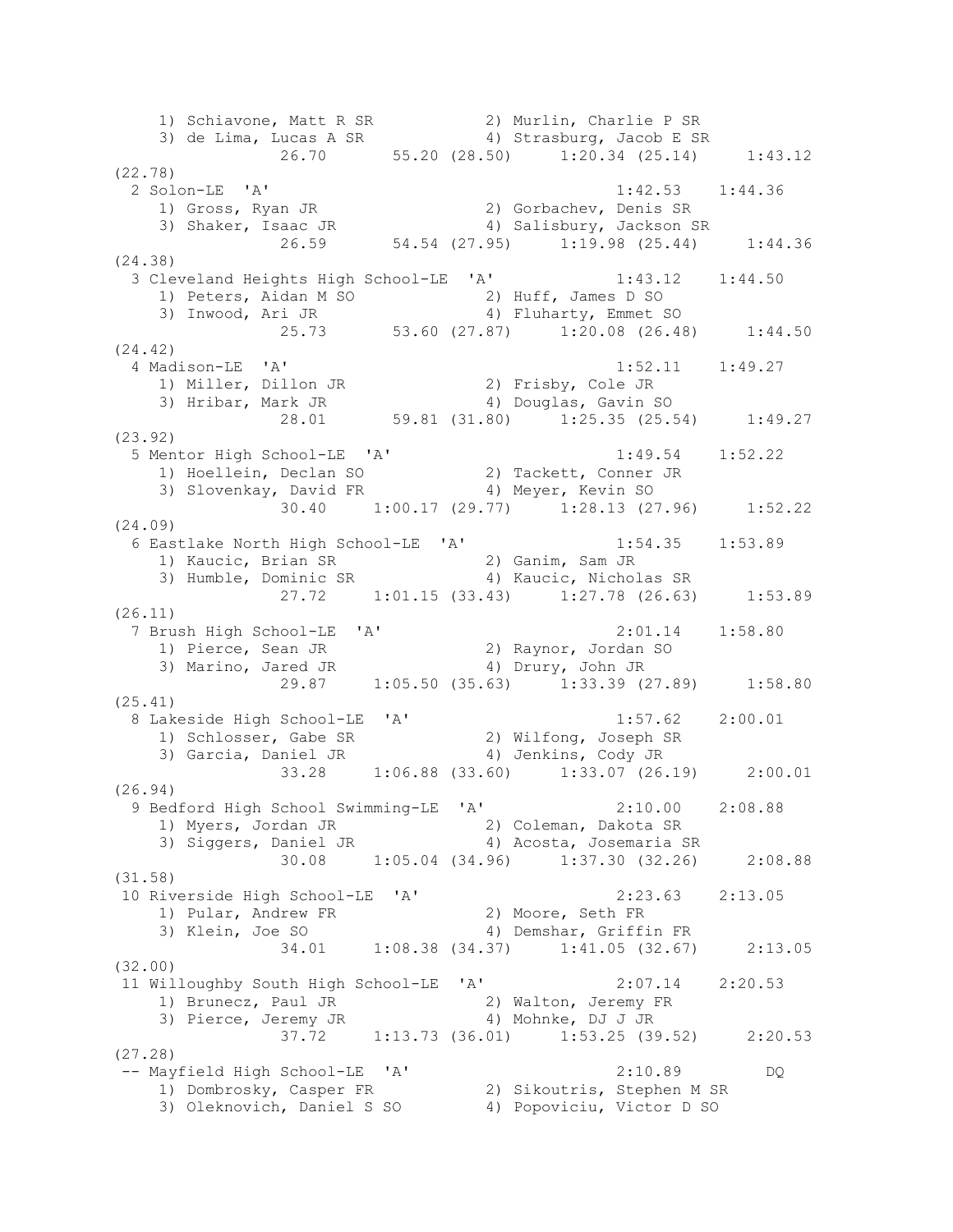(25.27)

## **Event 23 Boys 200 Yard Freestyle Division 1** =============================================================================  $=$  State: ! 1:32.99 2/2019 Carson Foster, Cinci Sycamore District: # 1:39.18 2/2019 Jay Johnson, Hudson Sectional: \* 1:42.95 2/11/2008 Ian Stewart-Bates, US Name Seed Finals (Name Seed Finals =============================================================================  $=$  1 Tavens, Henry SO Solon-LE 1:47.18 1:48.91 24.90 51.85 (26.95) 1:19.96 (28.11) 1:48.91 (28.95) 2 Poggio, Nico D SR Shaker-LE 1:54.50 1:50.81 24.92 52.38 (27.46) 1:21.43 (29.05) 1:50.81 (29.38) 3 Gross, Ryan JR Solon-LE 1:53.60 1:51.20 25.01 53.08 (28.07) 1:22.25 (29.17) 1:51.20 (28.95) 4 Ferrante, Anthony J SO Mayfield-LE 1:53.67 1:51.41 25.06 52.85 (27.79) 1:22.01 (29.16) 1:51.41 (29.40) 5 Shaker, Isaac JR Solon-LE 1:54.44 1:51.85 25.30 53.10 (27.80) 1:22.44 (29.34) 1:51.85 (29.41) 6 Ellman, Blake SO Solon-LE 1:51.22 1:53.31 25.82 54.02 (28.20) 1:23.42 (29.40) 1:53.31 (29.89) 7 de Lima, Lucas A SR Shaker-LE 1:59.72 1:53.52 26.52 55.25 (28.73) 1:24.17 (28.92) 1:53.52 (29.35) 8 Meyer, Kevin SO Mentor-LE 1:58.10 1:55.21 26.90 56.18 (29.28) 1:26.03 (29.85) 1:55.21  $(29.18)$ <br>9 Grube, Samuel R 9 Grube, Samuel R SO Shaker-LE 2:06.09 1:55.62 26.90 55.84 (28.94) 1:25.83 (29.99) 1:55.62 (29.79) 10 Thompson, Eric SR Mentor-LE 1:57.89 1:56.05 26.05 55.42 (29.37) 1:25.66 (30.24) 1:56.05 (30.39) 11 Bittner, Brennen SO South-LE 2:03.48 1:59.90 28.12 58.70 (30.58) 1:29.73 (31.03) 1:59.90 (30.17) 12 Slovenkay, David<br>27.52 58.14 (30.62) 1.20 52 2:04.87 2:00.12 27.52 58.14 (30.62) 1:29.53 (31.39) 2:00.12 (30.59) 13 Jones, Logan C<br>26.86 13 30.10 1:30.05 (33.09) 2:04 26.86 56.96 (30.10) 1:30.05 (33.09) 2:04.30 (34.25) 14 Popoviciu, Victor D SO Mayfield-LE 2:08.34 2:06.66 29.22 1:01.92 (32.70) 1:34.70 (32.78) 2:06.66 (31.96) 15 Hobson, Na'Im JR Euclid-LE 2:06.92 2:07.28 29.49 1:02.31 (32.82) 1:35.67 (33.36) 2:07.28 (31.61)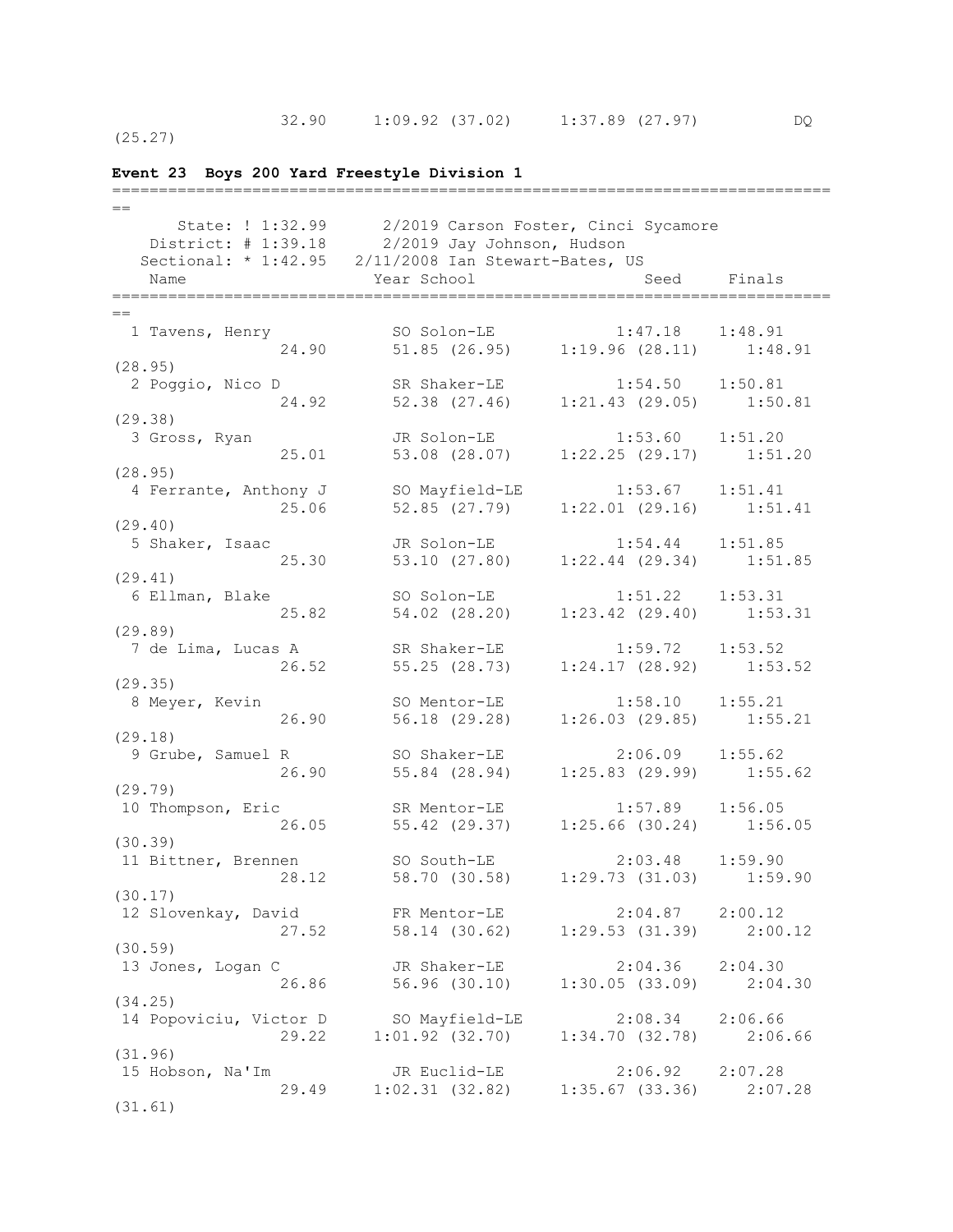16 Campbell, Luke JR Brush-LE 2:18.63 2:11.12 28.89 1:01.28 (32.39) 1:36.40 (35.12) 2:11.12 (34.72) 17 Raynor, Jeff JR Brush-LE 2:17.72 2:12.93 30.44 1:04.56 (34.12) 1:39.80 (35.24) 2:12.93 (33.13) 18 Dombrosky, Casper FR Mayfield-LE 2:25.00 2:17.54 29.82 1:03.17 (33.35) 1:40.02 (36.85) 2:17.54 (37.52) 19 Babcock, Trent JR Riverside-LE 2:24.76 2:17.65 29.16 1:04.05 (34.89) 1:41.42 (37.37) 2:17.65 (36.23) 20 Gosselin, Jon FR Heights-LE 2:22.44 2:18.46 31.42 1:07.35 (35.93) 1:43.40 (36.05) 2:18.46 (35.06)<br>21 Jenkins, Cody 21 Jenkins, Cody JR Lakeside-LE 2:20.53 2:18.74 31.31 1:06.36 (35.05) 1:43.94 (37.58) 2:18.74 (34.80) 22 McDonald, Jackson FR Mentor-LE 2:25.70 2:19.75 31.93 1:07.69 (35.76) 1:44.38 (36.69) 2:19.75 (35.37)<br>23 Franklin, Arthur 23 Franklin, Arthur JR Brush-LE 2:28.49 2:21.19 31.79 1:05.53 (33.74) 1:44.02 (38.49) 2:21.19 (37.17) 24 Miklacic, Michael FR Lakeside-LE 2:20.69 2:23.60 33.14 1:09.95 (36.81) 1:47.97 (38.02) 2:23.60 (35.63) 25 Frisby, Leo FR Madison-LE 2:36.48 2:33.43 31.83 1:10.56 (38.73) 1:52.02 (41.46) 2:33.43 (41.41) 26 Collado, Justin FR Riverside-LE 2:35.65 2:36.32 34.72 1:13.75 (39.03) 1:54.78 (41.03) 2:36.32 (41.54) 27 Zuber, Zebadiah JR Riverside-LE 2:31.78 2:36.45 32.25 1:12.51 (40.26) 1:55.98 (43.47) 2:36.45 (40.47)<br>28 Demshar, Griffin 28 Demshar, Griffin FR Riverside-LE 2:45.73 2:41.51 35.73 1:16.99 (41.26) 1:59.93 (42.94) 2:41.51 (41.58) 29 Shaw, Thurston SO Lakeside-LE 2:46.12 2:50.09 36.35 1:18.38 (42.03) 2:04.42 (46.04) 2:50.09 (45.67)

### **Event 24 Boys 200 Yard IM Division 1**

 $=$  State: ! 1:43.99 2/2019 Jake Foster, Cin Sycamore District: # 1:50.11 2/2015 Ross Palazzo, Hudson Sectional: \* 1:54.10 2/11/2008 Tommy Inwood, Solon Name The Year School Seed Finals ============================================================================= == 1 Huff, James D SO Heights-LE 2:07.82 2:05.75 26.06 59.69 (33.63) 1:34.65 (34.96) 2:05.75 (31.10) 2 Perez Reyes, Victor SO Solon-LE 2:07.48 2:10.81

=============================================================================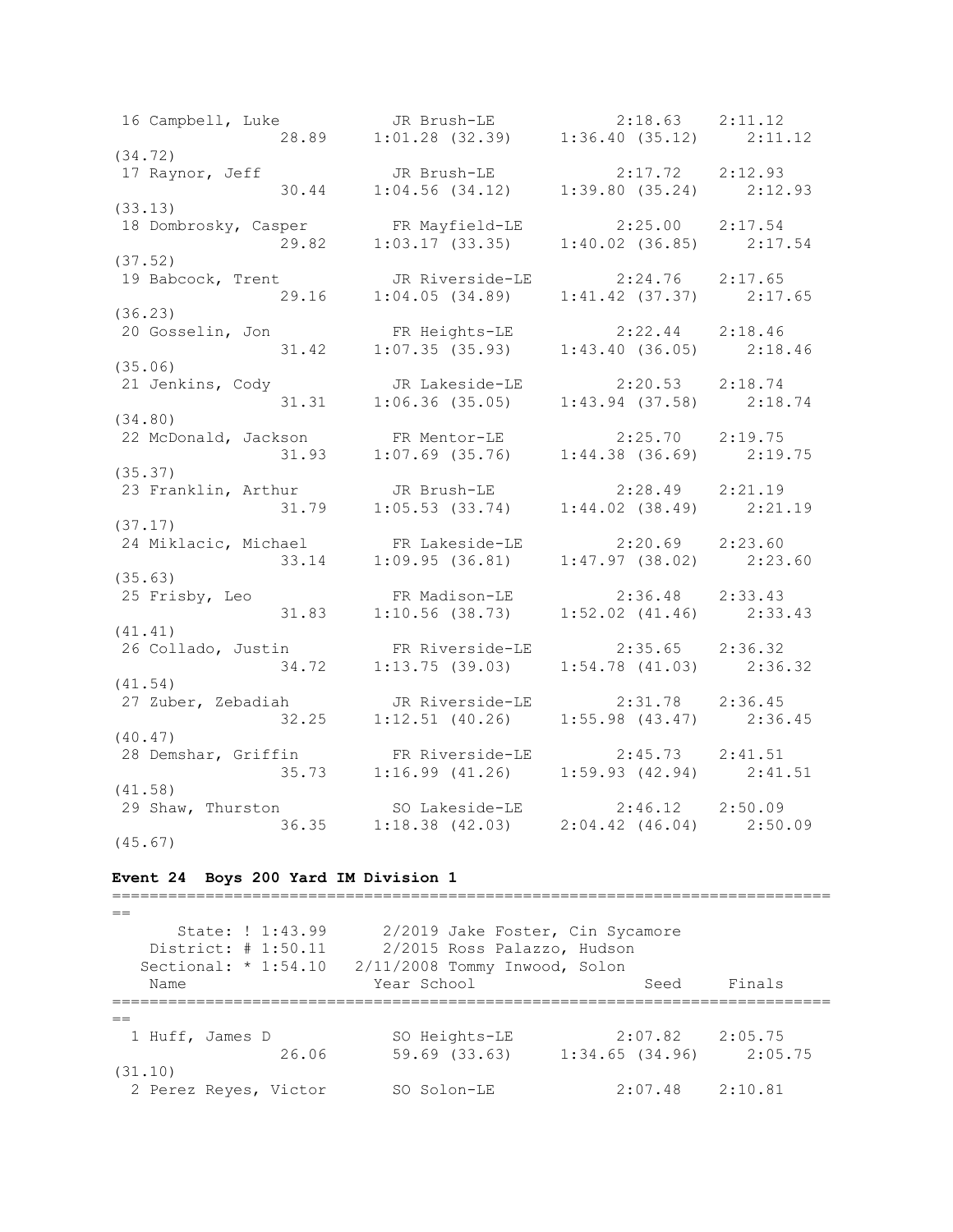27.75 1:02.94 (35.19) 1:40.12 (37.18) 2:10.81 (30.69) 3 Szoke, David R JR Shaker-LE 2:17.80 2:12.06 28.10 1:01.77 (33.67) 1:40.45 (38.68) 2:12.06 (31.61) 4 Schiavone, Matt R SR Shaker-LE 2:13.62 2:12.09 28.43 1:00.82 (32.39) 1:40.92 (40.10) 2:12.09 (31.17) 5 Solonche, Logan FR Solon-LE 2:15.98 2:12.99 27.17 1:00.27 (33.10) 1:41.82 (41.55) 2:12.99 (31.17) 6 Jaladi, Srujan SR Solon-LE 2:18.02 2:13.74 28.03 1:01.73 (33.70) 1:41.62 (39.89) 2:13.74 (32.12) 7 Zampogna, William FR Solon-LE 2:16.88 2:14.96 28.49 1:04.26 (35.77) 1:45.30 (41.04) 2:14.96 (29.66) 8 Tackett, Conner JR Mentor-LE 2:21.18 2:16.82 31.03 1:07.24 (36.21) 1:45.38 (38.14) 2:16.82 (31.44) 9 Miller, Dillon JR Madison-LE 2:19.86 2:17.01 27.47 1:01.80 (34.33) 1:43.55 (41.75) 2:17.01 (33.46) 10 Gemmen, Caleb SO Mentor-LE 2:07.64 2:17.78 26.90 1:02.38 (35.48) 1:40.66 (38.28) 2:17.78 (37.12) 11 Gifford, Ben JR Heights-LE 2:21.80 2:19.33 31.15 1:08.49 (37.34) 1:46.26 (37.77) 2:19.33 (33.07) 12 Bopple, Simon J SO Shaker-LE 2:20.67 2:19.83 30.25 1:04.68 (34.43) 1:46.86 (42.18) 2:19.83 (32.97) 13 Hoellein, Declan SO Mentor-LE 2:23.09 2:26.75 33.02 1:09.39 (36.37) 1:54.70 (45.31) 2:26.75 (32.05) 14 Slovenkay, Doug FR Mentor-LE 2:25.60 2:28.29 33.27 1:12.97 (39.70) 1:54.90 (41.93) 2:28.29 (33.39) 15 Aandal, Johannes SR Shaker-LE 2:37.53 2:29.55 32.19 1:09.02 (36.83) 1:55.15 (46.13) 2:29.55 (34.40) 16 Drury, John JR Brush-LE 2:41.61 2:36.25 32.99 1:14.27 (41.28) 1:59.54 (45.27) 2:36.25 (36.71) 17 Schlosser, Gabe SR Lakeside-LE 2:31.52 2:36.40 31.92 1:12.69 (40.77) 2:02.72 (50.03) 2:36.40 (33.68) 18 Wallace, Michael SO North-LE 2:39.48 2:38.91 33.65 1:14.65 (41.00) 2:04.19 (49.54) 2:38.91 (34.72) 19 Klein, Joe SO Riverside-LE 2:49.78 2:57.77 36.06 1:24.91 (48.85) 2:16.08 (51.17) 2:57.77 (41.69) 20 Brandjes, Drake SR Lakeside-LE 3:11.47 3:12.36 41.13 1:28.26 (47.13) 2:25.35 (57.09) 3:12.36 (47.01) 21 Rexrode, Trevor JR Lakeside-LE 3:18.61 3:24.47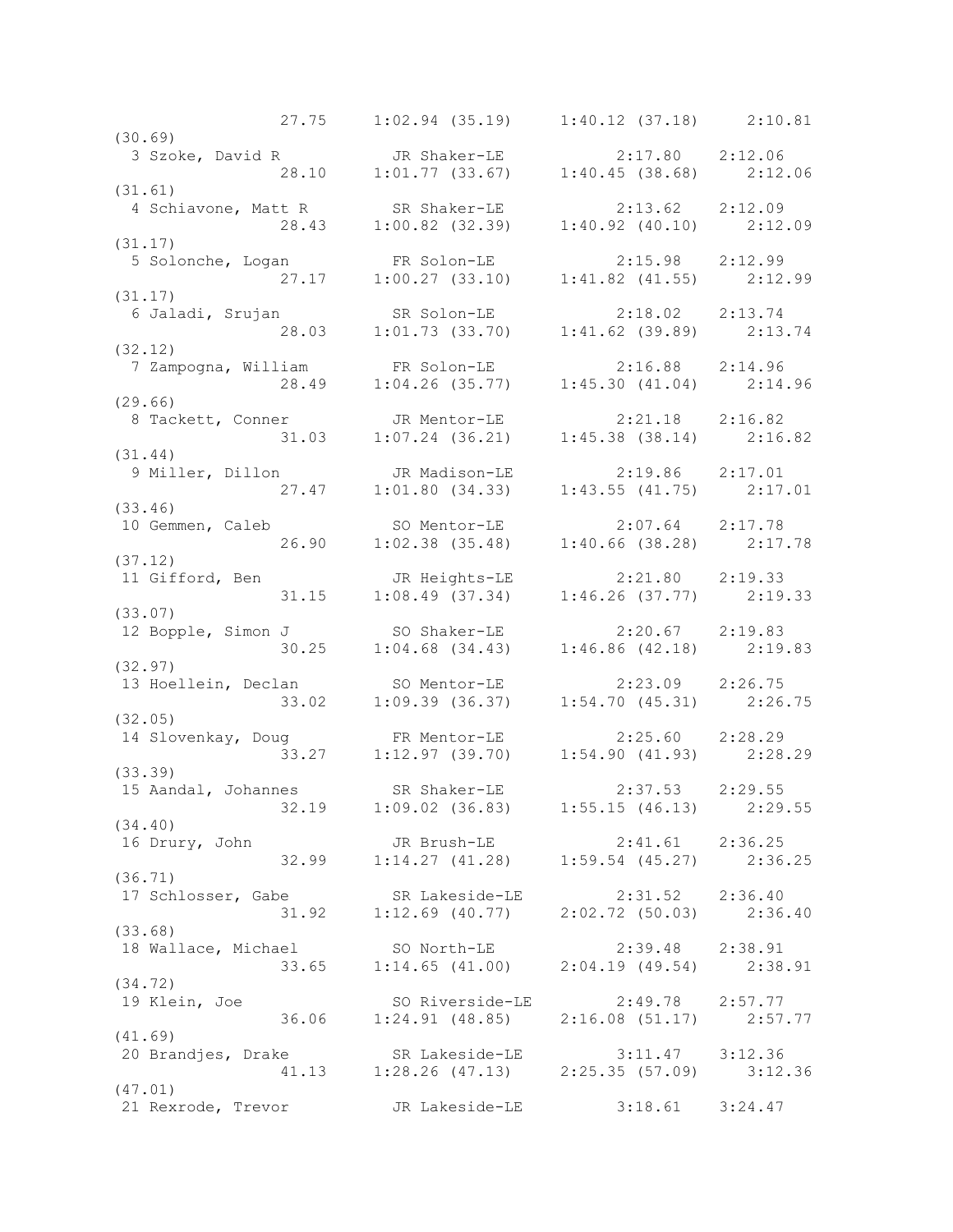47.48 1:43.39 (55.91) 2:39.47 (56.08) 3:24.47 (45.00) 22 Tripi, Gio FR Brush-LE 3:32.52 3:26.23 44.26 1:35.98 (51.72) 2:46.16 (1:10.18) 3:26.23 (40.07) **Event 25 Boys 50 Yard Freestyle Division 1** =============================================================================  $=$  State: ! 19.64 2/2019 Adam Chaney, Mason District: # 20.31 2/1988 Bryon Davis, GM Hawken Sectional: \* 21.05 2/14/2010 Dan C Nemeth, Mayfield Name Year School Seed Finals ============================================================================= == 1 Cunningham, Nick A SR Mayfield-LE 22.87 22.28 2 Hribar, Mark JR Madison-LE 23.17 23.18 3 Strasburg, Jacob E SR Shaker-LE 22.90 23.20 4 Kaucic, Brian SR North-LE 23.45 23.41 5 Sax, Aidan F SR Shaker-LE 23.73 23.83 6 Raser, Paul SO Mentor-LE 24.01 23.88 7 Nevels, Isaiah G JR Shaker-LE 24.46 24.32 8 Hall, Zach JR Solon-LE 25.90 24.39 9 Salisbury, Jackson SR Solon-LE 24.08 J24.39 10 Teets, Andrew SO Heights-LE 24.57 24.57 11 Humble, Dominic SR North-LE 24.29 24.71 12 Guizlo, Samuel SR Mentor-LE 25.81 24.75 13 Douglas, Gavin SO Madison-LE 25.19 24.82 14 Gallagher, Andrew SR Mentor-LE 25.18 24.83 15 Jones, Logan C JR Shaker-LE 24.72 24.85 16 Marino, Jared JR Brush-LE 24.59 25.02 17 Williamson, Josh JR Riverside-LE 26.40 25.51 18 Myers, Jordan JR Bedford-LE 26.58 25.68 19 Wilfong, Joseph SR Lakeside-LE 25.46 25.69 20 Kolli, Sriram SR Solon-LE 25.47 25.72 21 Ganim, Sam JR North-LE 25.45 25.77 22 Han, Alan JR Solon-LE 26.95 25.92 23 Banville, Shane FR Mayfield-LE 27.93 25.99 24 McKenzie, Denzel SO Heights-LE 25.83 26.01 25 Beaulieu-Gibbon, Connor JR Madison-LE 27.81 26.38 26 Franklin, Arthur JR Brush-LE 26.82 26.56 27 Coleman, Dakota SR Bedford-LE 27.29 26.71 28 Kaucic, Nicholas SR North-LE 26.72 26.82 29 Minnillo, Joey SO Heights-LE 26.73 26.84 30 Atwell, Charles FR Euclid-LE 27.73 27.12 31 Bish, Morgan SO Lakeside-LE 28.40 27.30 32 Siggers, Daniel JR Bedford-LE 27.87 27.67 33 Hatten, Dominic FR Mayfield-LE 30.23 29.02 34 Zuber, Zebadiah JR Riverside-LE 28.53 29.05 35 Sikoutris, Stephen M SR Mayfield-LE 29.86 29.68 36 Johnson, Nathan SO South-LE 29.00 30.11 37 Nichols, Tommy FR Riverside-LE 29.29 30.14 38 Brunecz, Paul JR South-LE 31.85 30.52 39 Acosta, Josemaria SR Bedford-LE 36.52 31.53

40 Shaw, Thurston SO Lakeside-LE 31.43 31.57 41 Bargainer, Arthur SO Brush-LE 33.22 32.12 42 Weerakkody, Dilan JR Heights-LE 32.82 32.66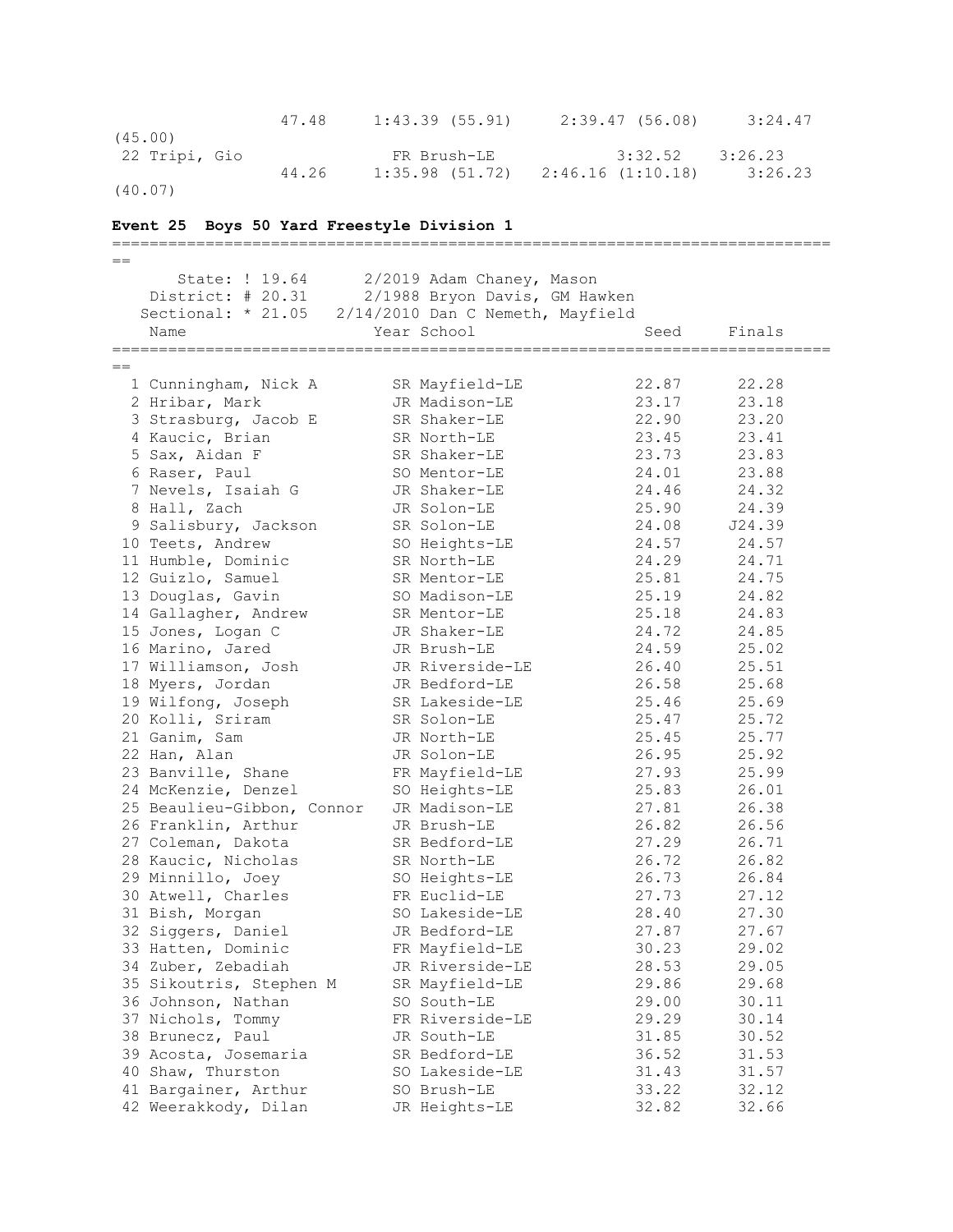| 43 Paulchel, Michael                             | SO Lakeside-LE | 34.49 | 34.50 |
|--------------------------------------------------|----------------|-------|-------|
| 44 Pierce, Jeremy                                | JR South-LE    | 35.81 | 36.56 |
| 45 Harris, Gerald                                | FR Euclid-LE   | 42.65 | 40.40 |
| -- Gravius, Andy                                 | FR Mentor-LE   | 24.36 | DO.   |
| Event 26 Boys 100 Yard Butterfly Division 1      |                |       |       |
| $\sim$ $\sim$ $\sim$ $\sim$ $\sim$ $\sim$ $\sim$ |                |       |       |

| 2007 Austin Staab, Westerville Cen<br>State: ! 47.10 |                                                |                                     |         |         |  |
|------------------------------------------------------|------------------------------------------------|-------------------------------------|---------|---------|--|
|                                                      | District: # 47.89 2/2018 D. Madej, Brecksville |                                     |         |         |  |
|                                                      | Sectional: * 51.08                             | 2/9/2019 Chachi G Gustafson, Shaker |         |         |  |
|                                                      | Name                                           | Year School                         | Seed    | Finals  |  |
|                                                      |                                                |                                     |         |         |  |
| $=$                                                  |                                                |                                     |         |         |  |
|                                                      | 1 Murlin, Charlie P                            | SR Shaker-LE                        | 52.05   | 52.86   |  |
|                                                      | 24.42                                          | 52.86(28.44)                        |         |         |  |
|                                                      | 2 Raser, Paul                                  | SO Mentor-LE                        | 58.14   | 55.99   |  |
|                                                      | 25.98                                          | 55.99 (30.01)                       |         |         |  |
|                                                      | 3 Solonche, Logan                              | FR Solon-LE                         | 1:01.27 | 59.20   |  |
|                                                      | 27.78                                          | 59.20 (31.42)                       |         |         |  |
|                                                      | 4 Zampogna, William                            | FR Solon-LE                         | 1:00.90 | 1:01.66 |  |
|                                                      |                                                | 28.74 1:01.66 (32.92)               |         |         |  |
|                                                      | 5 Jaladi, Srujan                               | SR Solon-LE                         | 1:04.04 | 1:01.93 |  |
|                                                      | 28.68                                          | 1:01.93(33.25)                      |         |         |  |
|                                                      | 6 Simonelli, Colt D                            | SO Shaker-LE                        | 1:03.96 | 1:02.01 |  |
|                                                      | 28.61                                          | $1:02.01$ $(33.40)$                 |         |         |  |
|                                                      | 7 Garcia, Daniel                               | JR Lakeside-LE                      | 1:02.61 | 1:02.35 |  |
|                                                      | 27.75                                          | 1:02.35(34.60)                      |         |         |  |
|                                                      | 8 Oleknovich, Daniel S                         | SO Mayfield-LE                      | 1:10.63 | 1:04.66 |  |
|                                                      | 29.88                                          | $1:04.66$ $(34.78)$                 |         |         |  |
|                                                      | 9 Humble, Dominic                              | SR North-LE                         | 59.19   | 1:04.78 |  |
|                                                      | 29.29                                          | $1:04.78$ (35.49)                   |         |         |  |
|                                                      | 10 Inwood, Ari                                 | JR Heights-LE                       | 1:06.02 | 1:04.87 |  |
|                                                      | 28.34                                          | $1:04.87$ (36.53)                   |         |         |  |
|                                                      | 11 Lin, Jimmy                                  | JR Solon-LE                         | 1:08.25 | 1:05.20 |  |
|                                                      | 29.95                                          | 1:05.20(35.25)                      |         |         |  |
|                                                      | 12 Marino, Jared<br>29.86                      | JR Brush-LE                         | 1:07.08 | 1:06.10 |  |
|                                                      | 13 Beaulieu-Gibbon, Connor                     | 1:06.10(36.24)<br>JR Madison-LE     | 1:06.53 | 1:06.13 |  |
|                                                      | 30.90                                          |                                     |         |         |  |
|                                                      |                                                | 1:06.13(35.23)<br>JR Riverside-LE   | 1:05.25 | 1:06.15 |  |
|                                                      | 14 Williamson, Josh<br>29.09                   | 1:06.15(37.06)                      |         |         |  |
|                                                      | 15 Garry, Seamus                               | FR South-LE                         | 1:06.95 | 1:06.46 |  |
|                                                      | 30.67                                          | $1:06.46$ (35.79)                   |         |         |  |
|                                                      | 16 Rogonjic, Owen                              | FR Mentor-LE                        | 1:08.03 | 1:06.60 |  |
|                                                      | 30.59                                          | $1:06.60$ (36.01)                   |         |         |  |
|                                                      | 17 Slovenkay, Doug                             | FR Mentor-LE                        | 1:07.16 | 1:06.91 |  |
|                                                      | 31.51                                          |                                     |         |         |  |
|                                                      | 18 Berick, William R                           | 1:06.91(35.40)<br>SO Shaker-LE      | 1:09.38 | 1:07.88 |  |
|                                                      | 31.38                                          | $1:07.88$ (36.50)                   |         |         |  |
|                                                      | 19 Korsten, Andrew M                           | JR Mayfield-LE                      | 1:09.37 | 1:08.46 |  |
|                                                      | 31.50                                          | $1:08.46$ (36.96)                   |         |         |  |
|                                                      | 20 Schiavone, Ben                              | FR Shaker-LE                        | 1:12.47 | 1:09.23 |  |
|                                                      | 32.12                                          | 1:09.23(37.11)                      |         |         |  |
|                                                      | 21 Wallace, Michael                            | SO North-LE                         | 1:15.36 | 1:11.33 |  |
|                                                      | 32.67                                          | 1:11.33(38.66)                      |         |         |  |
|                                                      | 22 Johnson, Nathan                             | SO South-LE                         | 1:18.41 | 1:28.23 |  |
|                                                      |                                                |                                     |         |         |  |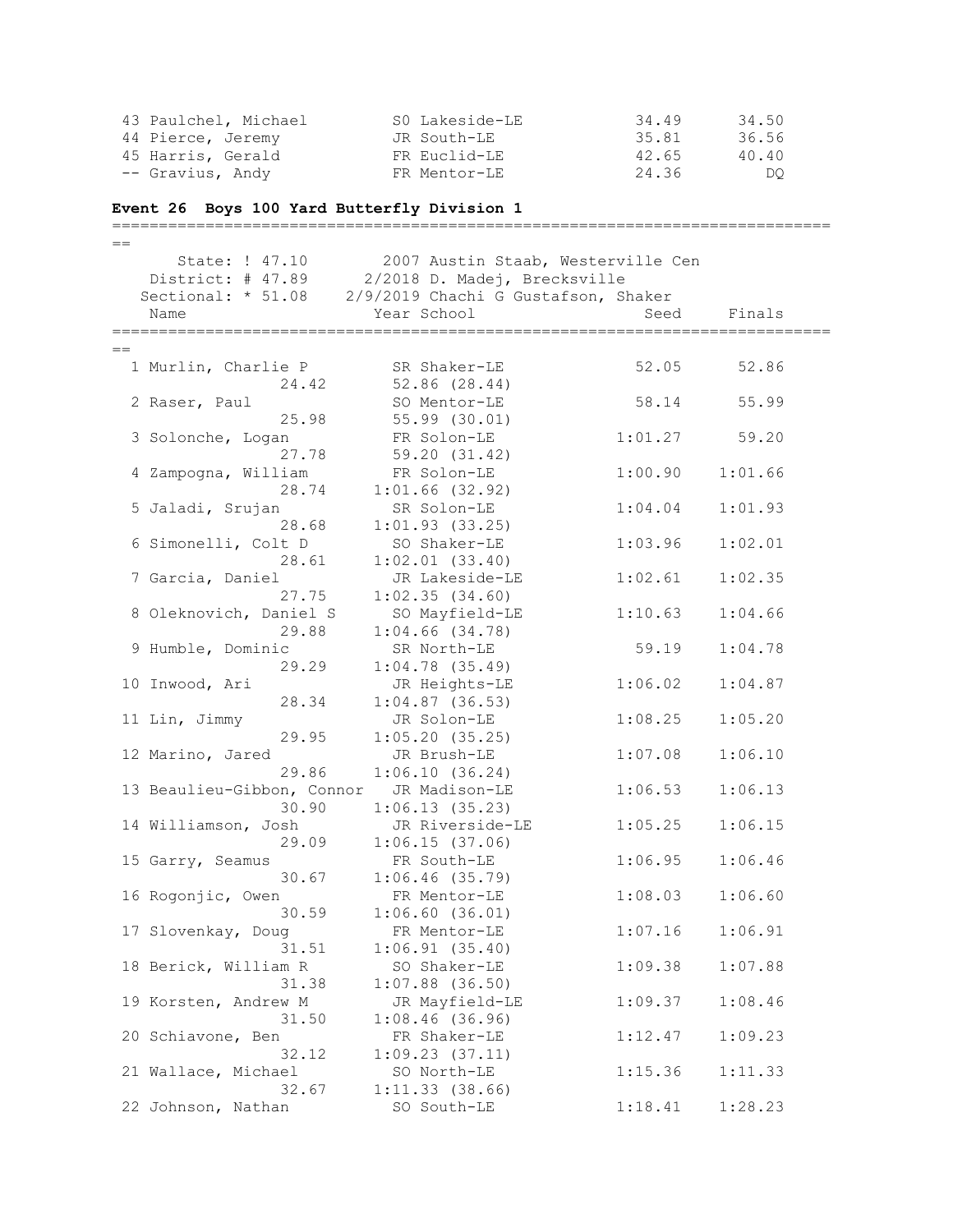|                     | 41.52 | 1:28.23 (46.71) |                     |  |
|---------------------|-------|-----------------|---------------------|--|
| 23 Hanhilammi, Ryan |       | SO Lakeside-LE  | $1:27.98$ $1:35.67$ |  |
|                     | 39.23 | 1:35.67 (56.44) |                     |  |

## **Event 27 Boys 100 Yard Freestyle Division 1**

| $==$                         |                                                     |         |        |
|------------------------------|-----------------------------------------------------|---------|--------|
| State: ! 43.27               | 2/2019 Adam Chaney, Mason                           |         |        |
|                              | District: # 44.42 2016 David Madej, Broad/Brecks    |         |        |
|                              | Sectional: * 46.96 2/14/2010 Dan C Nemeth, Mayfield |         |        |
| Name                         | Year School                                         | Seed    | Finals |
|                              |                                                     |         |        |
| $==$                         |                                                     |         |        |
| 1 Peters, Aidan M            | SO Heights-LE                                       | 49.19   | 48.49  |
| 23.32                        | 48.49 (25.17)                                       |         |        |
| 2 Cunningham, Nick A         | SR Mayfield-LE                                      | 49.69   | 48.84  |
| 23.18                        | 48.84 (25.66)                                       |         |        |
| 3 Tavens, Henry              | SO Solon-LE                                         | 49.27   | 49.59  |
| 23.66                        | 49.59 (25.93)                                       |         |        |
| 4 Poggio, Nico D             | SR Shaker-LE                                        | 51.76   | 50.66  |
| 24.12                        | 50.66 (26.54)                                       |         |        |
| 5 Hribar, Mark               | JR Madison-LE                                       | 51.10   | 50.91  |
| 24.37                        | 50.91(26.54)                                        |         |        |
| 6 Strasburg, Jacob E         | SR Shaker-LE                                        | 51.92   | 51.37  |
| 24.35                        | 51.37 (27.02)                                       |         |        |
| 7 de Lima, Lucas A           | SR Shaker-LE                                        | 54.94   | 51.68  |
| 24.39                        | 51.68 (27.29)                                       |         |        |
| 8 Kaucic, Brian              | SR North-LE                                         | 52.53   | 51.88  |
| 24.97                        | 51.88 (26.91)                                       |         |        |
| 9 Yazhbin, Andre             | JR Solon-LE                                         | 55.50   | 52.90  |
| 25.51                        | 52.90(27.39)                                        | 54.19   |        |
| 10 Nevels, Isaiah G<br>25.06 | JR Shaker-LE<br>52.95 (27.89)                       |         | 52.95  |
| 11 Gravius, Andy             | FR Mentor-LE                                        | 53.30   | 54.29  |
| 25.85                        | 54.29 (28.44)                                       |         |        |
| 12 Pierce, Sean              | JR Brush-LE                                         | 54.01   | 54.61  |
| 25.74                        | 54.61 (28.87)                                       |         |        |
| 13 Gallagher, Andrew         | SR Mentor-LE                                        | 56.48   | 54.72  |
| 26.52                        | 54.72 (28.20)                                       |         |        |
| 14 Douglas, Gavin            | SO Madison-LE                                       | 55.93   | 54.84  |
| 26.19                        | 54.84 (28.65)                                       |         |        |
| 15 Hall, Zach                | JR Solon-LE                                         | 58.91   | 54.94  |
| 25.86                        | 54.94 (29.08)                                       |         |        |
| 16 Fluharty, Emmet           | SO Heights-LE                                       | 55.73   | 55.09  |
| 26.90                        | 55.09 (28.19)                                       |         |        |
| 17 Frisby, Cole              | JR Madison-LE                                       | 56.50   | 55.46  |
| 26.07                        | 55.46 (29.39)                                       |         |        |
| 18 Schlosser, Gabe           | SR Lakeside-LE                                      | 55.19   | 55.71  |
| 26.33                        | 55.71 (29.38)                                       |         |        |
| 19 Teets, Andrew             | SO Heights-LE                                       | 58.23   | 56.22  |
| 26.74                        | 56.22 (29.48)                                       |         |        |
| 20 Langer, Kevin             | JR Riverside-LE                                     | 57.46   | 56.29  |
| 26.27                        | 56.29 (30.02)                                       |         |        |
| 21 Guizlo, Samuel            | SR Mentor-LE                                        | 56.55   | 56.34  |
| 26.92                        | 56.34 (29.42)                                       |         |        |
| 22 Myers, Jordan             | JR Bedford-LE                                       | 1:00.76 | 57.75  |
| 27.77                        | 57.75 (29.98)                                       |         |        |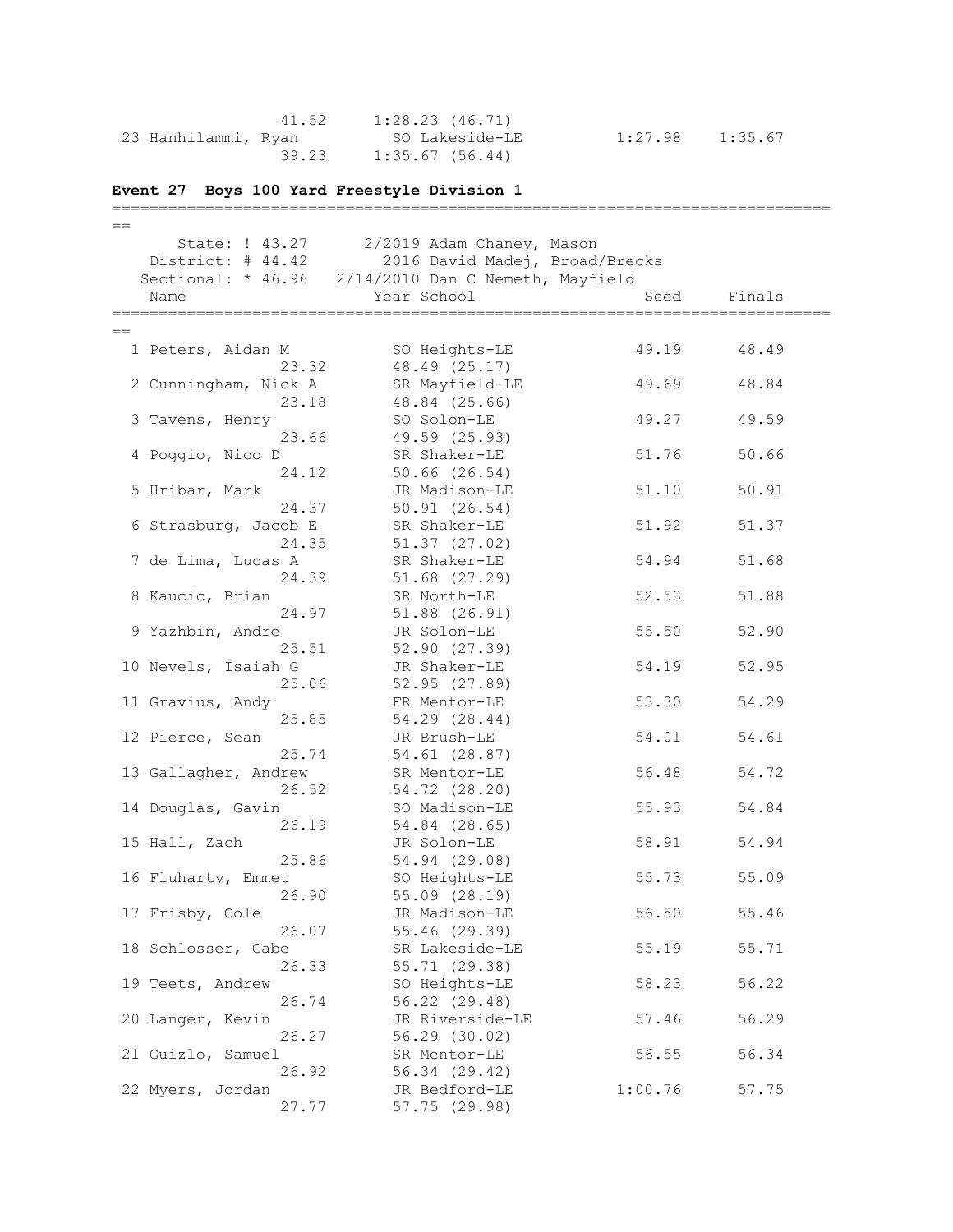| 23 Campbell, Luke    | JR Brush-LE       | 1:00.03 | 57.77   |
|----------------------|-------------------|---------|---------|
| 27.81                | 57.77 (29.96)     |         |         |
| 24 Kolli, Sriram     | SR Solon-LE       | 58.43   | 57.81   |
| 26.96                | 57.81 (30.85)     |         |         |
| 25 Banville, Shane   | FR Mayfield-LE    | 1:04.85 | 57.95   |
| 27.91                | 57.95(30.04)      |         |         |
| 26 Coleman, Caden    | FR Mentor-LE      | 59.52   | 58.22   |
| 27.29                | 58.22 (30.93)     |         |         |
| 27 Kaucic, Nicholas  | SR North-LE       | 59.31   | 58.63   |
| 28.68                | 58.63 (29.95)     |         |         |
| 28 Raynor, Jeff      | JR Brush-LE       | 59.93   | 58.75   |
| 28.45                | 58.75 (30.30)     |         |         |
| 29 Wilfong, Joseph   | SR Lakeside-LE    | 58.50   | 59.00   |
| 27.83                | 59.00 (31.17)     |         |         |
| 30 Dombrosky, Casper | FR Mayfield-LE    | 1:03.63 | 1:00.27 |
| 29.26                | 1:00.27(31.01)    |         |         |
| 31 Jenkins, Cody     | JR Lakeside-LE    | 59.92   | 1:01.27 |
| 29.59                | 1:01.27(31.68)    |         |         |
| 32 Moore, Seth       | FR Riverside-LE   | 1:03.88 | 1:01.73 |
| 29.48                | 1:01.73(32.25)    |         |         |
| 33 Mohnke, DJ J      | JR South-LE       | 1:00.55 | 1:01.74 |
| 29.36                | $1:01.74$ (32.38) |         |         |
| 34 Atwell, Charles   | FR Euclid-LE      | 1:03.11 | 1:02.26 |
| 29.60                | $1:02.26$ (32.66) |         |         |
| 35 Bish, Morgan      | SO Lakeside-LE    | 1:03.63 | 1:03.13 |
| 29.01                | 1:03.13(34.12)    |         |         |
| 36 Pular, Andrew     | FR Riverside-LE   | 1:07.14 | 1:06.83 |
| 31.78                | $1:06.83$ (35.05) |         |         |
| 37 Siggers, Daniel   | JR Bedford-LE     | 1:12.35 | 1:07.49 |
| 32.62                | $1:07.49$ (34.87) |         |         |
| 38 Petersen, Mason   | JR Madison-LE     | 1:00.80 | 1:07.77 |
| 31.41                | $1:07.77$ (36.36) |         |         |
| 39 Walton, Jeremy    | FR South-LE       | 1:13.51 | 1:09.75 |
| 33.55                | 1:09.75(36.20)    |         |         |
| 40 Litchney, Jason   | SO North-LE       | 1:13.01 | 1:11.39 |
| 33.78                | 1:11.39(37.61)    |         |         |
| 41 Acosta, Josemaria | SR Bedford-LE     | 1:25.84 | 1:13.64 |
| 33.81                | $1:13.64$ (39.83) |         |         |
| 42 Taylor, Robert    | JR Bedford-LE     | 1:24.22 | 1:17.61 |
| 35.19                | 1:17.61(42.42)    |         |         |
| 43 Weerakkody, Dilan | JR Heights-LE     | 1:21.54 | 1:19.84 |
| 37.74                | 1:19.84(42.10)    |         |         |
| 44 Harris, Gerald    | FR Euclid-LE      | 1:47.35 | 1:45.03 |
| 47.99                | 1:45.03(57.04)    |         |         |
| -- Hatten, Dominic   | FR Mayfield-LE    | 1:05.96 | DFS     |

**Event 28 Boys 500 Yard Freestyle Division 1**

=============================================================================  $=$  State: ! 4:19.15 2/2017 Grant House, Cinci St Xavier District: # 4:29.20 2/2000 Paul Kirk, GM Hawken Sectional: \* 4:36.77 2/11/2008 Brendan E Melling, Solon Name Seed Finals (Name Seed Finals =============================================================================  $=$ 1 Gorbachev, Denis SR Solon-LE 4:46.51 4:52.29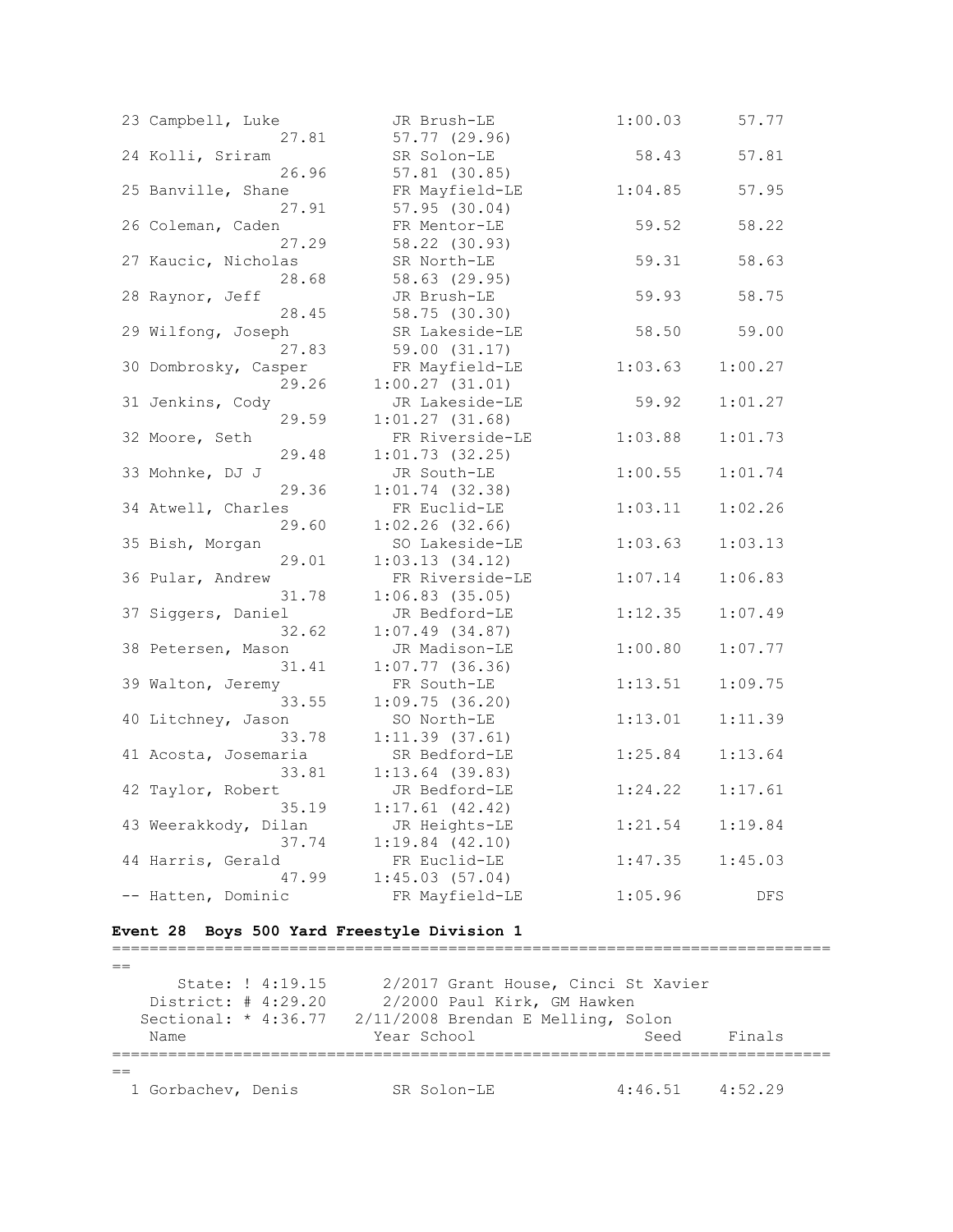|                                                                                                                                  | 26.59 55.92 (29.33) 1:24.82 (28.90) 1:54.24                                      |  |
|----------------------------------------------------------------------------------------------------------------------------------|----------------------------------------------------------------------------------|--|
| (29.42)                                                                                                                          |                                                                                  |  |
|                                                                                                                                  | $2:24.14$ (29.90) $2:54.32$ (30.18) $3:24.79$ (30.47) $3:55.11$                  |  |
| (30.32)                                                                                                                          |                                                                                  |  |
|                                                                                                                                  |                                                                                  |  |
| $4:24.31$ (29.20) $4:52.29$ (27.98)                                                                                              |                                                                                  |  |
|                                                                                                                                  |                                                                                  |  |
|                                                                                                                                  |                                                                                  |  |
| (30.39)                                                                                                                          |                                                                                  |  |
|                                                                                                                                  | 2:27.23 (30.42) 2:57.63 (30.40) 3:28.33 (30.70) 3:58.85                          |  |
| (30.52)                                                                                                                          |                                                                                  |  |
| $4:29.26$ (30.41) $4:59.01$ (29.75)                                                                                              |                                                                                  |  |
|                                                                                                                                  |                                                                                  |  |
| 3 Ferrante, Anthony J so Mayfield-LE 5:07.64 5:00.54<br>26.70 56.66 (29.96) 1:27.03 (30.37) 1:57.74                              |                                                                                  |  |
|                                                                                                                                  |                                                                                  |  |
| (30.71)                                                                                                                          |                                                                                  |  |
|                                                                                                                                  | 2:28.08 (30.34) 2:58.84 (30.76) 3:29.15 (30.31) 4:00.05                          |  |
| (30.90)                                                                                                                          |                                                                                  |  |
|                                                                                                                                  |                                                                                  |  |
|                                                                                                                                  |                                                                                  |  |
|                                                                                                                                  |                                                                                  |  |
| 4:30.90 (30.85) 5:00.54 (29.64)<br>4 Ellman, Blake so Solon-LE 5:04.60 5:03.67<br>27.02 56.91 (29.89) 1:27.53 (30.62) 1:58.52    |                                                                                  |  |
| (30.99)                                                                                                                          |                                                                                  |  |
|                                                                                                                                  | 2:29.86 (31.34) 3:00.98 (31.12) 3:32.26 (31.28) 4:03.44                          |  |
| (31.18)                                                                                                                          |                                                                                  |  |
| $4:34.12$ (30.68) $5:03.67$ (29.55)                                                                                              |                                                                                  |  |
| 4:34.12 (30.68) 5:03.67 (29.55)<br>5:26.64 5:12.65 JR Solon-LE 5:26.64 5:12.65<br>27.38 58.02 (30.64) 1:29.70 (31.68) 2:01.66    |                                                                                  |  |
|                                                                                                                                  |                                                                                  |  |
|                                                                                                                                  |                                                                                  |  |
| (31.96)                                                                                                                          |                                                                                  |  |
|                                                                                                                                  | 2:33.55 (31.89) 3:05.73 (32.18) 3:37.88 (32.15) 4:09.85                          |  |
| (31.97)                                                                                                                          |                                                                                  |  |
|                                                                                                                                  |                                                                                  |  |
|                                                                                                                                  |                                                                                  |  |
| 4:42.14 (32.29) 5:12.65 (30.51)<br>6 Bittner, Brennen so South-LE 5:28.73 5:16.32<br>28.77 59.48 (30.71) 1:30.93 (31.45) 2:02.66 |                                                                                  |  |
| (31.73)                                                                                                                          |                                                                                  |  |
|                                                                                                                                  |                                                                                  |  |
|                                                                                                                                  | 2:35.06 (32.40) 3:07.60 (32.54) 3:39.99 (32.39) 4:12.43                          |  |
| (32.44)                                                                                                                          |                                                                                  |  |
| $4:44.91$ (32.48) $5:16.32$ (31.41)                                                                                              |                                                                                  |  |
| 7 Steen, Mason                                                                                                                   |                                                                                  |  |
|                                                                                                                                  |                                                                                  |  |
| (32.81)                                                                                                                          |                                                                                  |  |
|                                                                                                                                  | 2:34.34 (32.22) 3:07.36 (33.02) 3:40.65 (33.29) 4:13.31                          |  |
| (32.66)                                                                                                                          |                                                                                  |  |
|                                                                                                                                  |                                                                                  |  |
|                                                                                                                                  | $4:45.92$ $(32.61)$ $5:17.21$ $(31.29)$                                          |  |
| 8 Meyer, Kevin                                                                                                                   |                                                                                  |  |
|                                                                                                                                  | SO Mentor-LE<br>27.95 58.42 (30.47) 1:30.48 (32.06) 2:03.05                      |  |
| (32.57)                                                                                                                          |                                                                                  |  |
|                                                                                                                                  |                                                                                  |  |
|                                                                                                                                  |                                                                                  |  |
|                                                                                                                                  | 2:35.92 (32.87) 3:09.20 (33.28) 3:42.23 (33.03) 4:14.75                          |  |
| (32.52)                                                                                                                          |                                                                                  |  |
| $4:47.16$ (32.41) $5:17.26$ (30.10)                                                                                              |                                                                                  |  |
| 9 Thompson, Eric                                                                                                                 |                                                                                  |  |
|                                                                                                                                  | SR Mentor-LE 5:23.17 5:20.04<br>27.95 58.77 (30.82) 1:30.40 (31.63) 2:02.60      |  |
| (32.20)                                                                                                                          |                                                                                  |  |
|                                                                                                                                  | $2:35.27$ (32.67) $3:07.88$ (32.61) $3:41.20$ (33.32) $4:14.55$                  |  |
| (33.35)                                                                                                                          |                                                                                  |  |
|                                                                                                                                  |                                                                                  |  |
| $4:48.03$ (33.48) $5:20.04$ (32.01)                                                                                              |                                                                                  |  |
| 10 Slovenkay, David                                                                                                              |                                                                                  |  |
| (33.73)                                                                                                                          | id FR Mentor-LE 5:38.57 5:27.12<br>28.53 1:00.57 (32.04) 1:33.03 (32.46) 2:06.76 |  |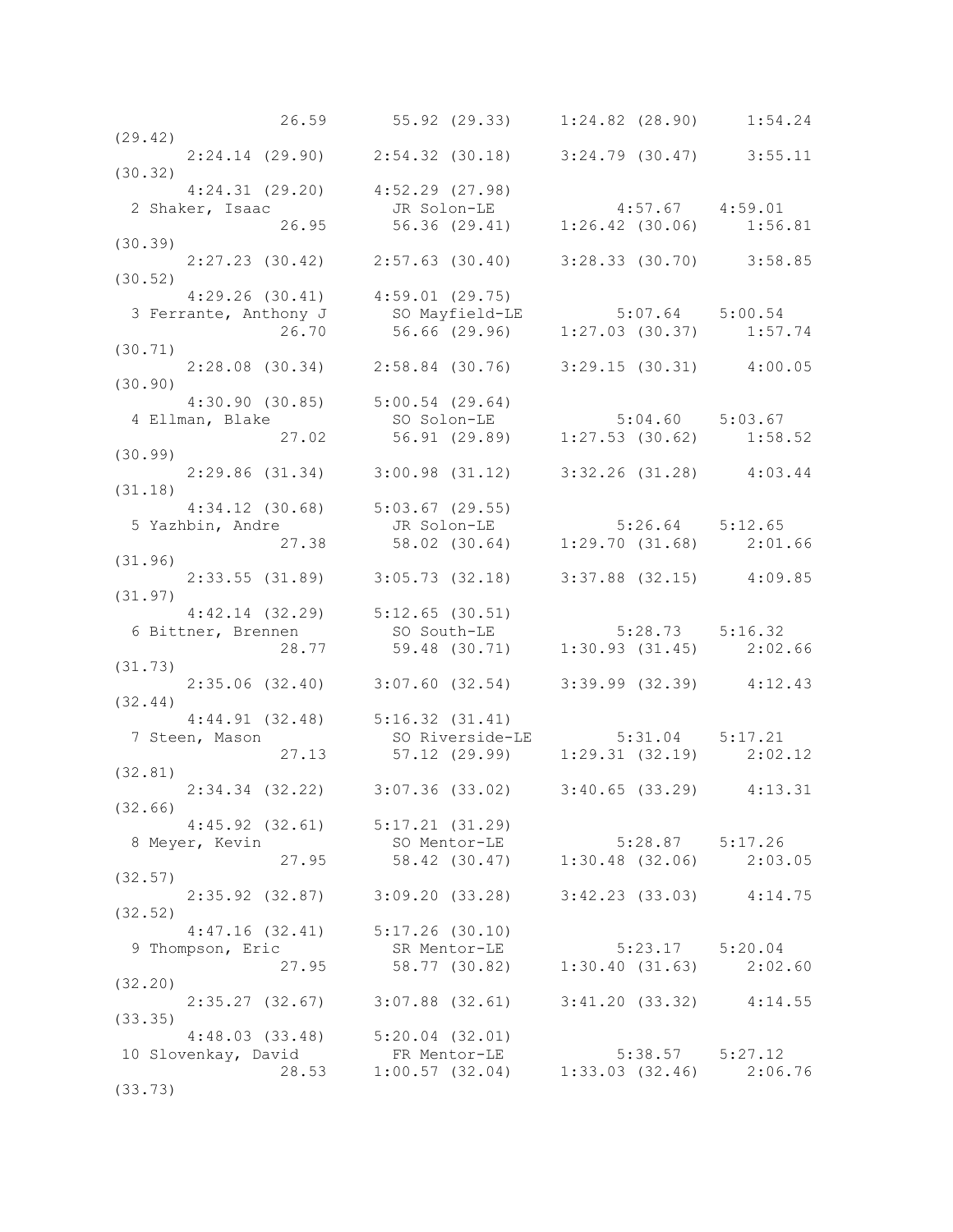|           |                                         | $2:39.68$ (32.92) 3:13.71 (34.03) 3:47.17 (33.46) 4:21.57                                                                                     |  |
|-----------|-----------------------------------------|-----------------------------------------------------------------------------------------------------------------------------------------------|--|
| (34.40)   |                                         |                                                                                                                                               |  |
|           | $4:55.57$ (34.00) $5:27.12$ (31.55)     |                                                                                                                                               |  |
|           |                                         | 11 Oleknovich, Daniel S<br>29.14 1:02.29 (33.15) 1:36.28 (33.99) 2:10.46                                                                      |  |
|           |                                         |                                                                                                                                               |  |
| (34.18)   |                                         |                                                                                                                                               |  |
|           |                                         | $2:43.98$ (33.52) $3:17.48$ (33.50) $3:51.40$ (33.92) $4:24.80$                                                                               |  |
|           |                                         |                                                                                                                                               |  |
|           |                                         |                                                                                                                                               |  |
|           |                                         |                                                                                                                                               |  |
|           |                                         | 4:58.11 (33.31) 5:29.52 (31.41)<br>12 Pfeifer, Graham JR Mentor-LE 5:47.76 5:34.45<br>28.64 1:01.32 (32.68) 1:35.40 (34.08) 2:10.00<br>34.60) |  |
|           |                                         | $2:43.77$ (33.77) $3:18.30$ (34.53) $3:52.94$ (34.64) $4:27.40$                                                                               |  |
| (34.46)   |                                         |                                                                                                                                               |  |
|           |                                         | $5:02.27$ (34.87) $5:34.45$ (32.18)                                                                                                           |  |
|           |                                         |                                                                                                                                               |  |
|           |                                         | 3:02.27 (34.87) 5:34.43 (32.18)<br>13 Popoviciu, Victor D SO Mayfield-LE 5:52.66 5:34.64<br>29.67 1:02.75 (33.08) 1:36.15 (33.40) 2:10.03     |  |
| (33.88)   |                                         |                                                                                                                                               |  |
|           |                                         | 2:43.92 (33.89) 3:18.25 (34.33) 3:52.53 (34.28) 4:26.91                                                                                       |  |
| (34.38)   |                                         |                                                                                                                                               |  |
|           | $5:01.20$ $(34.29)$ $5:34.64$ $(33.44)$ |                                                                                                                                               |  |
|           |                                         |                                                                                                                                               |  |
|           |                                         |                                                                                                                                               |  |
| (35.23)   |                                         |                                                                                                                                               |  |
|           |                                         | $2:44.60$ (36.16) $3:21.30$ (36.70) $3:58.48$ (37.18) $4:36.29$                                                                               |  |
| (37.81)   |                                         |                                                                                                                                               |  |
|           |                                         |                                                                                                                                               |  |
|           |                                         |                                                                                                                                               |  |
|           |                                         | 5:14.51 (38.22) 5:51.58 (37.07)<br>15 Okerwall, Thomas SR North-LE 6:04.26 6:05.26<br>30.97 1:06.02 (35.05) 1:42.39 (36.37) 2:19.40           |  |
| (37.01)   |                                         |                                                                                                                                               |  |
|           |                                         | $2:57.38$ (37.98) 3:36.10 (38.72) 4:14.35 (38.25) 4:52.39                                                                                     |  |
| (38.04)   |                                         |                                                                                                                                               |  |
|           |                                         |                                                                                                                                               |  |
|           |                                         | 5:30.10 (37.71) 6:05.26 (35.16)<br>16 Dillenbeck, Sam FR Shaker-LE 5:52.04 6:07.06<br>29.69 1:04.26 (34.57) 1:40.88 (36.62) 2:19.05           |  |
|           |                                         |                                                                                                                                               |  |
| (38.17)   |                                         |                                                                                                                                               |  |
| (1:17.68) |                                         | 2:57.31 (38.26) 3:35.57 (38.26) 4:14.52 (38.95) 5:32.20                                                                                       |  |
|           | $6:07.06$ $(34.86)$                     |                                                                                                                                               |  |
|           |                                         |                                                                                                                                               |  |
|           |                                         | 17 Raynor, Jordan 50 Brush-LE 6:14.31 6:13.54<br>30.53 1:05.56 (35.03) 1:43.01 (37.45) 2:20.93                                                |  |
| (37.92)   |                                         |                                                                                                                                               |  |
|           |                                         | 2:59.70 (38.77) 3:38.84 (39.14) 4:18.24 (39.40) 4:57.91                                                                                       |  |
| (39.67)   |                                         |                                                                                                                                               |  |
|           | 5:36.99 (39.08) 6:13.54 (36.55)         |                                                                                                                                               |  |
|           |                                         | 18 Koenigsberger, Aidan JR Shaker-LE 6:40.52 6:13.72<br>31.61 1:08.62 (37.01) 1:48.02 (39.40) 2:27.22                                         |  |
|           |                                         |                                                                                                                                               |  |
| (39.20)   |                                         |                                                                                                                                               |  |
|           |                                         | $3:06.05$ (38.83) $3:44.95$ (38.90) $4:23.39$ (38.44) $5:01.63$                                                                               |  |
| (38.24)   |                                         |                                                                                                                                               |  |
|           | 5:39.20 (37.57) 6:13.72 (34.52)         |                                                                                                                                               |  |
|           |                                         | 19 Gosselin, Jon FR Heights-LE 6:22.72 6:23.14<br>33.12 1:10.63 (37.51) 1:48.78 (38.15) 2:27.47                                               |  |
|           |                                         |                                                                                                                                               |  |
| (38.69)   |                                         |                                                                                                                                               |  |
|           |                                         | $3:06.63$ (39.16) $3:46.77$ (40.14) $4:27.15$ (40.38) $5:07.40$                                                                               |  |
| (40.25)   |                                         |                                                                                                                                               |  |
|           | $5:46.13$ (38.73) $6:23.14$ (37.01)     |                                                                                                                                               |  |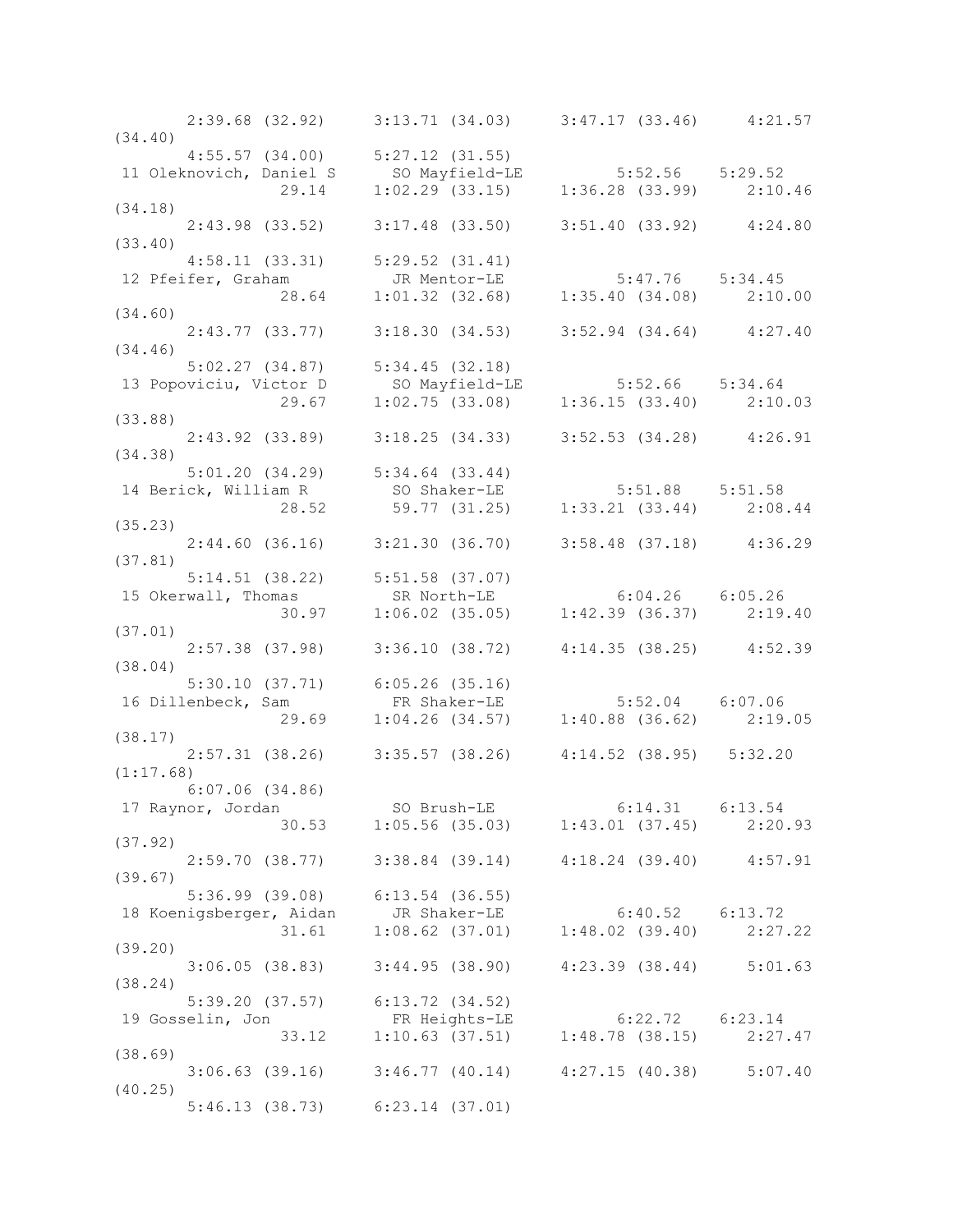| 20 Frisby, Leo FR Madison-LE 6:54.20 6:52.41<br>33.05 1:12.80 (39.75) 1:53.35 (40.55) 2:34.22                                                               |                                                                 |  |
|-------------------------------------------------------------------------------------------------------------------------------------------------------------|-----------------------------------------------------------------|--|
|                                                                                                                                                             |                                                                 |  |
| (40.87)                                                                                                                                                     |                                                                 |  |
| $3:16.20$ (41.98) $3:59.21$ (43.01) $4:43.90$ (44.69) $5:27.08$                                                                                             |                                                                 |  |
| (43.18)<br>$6:12.43$ (45.35) $6:52.41$ (39.98)                                                                                                              |                                                                 |  |
|                                                                                                                                                             |                                                                 |  |
| 6:12.43 (45.35) 6:52.41 (39.98)<br>21 Schiavone, Ben FR Shaker-LE 6:43.73 6:58.20<br>34.08 1:14.63 (40.55) 1:55.54 (40.91) 2:37.77                          |                                                                 |  |
| (42.23)                                                                                                                                                     |                                                                 |  |
| $3:19.60$ (41.83) $4:02.41$ (42.81) $4:45.37$ (42.96) $5:29.54$                                                                                             |                                                                 |  |
| (44.17)                                                                                                                                                     |                                                                 |  |
| $6:14.71$ (45.17) $6:58.20$ (43.49)                                                                                                                         |                                                                 |  |
|                                                                                                                                                             |                                                                 |  |
| 22 Demshar, Griffin<br>35.44 1:17.78 (42.34) 2:00.90 (43.12) 2:45.16<br>(44.26)                                                                             |                                                                 |  |
| (44.26)<br>$3:30.25$ (45.09) $4:16.68$ (46.43) $5:02.46$ (45.78) $5:49.01$                                                                                  |                                                                 |  |
| (46.55)                                                                                                                                                     |                                                                 |  |
|                                                                                                                                                             |                                                                 |  |
|                                                                                                                                                             |                                                                 |  |
| 6:32.52 (43.51) 7:13.06 (40.54)<br>23 Hanhilammi, Ryan SO Lakeside-LE 7:18.62 7:13.69<br>36.73 1:19.99 (43.26) 2:02.38 (42.39) 2:45.28                      |                                                                 |  |
| (42.90)                                                                                                                                                     |                                                                 |  |
| $3:29.52$ (44.24) $4:15.06$ (45.54) $5:01.54$ (46.48) $5:46.34$                                                                                             |                                                                 |  |
| (44.80)                                                                                                                                                     |                                                                 |  |
|                                                                                                                                                             |                                                                 |  |
| 24 Bell, Isaac                                                                                                                                              |                                                                 |  |
| (45.25)                                                                                                                                                     |                                                                 |  |
|                                                                                                                                                             | $3:40.71$ (46.20) $4:25.20$ (44.49) $5:09.97$ (44.77) $5:57.37$ |  |
| (47.40)                                                                                                                                                     |                                                                 |  |
|                                                                                                                                                             |                                                                 |  |
| 6:45.53 (48.16) 7:26.56 (41.03)<br>25 Varckette, Joseph SO Lakeside-LE 7:15.60 7:28.60                                                                      |                                                                 |  |
|                                                                                                                                                             | 36.44 1:17.75 (41.31) 2:02.58 (44.83) 2:49.97                   |  |
| (47.39)                                                                                                                                                     |                                                                 |  |
| $3:36.74$ (46.77) $4:24.09$ (47.35) $5:11.84$ (47.75) $5:59.71$                                                                                             |                                                                 |  |
| (47.87)                                                                                                                                                     |                                                                 |  |
|                                                                                                                                                             |                                                                 |  |
|                                                                                                                                                             |                                                                 |  |
| 6:47.90 (48.19) 7:28.60 (40.70)<br>26 Nichols, Tommy FR Riverside-LE 7:08.86 7:36.10<br>33.18 1:13.49 (40.31) 1:58.91 (45.42) 2:46.69<br>(47.78)<br>(47.78) |                                                                 |  |
|                                                                                                                                                             | 3:34.35 (47.66) 4:23.57 (49.22) 5:13.20 (49.63) 6:02.77         |  |
| (49.57)                                                                                                                                                     |                                                                 |  |
| $6:50.57$ $(47.80)$                                                                                                                                         | 7:36.10(45.53)                                                  |  |

### **Event 29 Boys 200 Yard Freestyle Relay Division 1**

 $=$  State: ! 1:21.44 2/2017 Cincinnati St Xavier N. Perera, C. Leibson, J. Grender, G. House District: # 1:23.21 2019 N Canton Hoover W Schneider, K Helmuth, M Lochridge, V Stevens 2/9/2013 Mayfield, Mayfield L. Sterle, J. Ciferno, J. Morton, G. Gillenwater School Seed Finals =============================================================================  $=$ 1 Shaker Heights High School-LE 'A' 1:34.53 1:33.11<br>1) Strasburg, Jacob E SR 2) Sax, Aidan F SR 1) Strasburg, Jacob E SR

=============================================================================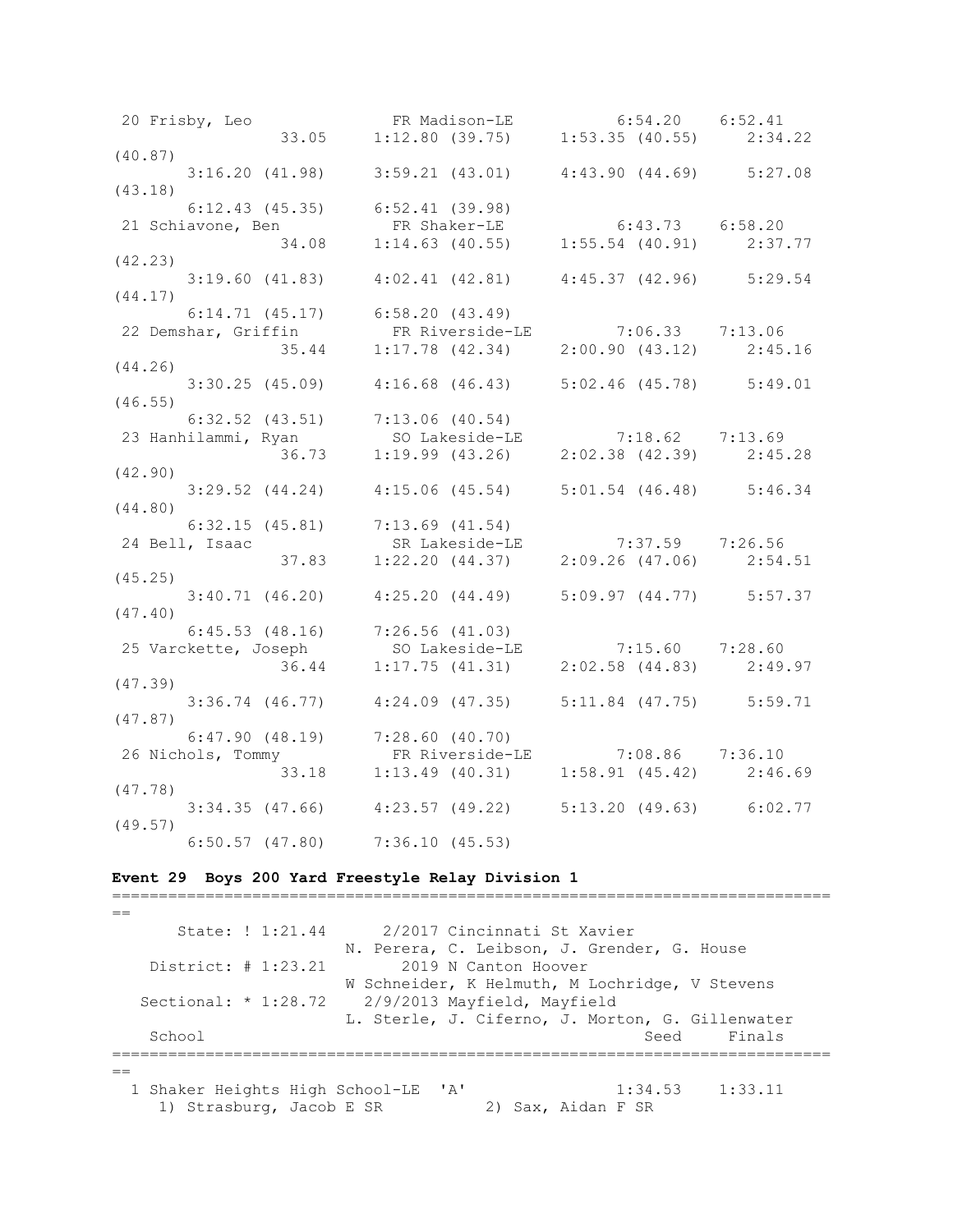3) Murlin, Charlie P SR 4) Poggio, Nico D SR 23.38 47.04 (23.66) 1:10.34 (23.30) 1:33.11 (22.77) 2 Cleveland Heights High School-LE 'A' 1:36.00 1:33.15 1) Huff, James D SO 2) Fluharty, Emmet SO 3) Teets, Andrew SO 4) Peters, Aidan M SO 22.94 47.69 (24.75) 1:11.67 (23.98) 1:33.15 (21.48) 3 Mentor High School-LE 'A' 1:37.72 1:35.77 1) Gravius, Andy FR 2) Gallagher, Andrew SR 3) Raser, Paul SO 4) Gemmen, Caleb SO 24.67 49.07 (24.40) 1:12.43 (23.36) 1:35.77 (23.34) 4 Mayfield High School-LE 'A' 1:40.27 1:36.23 1) Popoviciu, Victor D SO 2) Ferrante, Anthony J SO 3) Korsten, Andrew M JR 4) Cunningham, Nick A SR 26.05 48.72 (22.67) 1:14.32 (25.60) 1:36.23 (21.91) 5 Madison-LE 'A' 1:38.06 1:36.73 1) Miller, Dillon JR 2) Douglas, Gavin SO 3) Frisby, Cole JR 4) Hribar, Mark JR 25.18 48.98 (23.80) 1:13.97 (24.99) 1:36.73 (22.76) 6 Solon-LE 'A' 1:40.84 1:36.97 1) Tavens, Henry SO 2) Perez Reyes, Victor SO 3) Yazhbin, Andre JR 4) Jaladi, Srujan SR 23.10 48.24 (25.14) 1:12.15 (23.91) 1:36.97 (24.82) 7 Riverside High School-LE 'A' 1:44.04 1:40.19 1) Langer, Kevin JR 2) Babcock, Trent JR 3) Williamson, Josh JR 4) Steen, Mason SO 25.29 50.51 (25.22) 1:15.81 (25.30) 1:40.19 (24.38) 8 Lakeside High School-LE 'A' 1:42.42 1:42.34 1) Garcia, Daniel JR 2) Jenkins, Cody JR 3) Wilfong, Joseph SR 4) Schlosser, Gabe SR 25.82 52.33 (26.51) 1:17.67 (25.34) 1:42.34 (24.67) 9 Brush High School-LE 'A' 1:43.05 1:43.74 1) Campbell, Luke JR 2) Drury, John JR 3) Franklin, Arthur JR (4) Raynor, Jeff JR 26.45 52.27 (25.82) 1:17.73 (25.46) 1:43.74 (26.01) 10 Willoughby South High School-LE 'A' 1:46.35 1:53.69 1) Bittner, Brennen SO 2) Garry, Seamus FR 3) Johnson, Nathan SO 4) Brunecz, Paul JR 3) Johnson, Nathan SO (4) Brunecz, Paul JR<br>26.53 52.99 (26.46) 1:23.49 (30.50) 1:53.69 (30.20) 11 Bedford High School Swimming-LE 'A' 1:58.26 1:53.76 1) Myers, Jordan JR 2) Siggers, Daniel JR 3) Acosta, Josemaria SR 4) Coleman, Dakota SR 26.20 56.49 (30.29) 1:27.22 (30.73) 1:53.76 (26.54)

## **Event 30 Boys 100 Yard Backstroke Division 1**

## =============================================================================  $=$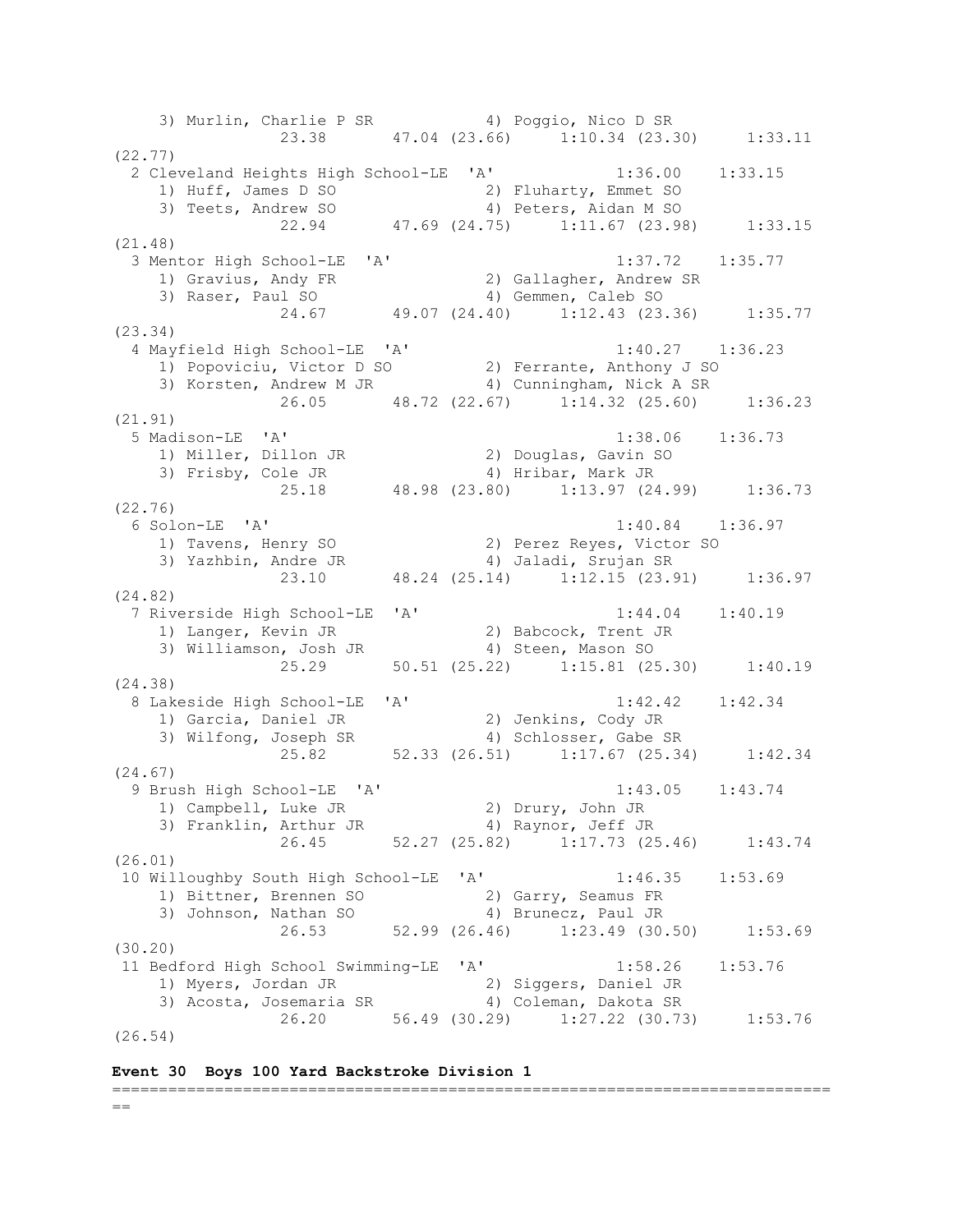| State: ! 46.28       | 2/2019 Carson Foster, Cin Sycamore           |         |         |
|----------------------|----------------------------------------------|---------|---------|
| District: # 49.06    | 2/2019 Christopher O'Connor, N Canton Hoover |         |         |
|                      | Sectional: * 52.49 2/12/2007 Sean Evans, US- |         |         |
| Name                 | Year School                                  | Seed    | Finals  |
|                      |                                              |         |         |
| $==$                 |                                              |         |         |
| 1 Peters, Aidan M    | SO Heights-LE                                | 57.04   | 56.29   |
| 27.47                | 56.29 (28.82)                                |         |         |
| 2 Schiavone, Matt R  | SR Shaker-LE                                 | 57.13   | 56.34   |
| 27.30                | 56.34 (29.04)                                |         |         |
| 3 Gross, Ryan        | JR Solon-LE                                  | 55.93   | 56.51   |
| 27.27                | 56.51 (29.24)                                |         |         |
| 4 Miller, Dillon     | JR Madison-LE                                | 1:01.40 | 1:00.47 |
| 29.14                | 1:00.47(31.33)                               |         |         |
| 5 Bopple, Simon J    | SO Shaker-LE                                 | 1:00.39 | 1:00.73 |
| 30.41                | 1:00.73(30.32)                               |         |         |
| 6 Grube, Samuel R    | SO Shaker-LE                                 | 1:04.29 | 1:01.82 |
| 30.13                | $1:01.82$ $(31.69)$                          |         |         |
| 7 Fluharty, Emmet    | SO Heights-LE                                | 1:05.71 | 1:03.84 |
| 31.58                | $1:03.84$ (32.26)                            |         |         |
| 8 McKenzie, Denzel   | SO Heights-LE                                | 1:07.16 | 1:04.31 |
| 30.91                | 1:04.31(33.40)                               |         |         |
| 9 Pierce, Sean       | JR Brush-LE                                  | 1:03.21 | 1:04.44 |
| 31.48                | $1:04.44$ (32.96)                            |         |         |
| 10 Korsten, Andrew M | JR Mayfield-LE                               | 1:06.85 | 1:05.24 |
| 31.80                | $1:05.24$ (33.44)                            |         |         |
| 11 Aandal, Johannes  | SR Shaker-LE                                 | 1:10.46 | 1:06.06 |
| 32.63                | $1:06.06$ $(33.43)$                          |         |         |
| 12 Hoellein, Declan  | SO Mentor-LE                                 | 1:06.31 | 1:06.55 |
| 32.44                | $1:06.55$ $(34.11)$                          |         |         |
| 13 Garry, Seamus     | FR South-LE                                  | 1:09.04 | 1:07.30 |
| 33.76                | 1:07.30(33.54)                               |         |         |
| 14 Velamala, Jayanth | SO Solon-LE                                  | 1:09.49 | 1:07.65 |
| 33.07                | $1:07.65$ (34.58)                            |         |         |
| 15 Jaladi, Sashank   | FR Solon-LE                                  | 1:08.76 | 1:09.19 |
| 33.28                | 1:09.19(35.91)                               |         |         |
| 16 Kaplevatsky, Ben  | JR Solon-LE                                  | 1:11.80 | 1:11.06 |
| 34.66                | 1:11.06(36.40)                               |         |         |
| 17 Rogonjic, Owen    | FR Mentor-LE                                 | 1:13.45 | 1:11.87 |
| 34.51                | $1:11.87$ (37.36)                            |         |         |
| 18 Mohnke, DJ J      | JR South-LE                                  | 1:13.87 | 1:13.21 |
| 35.67                | 1:13.21(37.54)                               |         |         |
| 19 Pular, Andrew     | FR Riverside-LE                              | 1:17.62 | 1:16.67 |
| 36.58                | $1:16.67$ (40.09)                            |         |         |
| 20 Brandjes, Drake   | SR Lakeside-LE                               | 1:23.53 | 1:20.03 |
| 38.86                | 1:20.03(41.17)                               |         |         |
| 21 Brunecz, Paul     | JR South-LE                                  | 1:29.39 | 1:24.53 |
| 40.88                | 1:24.53(43.65)                               |         |         |
| 22 Bell, Isaac       | SR Lakeside-LE                               | 1:20.58 | 1:25.35 |
| 23 Collado, Justin   | FR Riverside-LE                              | 1:36.14 | 1:25.37 |
| 41.05                | 1:25.37(44.32)                               |         |         |
| 24 Litchney, Jason   | SO North-LE                                  | 1:26.33 | 1:26.64 |
| 41.95                | $1:26.64$ $(44.69)$                          |         |         |
| 25 Logarusic, Jake   | FR Riverside-LE                              | 1:36.21 | 1:28.26 |
| 26 Varckette, Joseph | SO Lakeside-LE                               | 1:29.24 | 1:30.46 |
| 43.55                | 1:30.46(46.91)                               |         |         |
| 27 Taylor, Robert    | JR Bedford-LE                                | 2:12.06 | 1:38.80 |
|                      |                                              |         |         |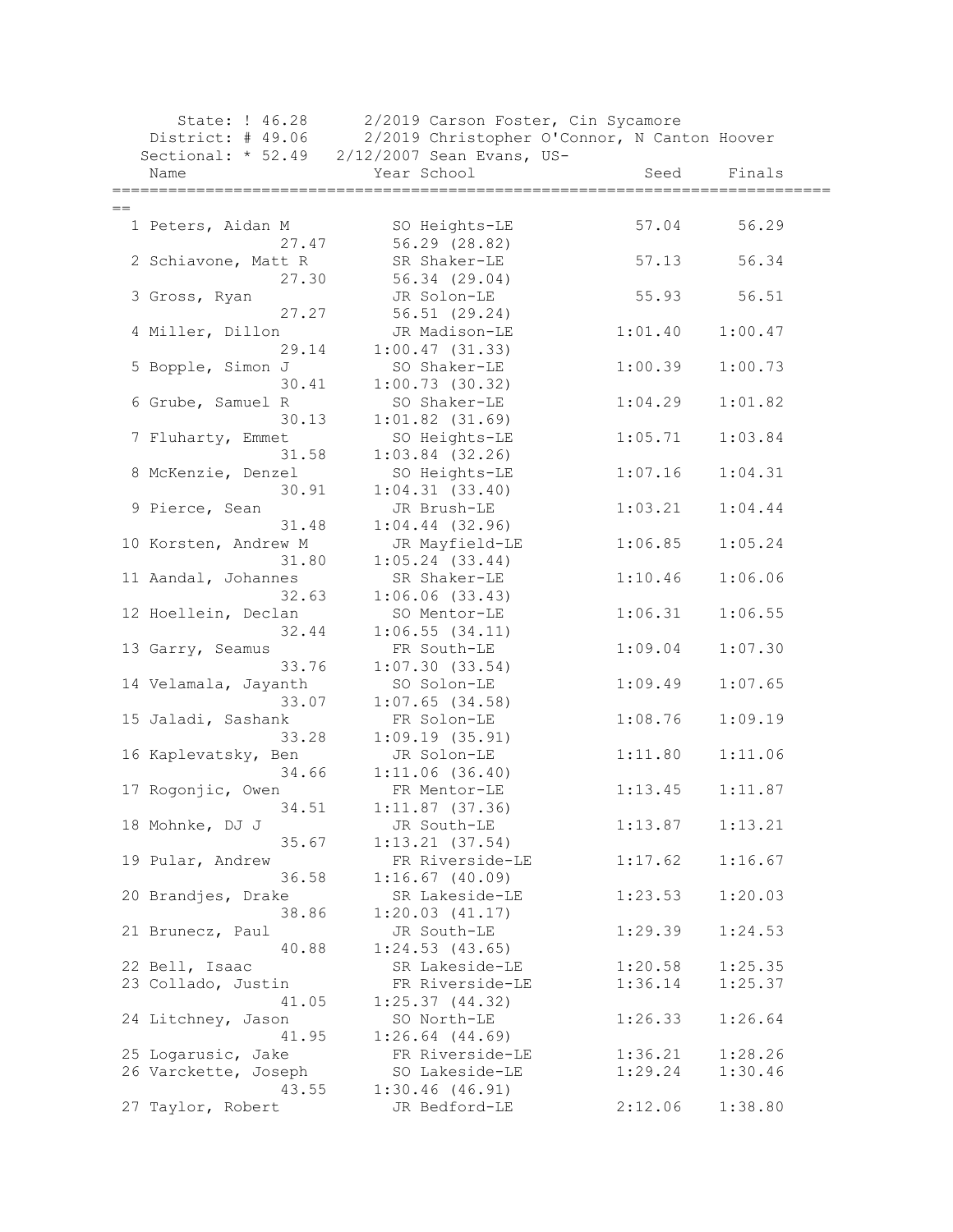| 43.96                | 1:38.80(54.84) |         |         |
|----------------------|----------------|---------|---------|
| 28 Paulchel, Michael | S0 Lakeside-LE | 2:08.63 | 1:55.46 |
| -- McDonald, Jackson | FR Mentor-LE   | 1:20.32 | DO      |
| 35.59                | DO (38.35)     |         |         |
| -- Tripi, Gio        | FR Brush-LE    | 1:31.78 | DFS.    |

### **Event 31 Boys 100 Yard Breaststroke Division 1**

=============================================================================  $=$  State: ! 53.53 2/2019 Jake Foster, Cin Sycamore District: # 55.34 2/2005 Chris Ash, Firestone Sectional: \* 58.71 2/14/2005 Alex Hostoffer, Gilmour Name The Year School Seed Finals =============================================================================  $=$  1 Murlin, Charlie P SR Shaker-LE 1:00.81 1:01.03 28.73 1:01.03 (32.30) 2 Gemmen, Caleb SO Mentor-LE 1:02.28 1:01.25 29.10 1:01.25 (32.15) 3 Huff, James D SO Heights-LE 1:02.95 1:02.05 28.76 1:02.05 (33.29) 4 Gorbachev, Denis SR Solon-LE 1:00.83 1:02.08 28.69 1:02.08 (33.39) 5 Inwood, Ari JR Heights-LE 1:06.58 1:05.76 30.50 1:05.76 (35.26) 6 Perez Reyes, Victor SO Solon-LE 1:03.27 1:06.59 30.99 1:06.59 (35.60) 7 Tackett, Conner JR Mentor-LE 1:07.56 1:06.68 31.59 1:06.68 (35.09) 8 Pfeifer, Graham JR Mentor-LE 1:08.48 1:07.03 31.84 1:07.03 (35.19) 9 Terselich, Tristan SR Solon-LE 1:12.80 1:07.55  $30.99$  1:07.55 (36.56) 10 Gifford, Ben JR Heights-LE 1:09.41 1:07.57 31.91 1:07.57 (35.66) 11 Szoke, David R JR Shaker-LE 1:09.66 1:08.14 31.90 1:08.14 (36.24) 12 Steen, Mason SO Riverside-LE 1:09.71 1:09.09 32.26 1:09.09 (36.83) 13 Bozsvai, Clay JR Solon-LE 1:09.45 1:09.31 31.29 1:09.31 (38.02) 14 Simonelli, Colt D SO Shaker-LE 1:12.10 1:09.54 32.92 1:09.54 (36.62) 15 Sax, Aidan F SR Shaker-LE 1:10.71 1:10.38 32.93 1:10.38 (37.45) 16 Frisby, Cole JR Madison-LE 1:11.71 1:11.41 33.15 1:11.41 (38.26) 17 Coleman, Caden FR Mentor-LE 1:16.53 1:12.92 35.12 1:12.92 (37.80) 18 Ganim, Sam JR North-LE 1:13.50 1:13.39 34.37 1:13.39 (39.02) 19 Minnillo, Joey SO Heights-LE 1:15.53 1:13.46 34.53 1:13.46 (38.93) 20 Hobson, Na'Im JR Euclid-LE 1:15.86 1:14.94 35.42 1:14.94 (39.52) 21 Drury, John JR Brush-LE 1:20.58 1:16.64 36.50 1:16.64 (40.14)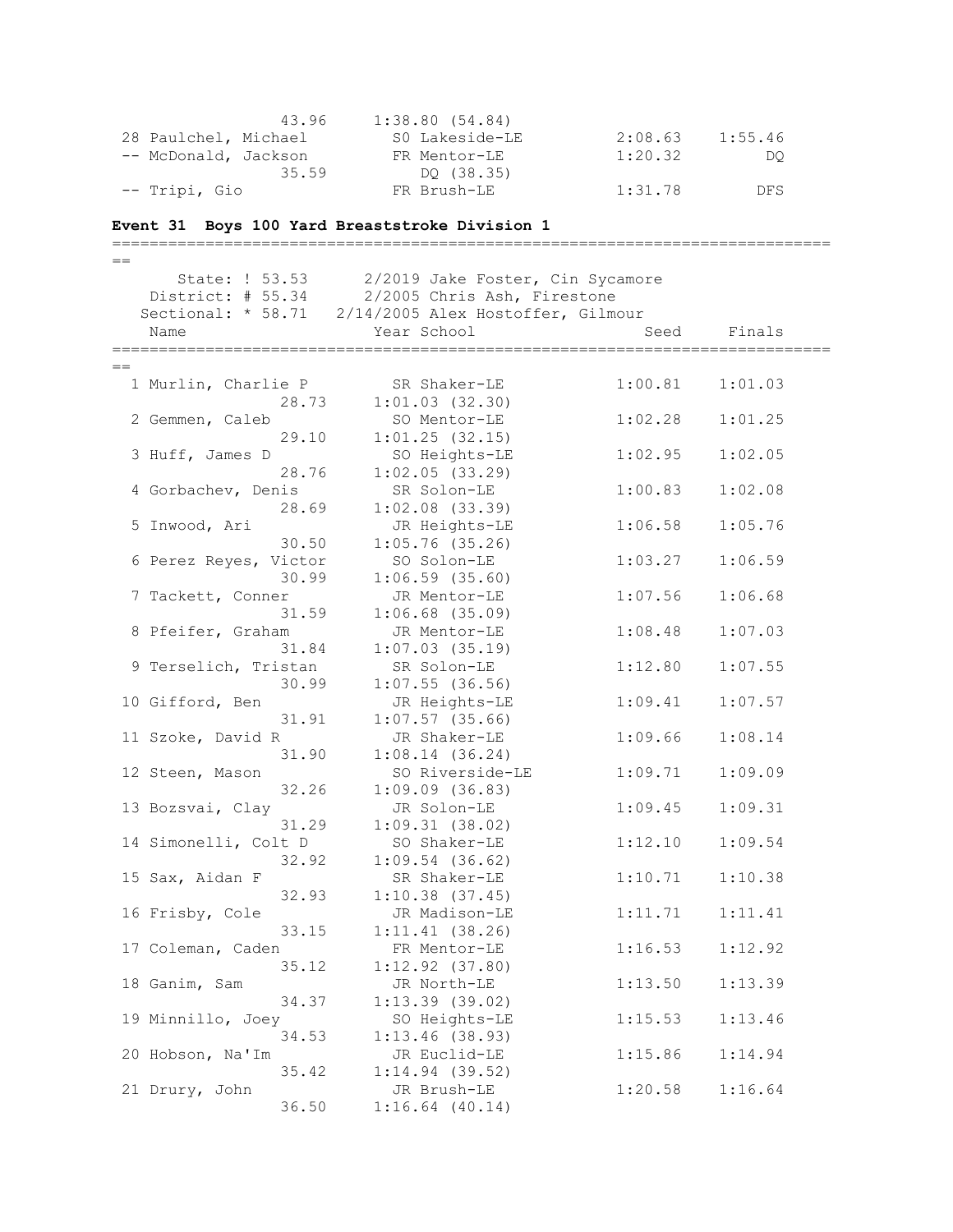| 22 Moore, Seth          | FR Riverside-LE     | 1:20.39 | 1:16.92 |
|-------------------------|---------------------|---------|---------|
| 36.18                   | $1:16.92$ $(40.74)$ |         |         |
| 23 Okerwall, Thomas     | SR North-LE         | 1:15.47 | 1:17.36 |
| 37.17                   | $1:17.36$ (40.19)   |         |         |
| 24 Garcia, Daniel       | JR Lakeside-LE      | 1:16.25 | 1:19.02 |
| 36.08                   | $1:19.02$ $(42.94)$ |         |         |
| 25 Raynor, Jordan       | SO Brush-LE         | 1:20.45 | 1:19.27 |
| 38.01                   | 1:19.27(41.26)      |         |         |
| 26 Coleman, Dakota      | SR Bedford-LE       | 1:19.07 | 1:19.53 |
| 36.48                   | 1:19.53(43.05)      |         |         |
| 27 Sikoutris, Stephen M | SR Mayfield-LE      | 1:22.88 | 1:19.92 |
| 37.44                   | $1:19.92$ $(42.48)$ |         |         |
| 28 Klein, Joe           | SO Riverside-LE     | 1:19.17 | 1:21.05 |
| 37.50                   | 1:21.05(43.55)      |         |         |
| 29 Walton, Jeremy       | FR South-LE         | 1:23.15 | 1:22.73 |
| 38.04                   | 1:22.73(44.69)      |         |         |
| 30 Petersen, Mason      | JR Madison-LE       | 1:27.76 | 1:26.28 |
| 39.46                   | $1:26.28$ $(46.82)$ |         |         |
| 31 Hampton, Colton      | SR Lakeside-LE      | 1:24.89 | 1:27.12 |
| 40.48                   | $1:27.12$ $(46.64)$ |         |         |
| 32 Logarusic, Jake      | FR Riverside-LE     | 1:33.92 | 1:30.70 |
| 41.81                   | 1:30.70(48.89)      |         |         |
| 33 Rexrode, Trevor      | JR Lakeside-LE      | 1:33.56 | 1:30.99 |
| 42.65                   | $1:30.99$ (48.34)   |         |         |
| 34 Pierce, Jeremy       | JR South-LE         | 1:35.75 | 1:33.31 |
| 43.61                   | $1:33.31$ $(49.70)$ |         |         |
| 35 Bargainer, Arthur    | SO Brush-LE         | 1:53.58 | 1:53.62 |
| -- Miklacic, Michael    | FR Lakeside-LE      | 1:38.13 | DQ.     |
| 44.60                   | DO (49.89)          |         |         |

### **Event 32 Boys 400 Yard Freestyle Relay Division 1**

=============================================================================  $=$  State: ! 2:58.13 2/2017 Cincinnati St. Xavier G. House, N. Perera, L. Sobolewski, J. Grender District: # 3:05.36 2018 Brecksville D. Madej, E. Chimes, C. Charbonneau, P. Krusinski Sectional: \* 3:15.16 2/11/2008 Solon, Solon A Vereshchagin, B Melling, T Wong, T Inwood School Seed Finals ============================================================================= == 1 Solon-LE 'A' 3:21.94 3:23.45 1) Gross, Ryan JR 2) Tavens, Henry SO 3) Shaker, Isaac JR 4) Gorbachev, Denis SR 24.02 50.58 (50.58) 1:14.15 (23.57) 1:40.56 (49.98) 2:05.11 (24.55) 2:32.79 (52.23) 2:57.19 (24.40) 3:23.45 (50.66) 2 Shaker Heights High School-LE 'A' 3:35.02 3:28.91 1) de Lima, Lucas A SR 2) Szoke, David R JR 3) Nevels, Isaiah G JR 4) Poggio, Nico D SR 24.40 51.11 (51.11) 1:16.63 (25.52) 1:44.75 (53.64) 2:08.95 (24.20) 2:37.99 (53.24) 3:01.90 (23.91) 3:28.91 (50.92) 3 Mayfield High School-LE 'A' 3:39.05 3:32.56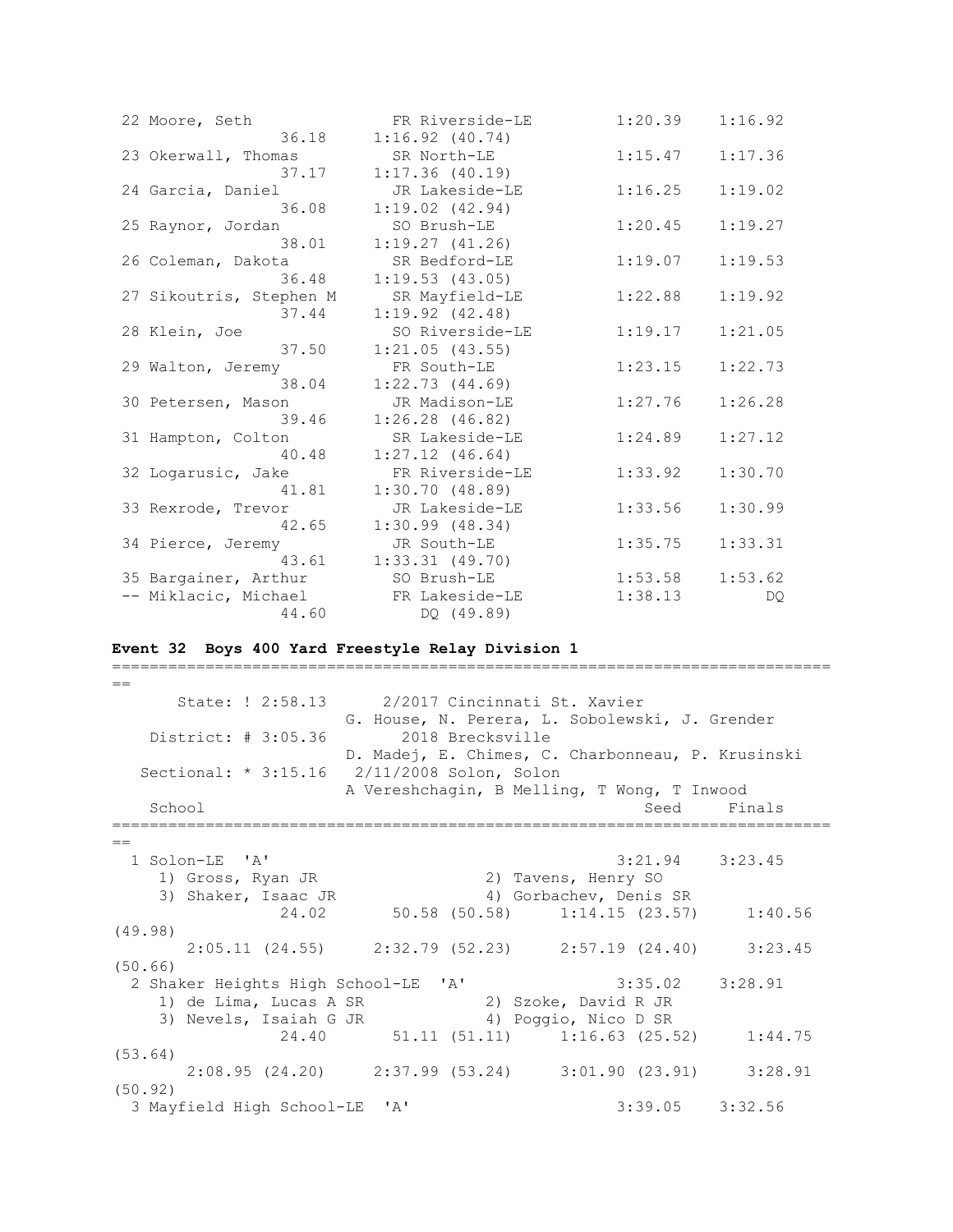1) Oleknovich, Daniel S SO 2) Ferrante, Anthony J SO 3) Korsten, Andrew M JR 4) Cunningham, Nick A SR 27.17 56.97 (56.97) 1:20.82 (23.85) 1:47.21 (50.24) 2:13.48 (26.27) 2:42.93 (55.72) 3:06.39 (23.46) 3:32.56 (49.63) 4 Mentor High School-LE 'A' 3:37.68 3:34.27 1) Gravius, Andy FR 2) Thompson, Eric SR 3) Raser, Paul SO 4) Gemmen, Caleb SO 26.51 55.02 (55.02) 1:20.67 (25.65) 1:49.30 (54.28) 2:13.81 (24.51) 2:41.46 (52.16) 3:06.83 (25.37) 3:34.27 (52.81) 5 Cleveland Heights High School-LE 'A' 3:44.19 3:42.88 1) McKenzie, Denzel SO 2) Teets, Andrew SO 3) Gifford, Ben JR 4) Inwood, Ari JR 26.39 56.48 (56.48) 1:22.52 (26.04) 1:52.40 (55.92) 2:18.86 (26.46) 2:48.43 (56.03) 3:13.84 (25.41) 3:42.88 (54.45) 6 Eastlake North High School-LE 'A' 3:53.06 3:43.92 1) Humble, Dominic SR 2) Ganim, Sam JR 3) Kaucic, Nicholas SR 4) Kaucic, Brian SR 26.03 54.11 (54.11) 1:23.19 (29.08) 1:53.39 (59.28) 2:21.51 (28.12) 2:52.71 (59.32) 3:16.55 (23.84) 3:43.92 (51.21) 7 Riverside High School-LE 'A' 3:53.26 3:44.73 1) Langer, Kevin JR 2) Babcock, Trent JR 3) Williamson, Josh JR 4) Steen, Mason SO 26.75 56.19 (56.19) 1:24.02 (27.83) 1:54.92 (58.73) 2:21.53 (26.61) 2:51.84 (56.92) 3:16.63 (24.79) 3:44.73 (52.89) 8 Brush High School-LE 'A' 3:51.36 3:47.11 1) Marino, Jared JR 2) Raynor, Jeff JR 3) Campbell, Luke JR 4) Pierce, Sean JR 26.42 56.28 (56.28) 1:23.77 (27.49) 1:54.04 (57.76) 2:21.64 (27.60) 2:53.20 (59.16) 3:18.94 (25.74) 3:47.11 (53.91) 9 Willoughby South High School-LE 'A' 3:57.85 4:19.43 1) Bittner, Brennen SO 32) Garry, Seamus FR 3) Johnson, Nathan SO 4) Walton, Jeremy FR 28.83 59.36 (59.36) 1:27.10 (27.74) 1:56.91 (57.55) 2:30.48 (33.57) 3:09.16 (1:12.25) 3:43.31 (34.15) 4:19.43 (1:10.27) 10 Lakeside High School-LE 'A' 3:59.47 4:30.17 1) Miklacic, Michael FR 2) Hanhilammi, Ryan SO 3) Brandjes, Drake SR 4) Bish, Morgan SO 31.27 1:05.20 (1:05.20) 1:38.15 (32.95) 2:15.72 (1:10.52) 2:49.60 (33.88) 3:24.78 (1:09.06) 3:54.47 (29.69) 4:30.17 (1:05.39)

**Event 111 Girls 100 Yard Breaststroke Swim-off Division 1**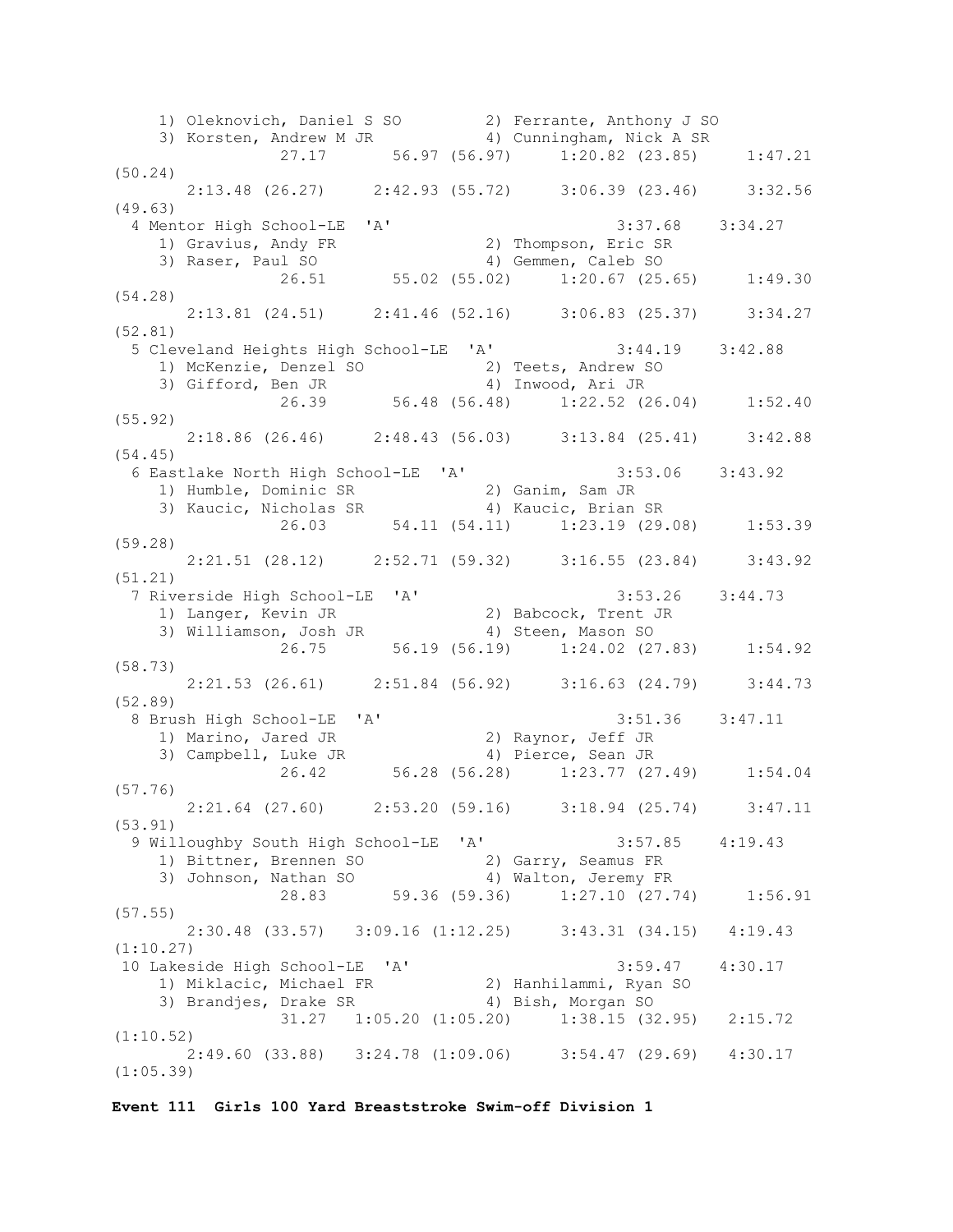=============================================================================  $=$  Sectional: \* 1:03.85 2/9/2008 Alisa Y Vereshchagin, Solon SPIRE HS: @ 1:07.94 12/3/2011 Maria Coy, Mentor Name Year School Seed Finals ============================================================================= ==  **- Swim-off** 1 Falsone, Ella JR Mayfield-LE 1:18.35 1:15.18 35.80 1:15.18 (39.38) 2 Sneek, Keeley A FR Chardon-LE 1:18.35 1:18.69 37.19 1:18.69 (41.50) Combined Team Scores - Division 1 - Through Event 111 1. Solon 870 2. Shaker Heights High School 710 3. Mentor High School 534 4. Mayfield High School 415.5 5. Chardon High School 338 6. Cleveland Heights High School 328 7. Madison 311 8. Riverside High School 220.5 9. Eastlake North High School 211 10. Willoughby South High School 150 11. Bedford High School Swimming 133 12. Lakeside High School 126 13. Brush High School 112 14. Euclid 41 Women - Division 1 - Team Rankings - Through Event 111 1. Solon 361 2. Chardon High School 338 3. Shaker Heights High School 277 4. Mentor High School 270 5. Mayfield High School 245.5 6. Madison 186 7. Riverside High School 127.5 8. Eastlake North High School 116 9. Bedford High School Swimming 103 10. Cleveland Heights High School 93 11. Willoughby South High School 81 12. Lakeside High School 56 13. Brush High School 26 14. Euclid 12 Men - Division 1 - Team Rankings - Through Event 111 1. Solon 509 2. Shaker Heights High School 433 3. Mentor High School 264 4. Cleveland Heights High School 235 5. Mayfield High School 170 6. Madison 125 7. Eastlake North High School 95 8. Riverside High School 93